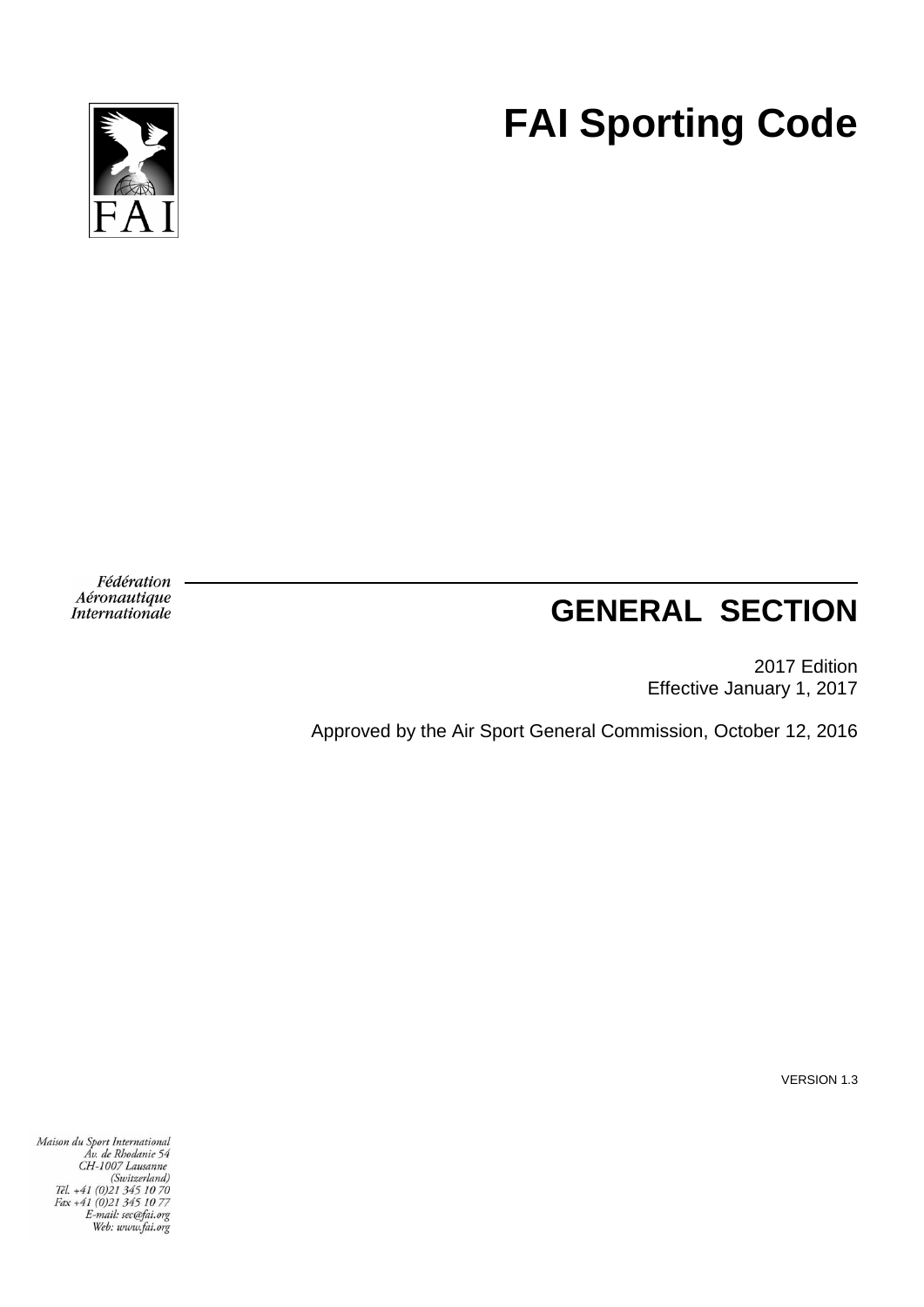### **FEDERATION AERONAUTIQUE INTERNATIONALE MSI - Avenue de Rhodanie 54 – CH-1007 Lausanne – Switzerland**

Copyright 2017

All rights reserved. Copyright in this document is owned by the Fédération Aéronautique Internationale (FAI). Any person acting on behalf of the FAI or one of its Members is hereby authorised to copy, print, and distribute this document, subject to the following conditions:

- **1. The document may be used for information only and may not be exploited for commercial purposes.**
- **2. Any copy of this document or portion thereof must include this copyright notice.**
- **3. Regulations applicable to air law, air traffic and control in the respective countries are reserved in any event. They must be observed and, where applicable, take precedence over any sport regulations**

Note that any product, process or technology described in the document may be the subject of other Intellectual Property rights reserved by the Fédération Aéronautique Internationale or other entities and is not licensed hereunder.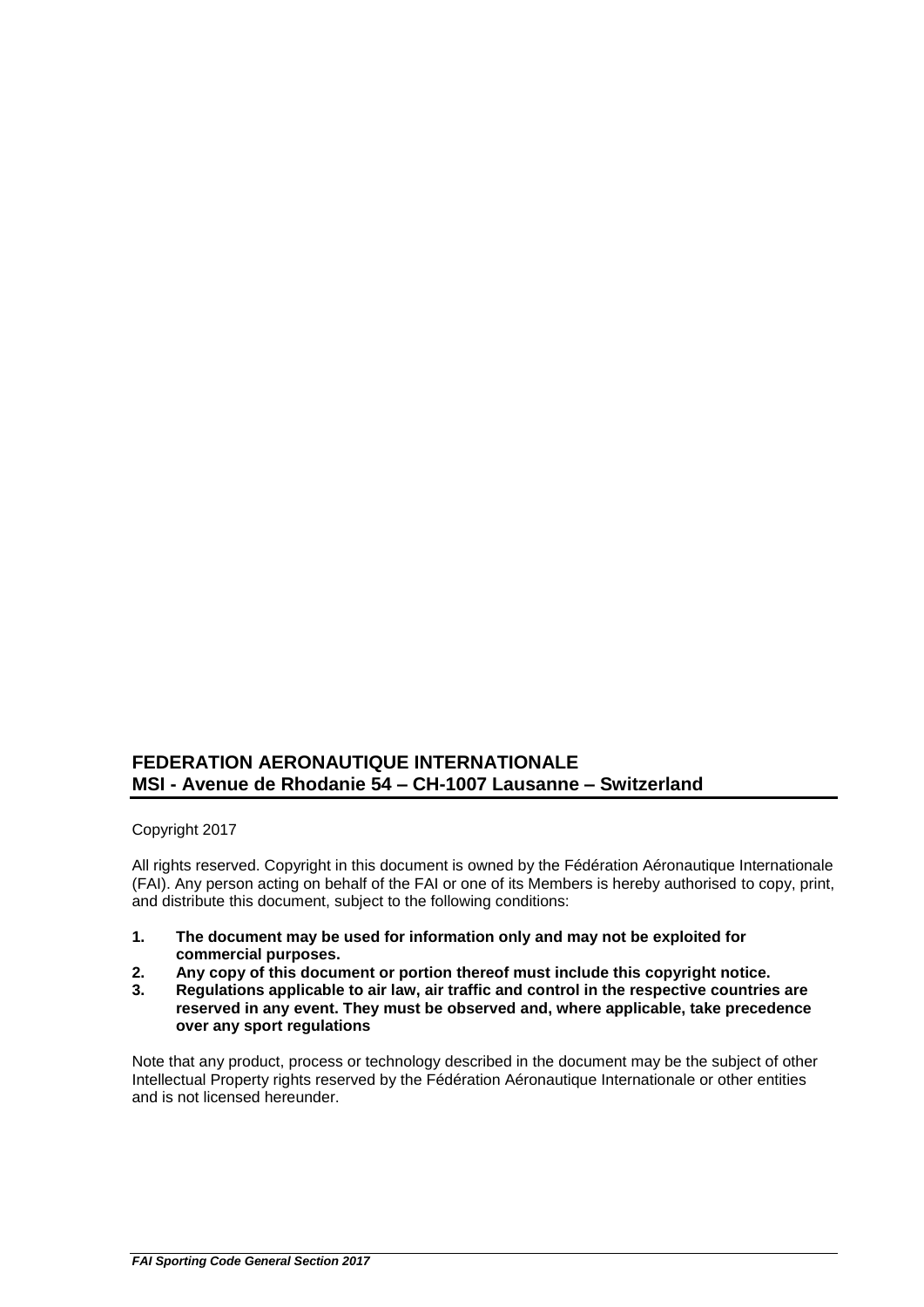### **RIGHTS TO FAI INTERNATIONAL SPORTING EVENTS**

All international sporting events organised wholly or partly under the rules of the Fédération Aéronautique Internationale (FAI) Sporting Code1 are termed *FAI International Sporting Events*2. Under the FAI Statutes<sup>3</sup>, FAI owns and controls all rights relating to FAI International Sporting Events. FAI Members<sup>4</sup> shall, within their national territories<sup>5</sup>, enforce FAI ownership of FAI International Sporting Events and require them to be registered in the FAI Sporting Calendar<sup>6</sup>.

An event organiser who wishes to exploit rights to any commercial activity at such events shall seek prior agreement with FAI. The rights owned by FAI which may, by agreement, be transferred to event organisers include, but are not limited to advertising at or for FAI events, use of the event name or logo for merchandising purposes and use of any sound, image, program and/or data, whether recorded electronically or otherwise or transmitted in real time. This includes specifically all rights to the use of any material, electronic or other, including software, that forms part of any method or system for judging, scoring, performance evaluation or information utilised in any FAI International Sporting Event<sup>7</sup>.

Each FAI Air Sport Commission<sup>8</sup> may negotiate agreements, with FAI Members or other entities authorised by the appropriate FAI Member, for the transfer of all or parts of the rights to any FAI International Sporting Event (except World Air Games events<sup>9</sup>) in the discipline<sup>10</sup>, for which it is responsible<sup>11</sup> or waive the rights. Any such agreement or waiver, after approval by the appropriate Air Sport Commission President, shall be signed by FAI Officers<sup>12</sup>.

Any person or legal entity that accepts responsibility for organising an FAI Sporting Event, whether or not by written agreement, in doing so also accepts the proprietary rights of FAI as stated above. Where no transfer of rights has been agreed in writing, FAI shall retain all rights to the event. Regardless of any agreement or transfer of rights, FAI shall have, free of charge for its own archival and/or promotional use, full access to any sound and/or visual images of any FAI Sporting Event. The FAI also reserves the right to arrange at its own expense for any and all parts of any event to be recorded.

| -1              |  |
|-----------------|--|
| 2               |  |
| 3               |  |
| $\overline{4}$  |  |
| 5               |  |
| 6               |  |
| $7\phantom{.0}$ |  |
| 8               |  |
| 9               |  |
| 10              |  |
| -11             |  |
| 12              |  |
|                 |  |

*FAI Sporting Code General Section 2017*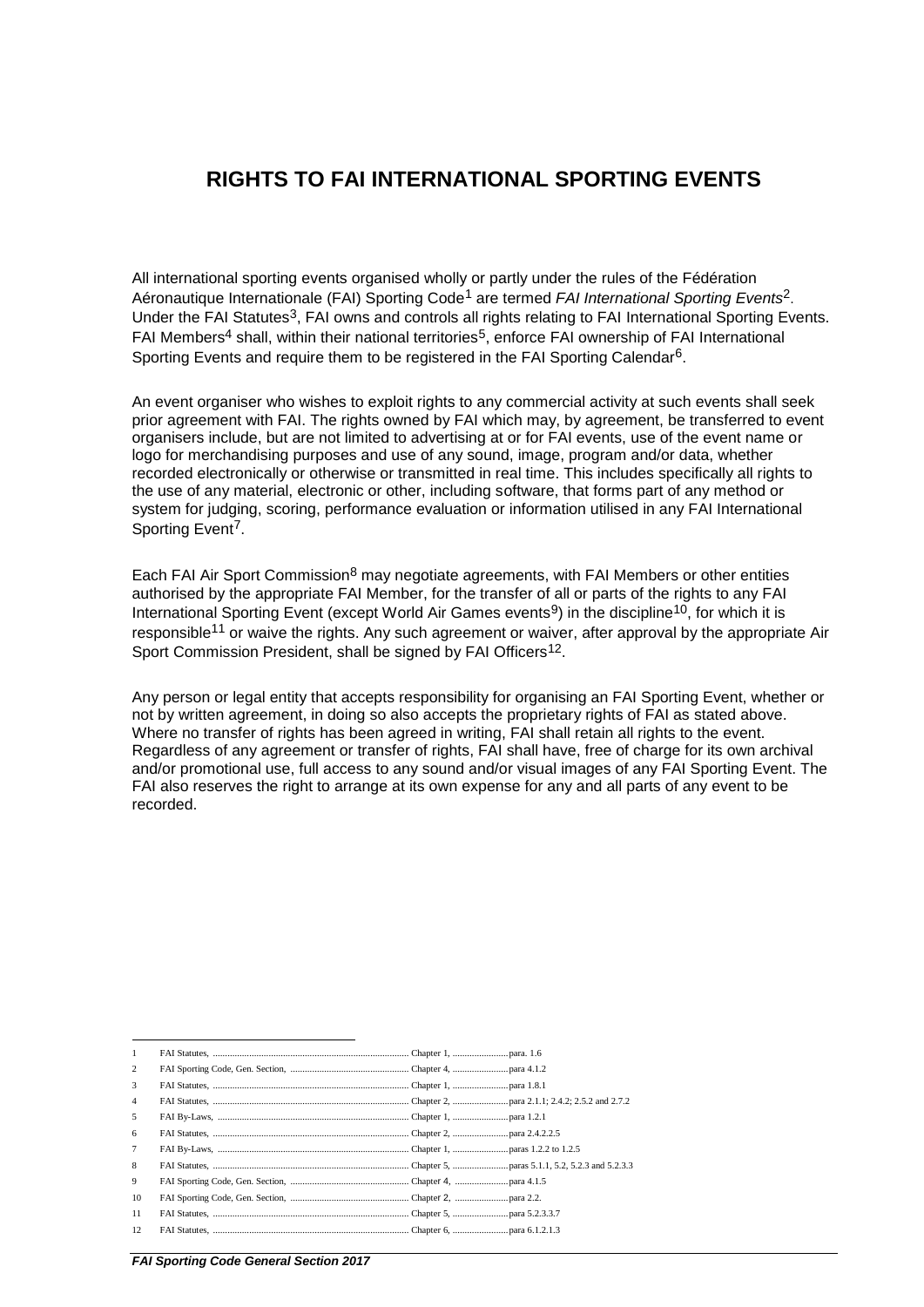# **FAI SPORTING CODE GENERAL SECTION**

### **2016 EDITION**

### **AMENDMENT RECORD**

*Amended versions of the Sporting Code General Section (GS) are published by the FAI Secretariat, acting for the Air Sport General Commission http://www.fai.org/documents/sportingcode/GeneralSection\_download*

| Amendment<br>Number to the<br>2016 edition | <b>ACTION</b><br>DATE OF<br>AMENDMENT | AMENDED BY<br>(Signature) | AMENDED BY<br><b>NAME</b>            | <b>DATE</b><br>AMENDED |
|--------------------------------------------|---------------------------------------|---------------------------|--------------------------------------|------------------------|
| 3.1.3                                      | January 1, 2017                       |                           |                                      |                        |
|                                            |                                       |                           |                                      |                        |
|                                            |                                       |                           |                                      |                        |
|                                            |                                       |                           |                                      |                        |
|                                            |                                       |                           |                                      |                        |
|                                            |                                       |                           |                                      |                        |
|                                            |                                       |                           |                                      |                        |
|                                            |                                       |                           | Incorporated in the present document |                        |
|                                            |                                       |                           |                                      |                        |
|                                            |                                       |                           |                                      |                        |
|                                            |                                       |                           |                                      |                        |
|                                            |                                       |                           |                                      |                        |
|                                            |                                       |                           |                                      |                        |
|                                            |                                       |                           |                                      |                        |
|                                            |                                       |                           |                                      |                        |
|                                            |                                       |                           |                                      |                        |

i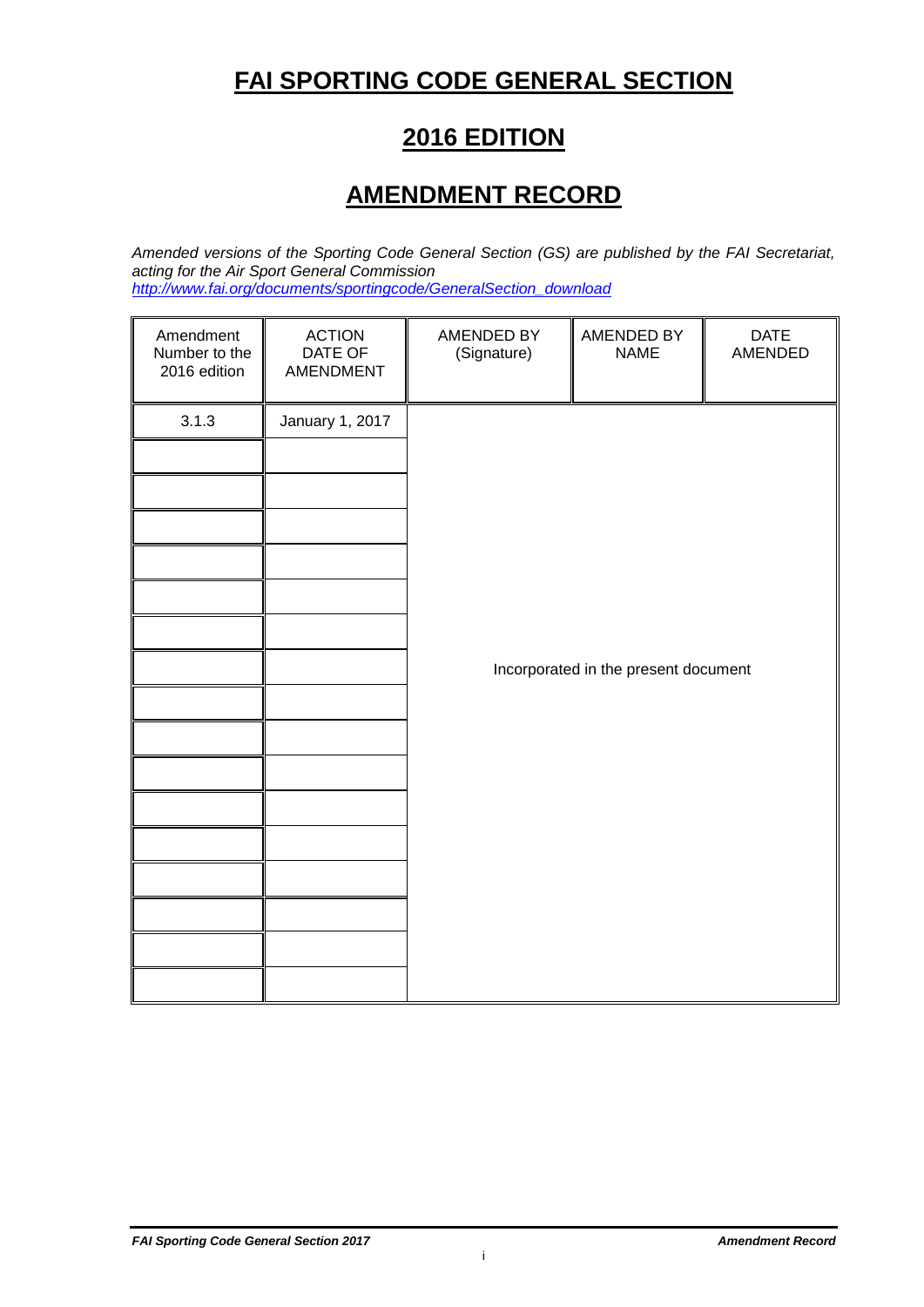# **TABLE OF CONTENTS**

|            | Page                                                      |
|------------|-----------------------------------------------------------|
|            |                                                           |
|            |                                                           |
|            |                                                           |
|            |                                                           |
|            |                                                           |
| 1.1<br>1.2 | <b>Principles</b>                                         |
| 1.3        | <b>Sporting Code</b>                                      |
| 1.4        | <b>Sporting Code Authority</b><br><b>Amendments</b>       |
|            |                                                           |
|            |                                                           |
| 2.1        | <b>Classes</b>                                            |
| 2.2        | <b>FAI International Air Sport Commissions</b>            |
| 2.3        |                                                           |
| 2.4        | <b>Performance Definitions</b>                            |
| 2.5        | <b>Continental Regions</b>                                |
| 2.6        |                                                           |
| 2.7        | <b>Glossary of Terms</b>                                  |
|            |                                                           |
|            |                                                           |
| 3.1        | <b>Sporting Licence</b>                                   |
| 3.2        |                                                           |
|            |                                                           |
|            |                                                           |
| 4.1        | <b>Classification of Events</b>                           |
|            | 4.1.1 National Sporting Event                             |
|            | 4.1.2 International Sporting Event                        |
|            | 4.1.3 Regional Championships                              |
|            | 4.1.4 World Championship                                  |
|            | 4.1.5 World Air Games                                     |
| 4.2        | <b>Recognition of Sporting Events</b>                     |
| 4.3        | <b>Registration of International Sporting Events</b>      |
| 4.4.       | Sporting Events listed in the FAI Sporting Calendar       |
|            | 4.4.1 First Category Events                               |
|            | 4.4.2 Second Category Events                              |
|            | 4.4.3 Event Entry Criteria                                |
|            | 4.4.3.1 First Category Events                             |
|            | 4.4.3.2 Second Category Events                            |
|            | 4.4.4 Frequency and Location of Events                    |
|            | 4.4.5 Co-ordination                                       |
| 4.5        |                                                           |
|            | 4.5.1 Entrant                                             |
|            | 4.5.2 Competitor                                          |
|            | 4.5.3 Team                                                |
|            | 4.5.4 Champion                                            |
| 4.6        | <b>Participation</b>                                      |
| 4.7        |                                                           |
| 4.8        | <b>Offers to Host FAI Sporting Events</b>                 |
|            | 4.8.1 Bids                                                |
|            | 4.8.2 Admission into a Country                            |
| 4.9        | <b>General Rules for FAI Sporting Events</b>              |
|            | 4.9.1 Rules for First Category Events                     |
|            | 4.9.2 Rules for Second Category Events                    |
|            | 4.9.3 FAI Authority                                       |
|            | 4.9.4 Courtesy Invitations                                |
|            | 4.9.5 Language                                            |
|            | 4.9.6 Insurance                                           |
|            | 4.10 Entries                                              |
| 4.11       |                                                           |
|            | 4.11.1 Acceptance of Sporting Code, Rules and Regulations |
|            | 4.11.2 Doping, Alcohol, Illness & Injury                  |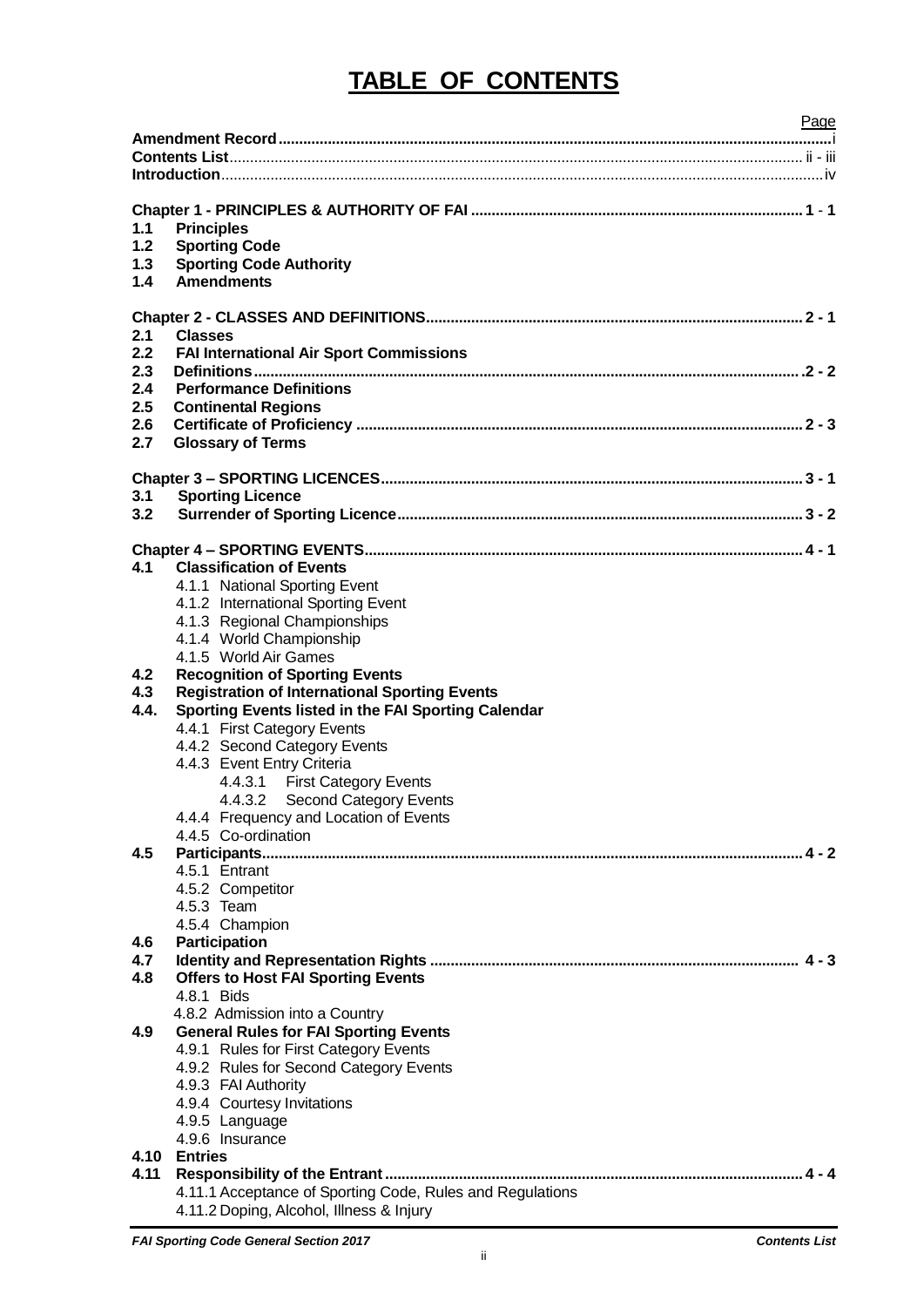|      | 4.12 Acceptance of Entries                 |
|------|--------------------------------------------|
|      | 4.13 Change of Entries                     |
|      |                                            |
|      | 4.15 Return of Entry Fees                  |
|      | 4.16 Results and Prizegiving               |
|      | 4.16.1 Jury Approval                       |
|      | 4.16.2 Notification of Results             |
|      | 4.16.3 Prizegiving                         |
| 4.17 |                                            |
|      |                                            |
|      |                                            |
|      | 5.1.1 Control and Certification            |
|      | 5.1.2 Verification                         |
| 5.2  | <b>Officials Controlling</b>               |
| 5.3  | <b>Records During FAI Events</b>           |
| 5.4  |                                            |
| 5.5  |                                            |
| 5.6  | <b>Officials in Second Category events</b> |
|      |                                            |
|      |                                            |
|      |                                            |
| 6.1  | <b>Complaints</b>                          |
| 6.2  | <b>Penalties and Disqualifications</b>     |
| 6.3  | <b>Protests</b>                            |
| 6.4  | <b>Treatment of Protests</b>               |
| 6.5  |                                            |
| 6.6  | <b>Right of Appeal</b>                     |
| 6.7  | <b>Notice of Appeal</b>                    |
| 6.8  | <b>Time Limit</b>                          |
| 6.9  | <b>Treatment of Appeals</b>                |
| 6.10 | <b>Publication of Decision</b>             |
|      |                                            |
|      |                                            |
| 7.1  | Definition of an International Record      |
| 7.2  | <b>Absolute Records</b>                    |
| 7.3  | <b>Holders of Records</b>                  |
| 7.4  | <b>Administration of Records</b>           |
| 7.5  |                                            |
| 7.6  | <b>Simultaneous Records</b>                |
| 7.7  | <b>Multiple Records</b>                    |
| 7.8  | <b>Certification</b>                       |
| 7.9  |                                            |
| 7.10 | <b>Notification</b>                        |
|      |                                            |
|      |                                            |
| 8.1  | <b>Measurement</b>                         |
| 8.2  | <b>Calculations</b>                        |
|      | 8.2.1 General                              |
|      | 8.2.2. Earth Model                         |
|      | 8.2.3. Distance                            |
|      | 8.2.4. Bearing                             |
|      | 8.2.5. Altitude                            |
|      | 8.2.6. Speed                               |
|      | 8.2.7. Scores                              |
| 8.3  |                                            |
| 8.4  | <b>Approvals</b>                           |
|      |                                            |

----------------------------------------------------------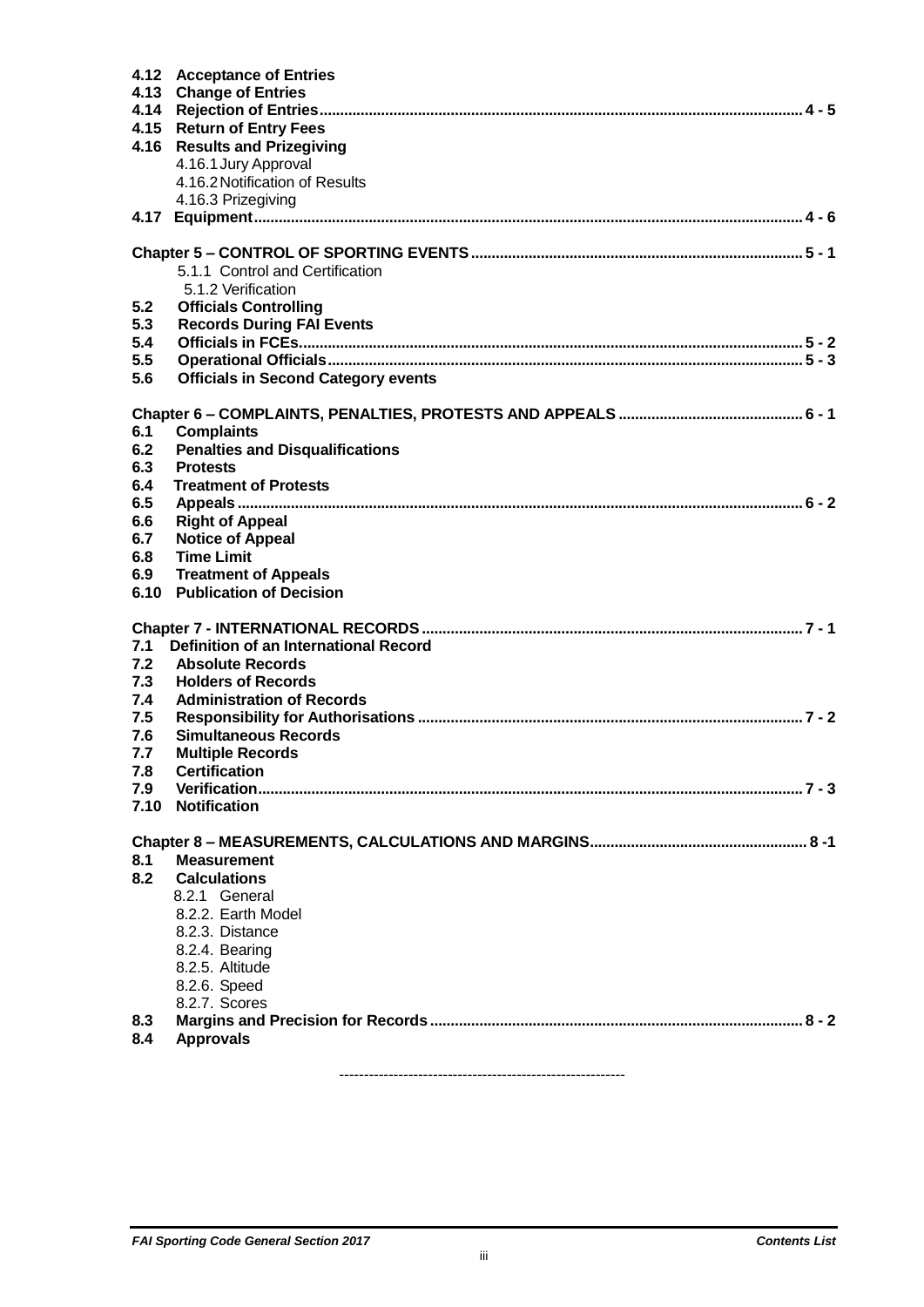### **Introduction to The Sporting Code of the FAI**

The Fédération Aéronautique Internationale (FAI), is a world organisation that is concerned mainly with air sport competitions, records, including space activities, and other certified performances.

The FAI unites National Air Sport Control (NAC) organisations, who administer air sports activities in their own countries. The NACs, which are members of FAI, when assembled in the annual General Conference, are the highest FAI policy-making body.

The policies and decisions of the General Conference are implemented by the FAI Executive Board and the Air Sport Commissions. The Executive Board ensures that the Statutes, By-Laws and the Sporting Code, are duly observed.

The FAI Sporting Code consists of the General Section and the Specialised Sections

The FAI Sporting Code deals with two major areas: organized sporting events, such as championships and competitions, and records.

The General Section consists of matters which are common to all air sports and is the responsibility of the FAI Air Sport General Commission (in French, CASI).

The Specialised Sections of the Sporting Code contain rules and procedures for specific air sport activities, and are the responsibility of the appropriate Air Sport Commission (see 2.2.)

 Wording: The use of "shall" and "must" implies that the aspect concerned is mandatory; the use of "should" implies a non-mandatory recommendation; "may" indicates what is permitted and "will" indicates what is going to happen. Words of masculine gender should be taken as including the feminine gender unless the context indicates otherwise.

Words importing the singular will include the plural and vice versa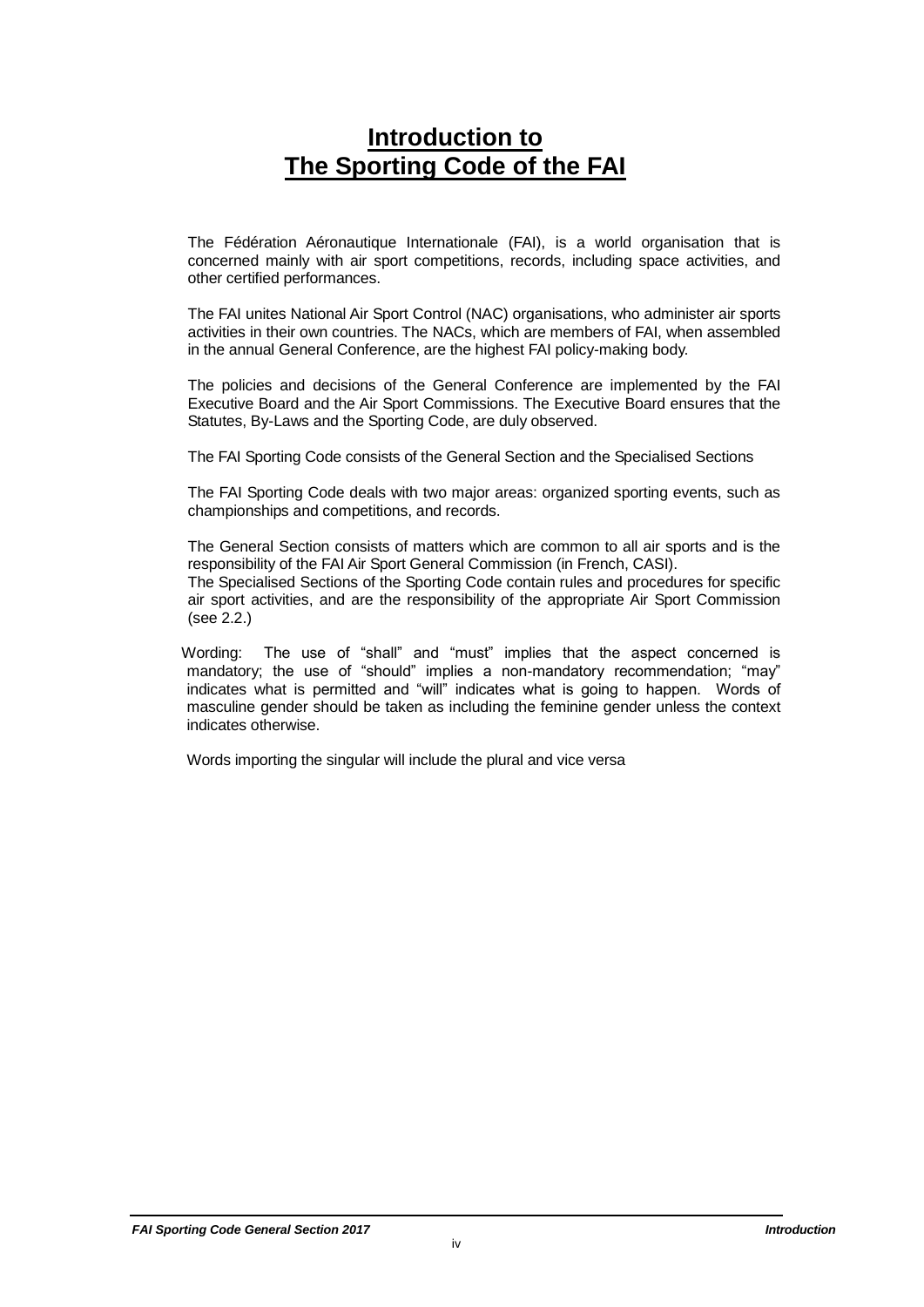### PAGE INTENTIONALLY BLANK

*So that the following section begins on a front sided-page if printed back-to-back*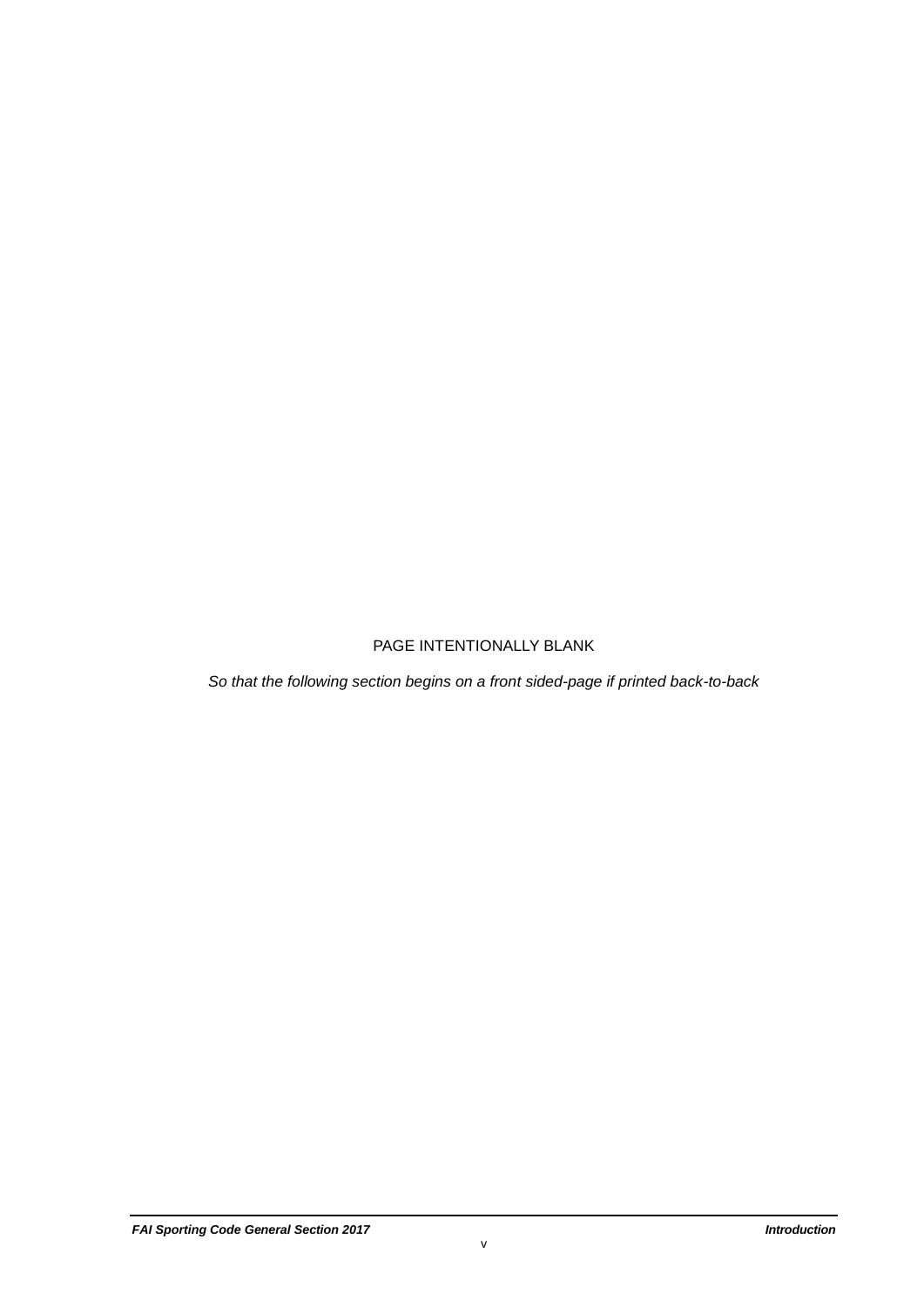### **CHAPTER 1**

# **PRINCIPLES AND AUTHORITY OF FAI**

1.1 **PRINCIPLES**. The FAI is the sole international body in control of air sports and aeronautic and astronautic records in the interests of good sportsmanship and fair competition. The Statutes of FAI specify the Sporting Code as the regulatory system by which the FAI administers and controls all air sport activities.

#### 1.2 **SPORTING CODE**

- 1.2.1 The Sporting Code consists of the General Section and the Specialised Sections.
- 1.2.2 The General Section contains the rules and regulations common to all FAI air sport activities. The responsibility for the development and maintenance of the General Section rests with the FAI Air Sport General Commission
- 1.2.3 Each Specialised Section contains rules and regulations that apply to a specific FAI recognised air sport discipline. The responsibility for the development and maintenance of each Specialised Section rests with the appropriate FAI Air Sport Commission (ASC).
- 1.2.4 The Specialised Section for each discipline shall not conflict with the General Section.

#### 1.3 **SPORTING CODE AUTHORITY**

1.3.1 **NATIONAL AIRSPORT CONTROL (NAC)**. The authority for enforcement of the Sporting Code is exercised through the Active and Associate Members who hold Sporting Powers (see FAI Statutes and 2.7 below for a definition) in their own countries. FAI Members thus exercising National Airsport Control are referred to as "NAC".

#### 1.4 **AMENDMENTS**

- 1.4.1 The General Section of the Sporting Code may be amended by the Air Sport General Commission and each of the Specialised Sections of the Sporting Code may be amended by the appropriate ASC.
- 1.4.2 Amendments to the General Section shall come into force on the date agreed by the Air Sport General Commission Plenary Meeting. The appropriate ASC shall determine the regular date for annual amendments to the Specialised Sections of the Sporting Code for which they are responsible.
- 1.4.3 Amended versions of the General Section are published by the FAI Secretariat, acting for the Air Sport General Commission. When an amended version is finalised, it will be published on the appropriate FAI web page. The FAI web reference for the latest GS version is as follows:

[http://www.fai.org/documents/sportingcode/GeneralSection\\_download](http://www.fai.org/documents/sportingcode/GeneralSection_download)

A NAC is responsible for making sure that its officials and other holders of the Sporting Code General Section are aware of the above and are using the correct version for the year concerned.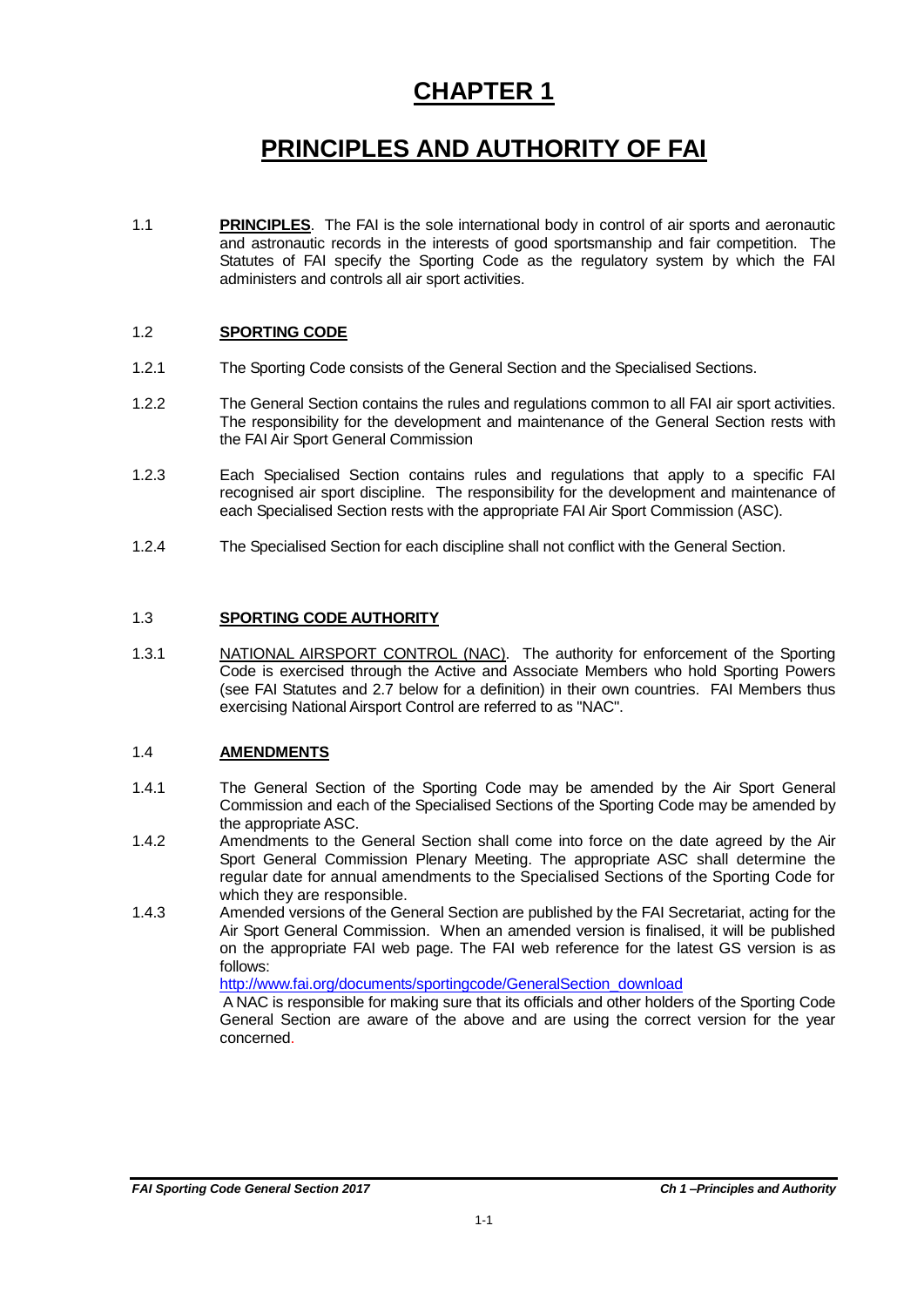### PAGE INTENTIONALLY BLANK

*So that the following section begins on a front sided-page if printed back-to-back*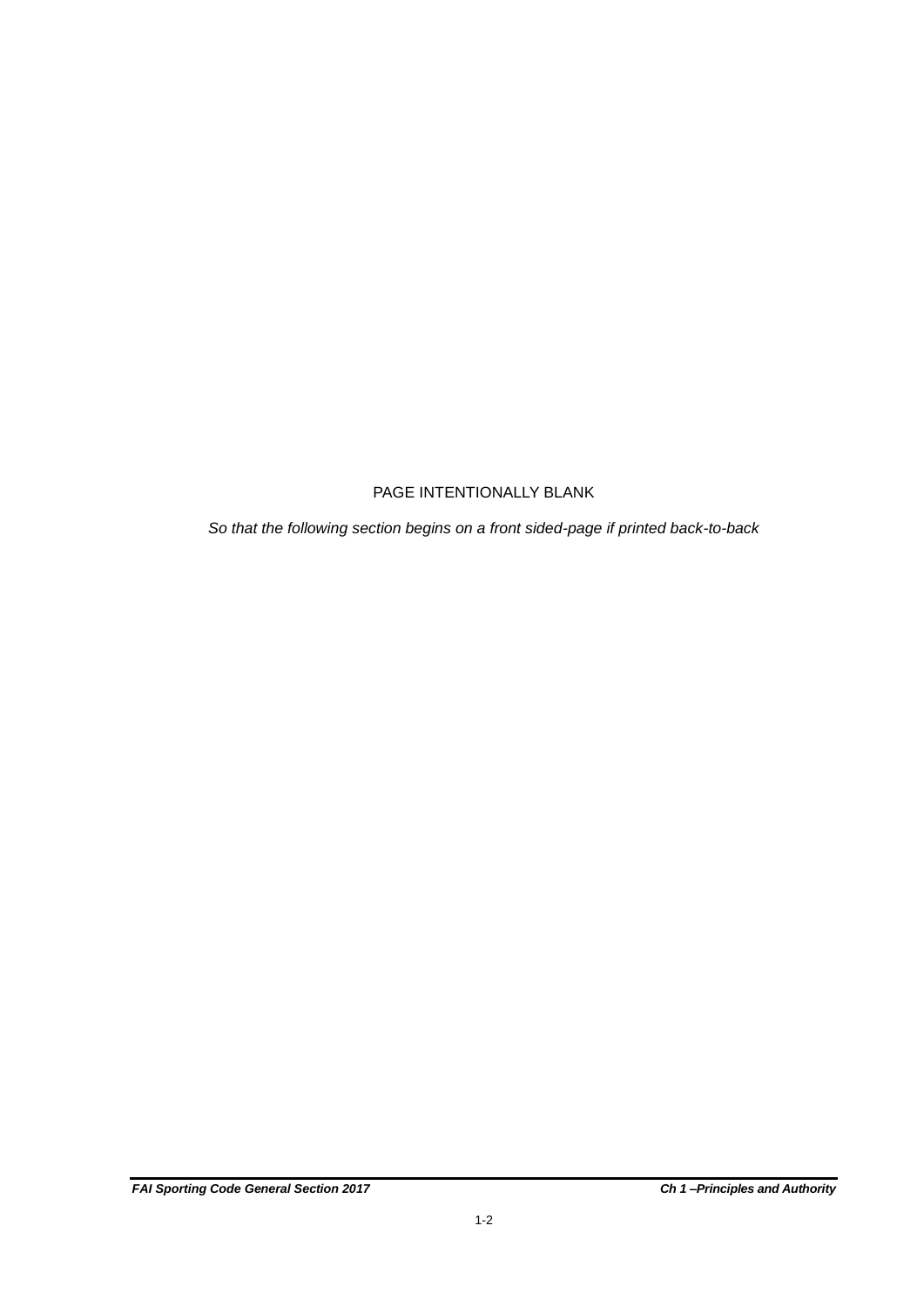### **CHAPTER 2 CLASSES AND DEFINITIONS**

- 2.1 **CLASSES**. The following classes are valid for all FAI sporting events and records:
	- Class A: Free Balloons<br>Class B: Dirigibles Airs
	- Class B: Dirigibles Airships<br>Class C: Aeroplanes. Electric
	- Class C: Aeroplanes, Electric- and Solar-powered Aeroplanes<br>Class D: Gliders and Motor Gliders
	- Gliders and Motor Gliders<br>Rotorcraft
	- Class E :<br>Class F:
	- Class F: Model Aircraft<br>Class G: Parachutes
	- Class G: Parachutes<br>Class H: Vertical Take
	- Class H: Vertical Take-off and Landing Aircraft
	- Class I: Human-powered Aircraft<br>Class K: Spacecraft
	- Class K: Spacecraft<br>Class M: Tilt-Wing/Ti
	- Class M: Tilt-Wing/Tilt-Engine Aircraft<br>Class O: Hang Gliders and Paraglider
	- Class O: Hang Gliders and Paragliders<br>Class P: Aero-Spacecraft
	- Class P: Aero-Spacecraft<br>Class R: Microlight Aircraft
	- Class R: Microlight Aircraft and Paramotors<br>Class S: Space models
	- Class S: Space models<br>Class U: Unmanned Ae
	- Unmanned Aerial Vehicles
- 2.2 **FAI INTERNATIONAL AIR SPORT COMMISSIONS**. The FAI Statutes specify the areas of responsibility of each FAI Air Sport Commission (ASC). The following table is provided as a guide. ASC initials are explained in the Glossary 2.7:

| <b>FAI COMMISSION</b>                |                 | <b>Sporting</b><br>Code<br><b>Section</b> | <b>FAI CLASSES</b>     |                                                                          |
|--------------------------------------|-----------------|-------------------------------------------|------------------------|--------------------------------------------------------------------------|
| <b>Airsport</b><br><b>Discipline</b> | <b>Initials</b> |                                           | <b>Class</b><br>Letter | <b>DESCRIPTION</b>                                                       |
| Ballooning                           | <b>CIA</b>      | 1                                         | A<br>B                 | <b>Free Balloons</b><br>Dirigibles, Airships                             |
| <b>General Aviation</b>              | <b>GAC</b>      | $\overline{2}$                            | $\mathsf{C}$<br>Н      | Aeroplanes<br>Vertical Take-off & Landing Aircraft                       |
| Gliding                              | <b>IGC</b>      | 3                                         | D<br><b>DM</b>         | Gliders<br><b>Motor Gliders</b>                                          |
| Aeromodelling                        | <b>CIAM</b>     | 4<br>12                                   | F<br>S<br>U            | <b>Model Aircraft</b><br>Space Models<br><b>Unmanned Aerial Vehicles</b> |
| Parachuting                          | <b>IPC</b>      | 5                                         | G                      | Parachutes                                                               |
| Aerobatics                           | <b>CIVA</b>     | 6                                         | C<br>D                 | Aeroplanes<br>Gliders                                                    |
| <b>Hang Gliding</b>                  | <b>CIVL</b>     | $\overline{7}$                            | O                      | <b>Hang Gliders</b><br>Paragliders                                       |
| Astronautics                         | <b>ICARE</b>    | 8                                         | Κ                      | Spacecraft                                                               |

*FAI Sporting Code General Section 2017 Ch 2 –Classes and Definitions*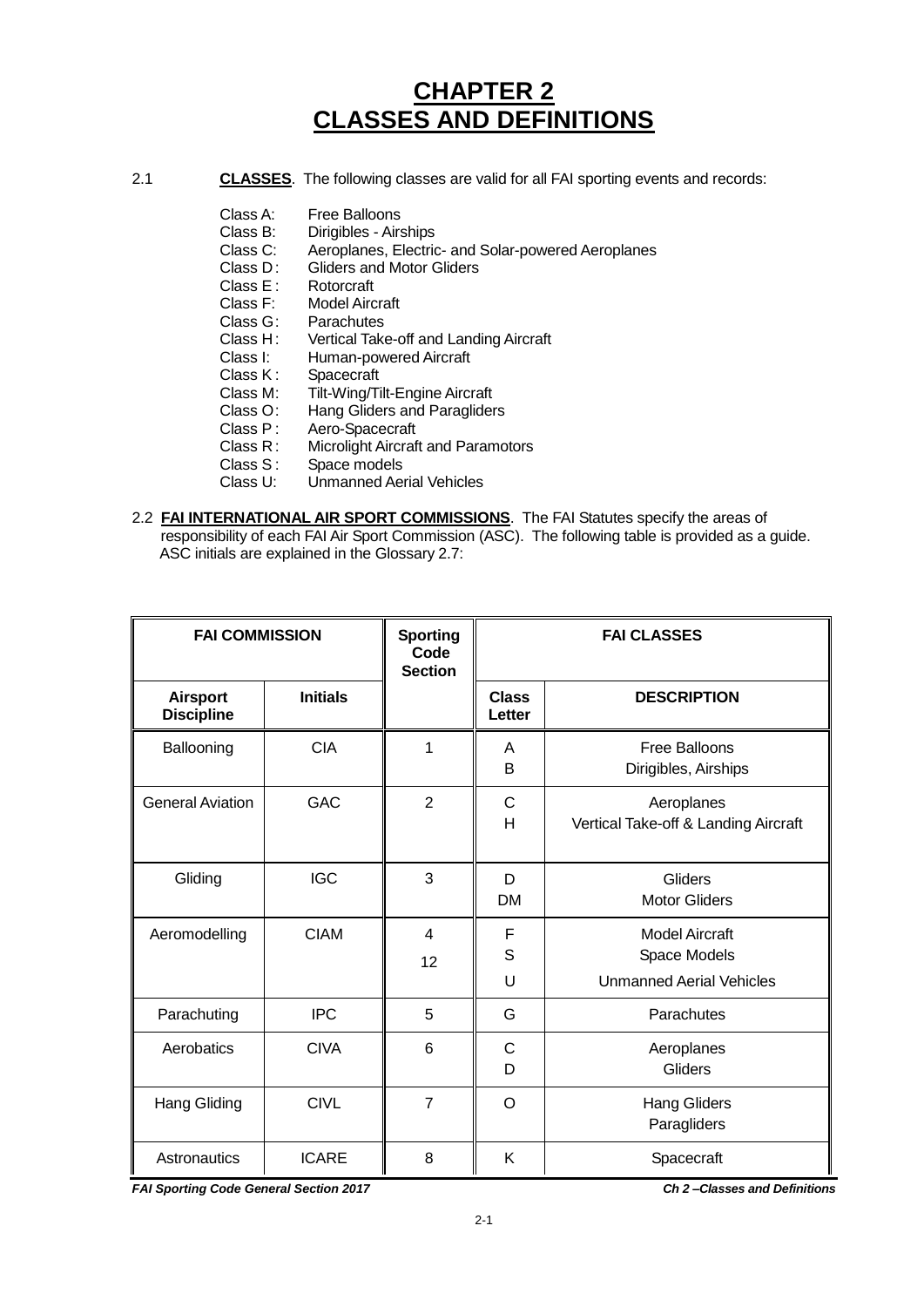|                         |              |         | P         | Aero-Spacecraft                                    |
|-------------------------|--------------|---------|-----------|----------------------------------------------------|
| Rotorcraft              | <b>CIG</b>   | 9       | Е         | Helicopters<br><b>Tilt Rotorcraft</b><br>Autogyros |
|                         |              |         |           | <b>Compound Helicopters</b>                        |
|                         |              |         | M         | Tilt-Wing/Tilt-Engine Aircraft                     |
| Microlights             | <b>CIMA</b>  | 10      | R         | Microlight Aircraft                                |
| and                     |              |         |           | <b>Powered Hang Gliders</b>                        |
| Paramotors              |              |         |           | Paramotors                                         |
| General                 | CASI         | 11      |           | <b>Human Powered Aircraft</b>                      |
| General                 | CASI         | General | All       | <b>All Classes</b>                                 |
| <b>General Aviation</b> | <b>CIACA</b> | 13      | <b>CS</b> | Solar-powered aircraft                             |
|                         |              |         | <b>CE</b> | Electrically-powered aircraft                      |

E-mail information distribution lists exist for each ASC. The FAI web pages are on http://www.fai.org

- 2.3 **DEFINITIONS**. The following general definitions apply to all ASCs. The detailed definitions and sub-classifications are contained in the Specialised Sections of the Sporting Code.
- 2.3.1 AIRCRAFT: A vehicle that can be sustained in the atmosphere by forces exerted on it by the air. There are two types of Aircraft:
- 2.3.2 AERODYNE: A heavier-than-air aircraft which derives its lift in flight mainly from aerodynamic forces.
- 2.3.3 AEROSTAT: An aircraft lighter than air.
- 2.4 **PERFORMANCE DEFINITIONS**. The definitions of types of performances, flights, courses, etc, shall be determined by each ASC and will be published in the appropriate Specialised Section of the Sporting Code.
- 2.5. **DEFINITION OF CONTINENTAL REGIONS**. For the purposes of Continental Regional Championships and Records, the FAI recognises continental regions as follows *(in alphabetical order)*.
- 2.5.1 Asia The countries of the Asian Continent and adjacent island countries East of the European Countries defined below in 2.5.3, as far East as Japan and the Philippines. Includes Sri Lanka, Brunei, Indonesia and Chinese Taipei, but excludes Russia.
- 2.5.1.1 **East Asian Region** Myanmar, China, and Mongolia, and the Asian countries (2.5.1) to the South and East.
- 2.5.1.2 South Asian Region Asian countries with a boundary on or adjacent to the Indian Ocean, Red Sea, and the Gulf, except countries in the East Asian region (2.5.1.1), plus the Asian countries (2.5.1) East of the Mediterranean Sea. For this purpose the Indian Ocean is taken as including the Bay of Bengal and the Arabian Sea.
- 2.5.1.3 Central Asian Region Asian countries (2.5.1) except those in the East and South Asian Regions (2.5.1.1 & 2).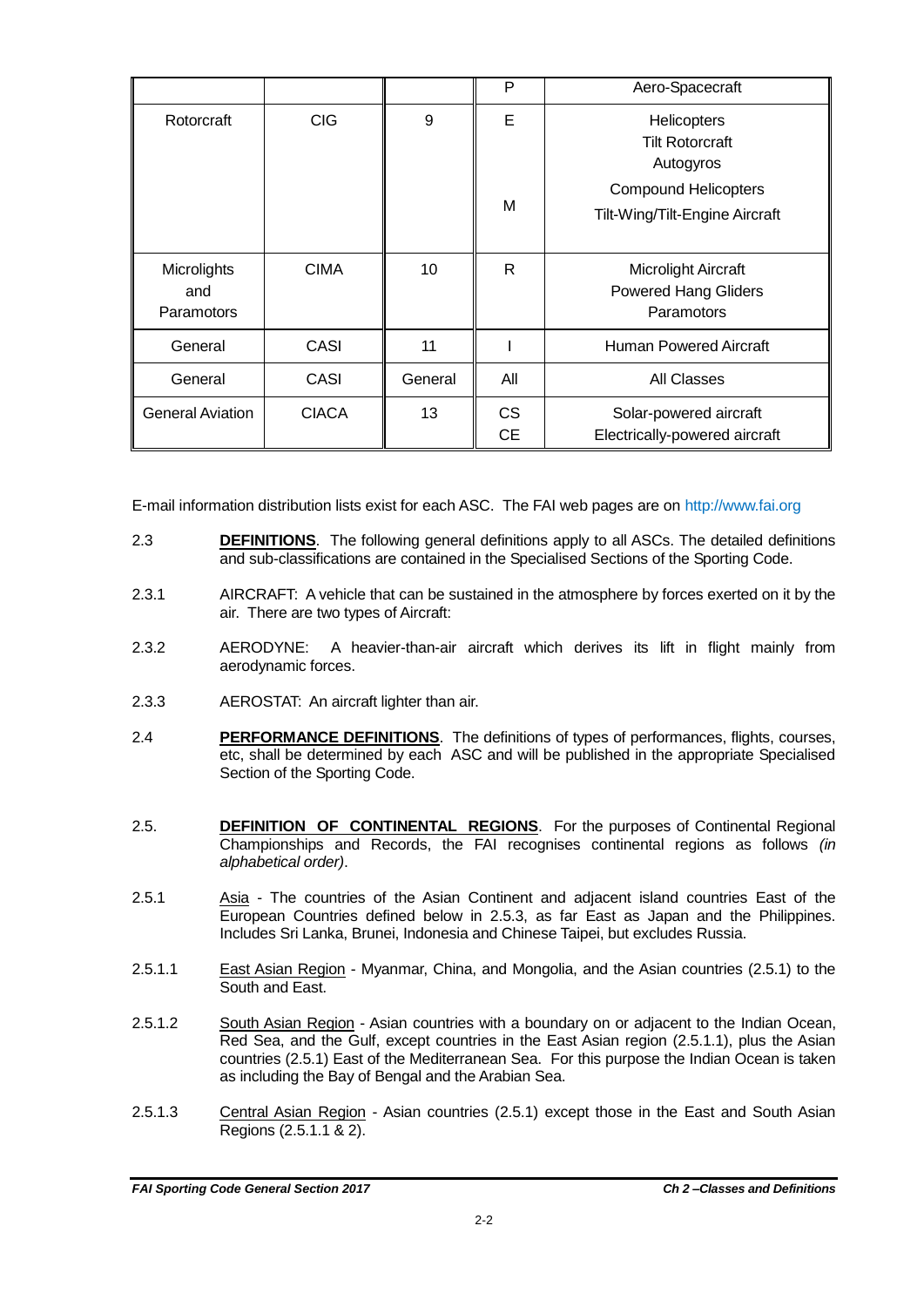- 2.5.2 Africa comprising all the countries of the African Continent including the adjacent island countries such as Cape Verde, the Seychelles and Mauritius.
- 2.5.3 Europe comprising all the countries in and to the North of the Mediterranean Sea including adjacent island countries; and the countries to the West of the Caspian Sea; including Iceland, Ireland, Israel, all of Russia, Turkey, and the United Kingdom (Great Britain), but not including Iran (mentioned because it has a boundary on the West side of the Caspian Sea).
- 2.5.4 Oceania comprising Papua New Guinea, Australia, New Zealand, and the countries of the Pacific Ocean to the East as far as the Marquesas and the Touamotu Archipelago, but not including any country listed under Asia above *(eg Indonesia, Japan, Philippines)*.
- 2.5.5 North America comprising the countries from Panama to Canada and the Caribbean Islands including Bermuda.
- 2.5.6 South America comprising all the countries from Colombia to Chile and Argentina.
- 2.5.7 Temporary Modifications for Specific Championships. With the consent of the Bureau of CASI, and at the request of the ASC concerned, continental regions can be modified for Championship purposes.
- 2.5.8 OTHER REGIONAL GROUPINGS. Where championships are regularly approved by FAI in regional groupings which are not the same as the Continental Regions listed herein, the definition of the regional grouping will be placed in this sub-paragraph. The only approved regional groupings are Pan-American and Asian-Oceanic.
- 2.6 **CERTIFICATES OF PROFICIENCY**. Certificates of proficiency are documents recognising the level of performance or qualifications of an individual. They may be issued in any of the FAI Disciplines. The requirements and rights accorded to the holders of proficiency certificates are determined by the ASCs and are detailed in the Specialised Sections of the Sporting Code.

#### **2.7 Glossary of Terms and Abbreviations**

This section amplifies a number of terms which are used in the main text and gives some generally accepted definitions and abbreviations relevant to air sports

| For FAI purposes, aerial activity, including all air sports, at a height equal to or less<br>than 100 kilometres above the earth's surface.<br>Amendment List<br>The vertical distance from mean sea level (MSL). See also `QNH', and `Height'.<br>Above Mean Sea Level<br>Air Sport Commission.<br>For FAI purposes, activity more than 100 kilometres above the earth's surface<br>All Up Weight / Mass<br>(FAI Class) - Airships/Dirigibles<br>(FAI Class) - Aeroplanes<br>(Temperature) - Celsius<br>Calibrated Airspeed (IAS corrected for Instrument and Pressure Errors)<br>Commission d'Aéronautique Sportive Internationale (the Air Sport General Commission<br>of FAI)<br>The signature on and preparation of certificates and other documents concerned with<br>the process of flight verification with a view to validation of an FAI Flight Performance<br>Commission Internationale d'Aérostation, the International Ballooning Commission<br>Commission Internationale des Aéronefs de Construction Amateur, the FAI Amateur-<br>built and Experimental Aircraft Commission.<br>Commission Internationale d'Aéromodélisme, the International Aeromodelling Commission | A                   | (FAI Class) - Balloons                                                            |
|---------------------------------------------------------------------------------------------------------------------------------------------------------------------------------------------------------------------------------------------------------------------------------------------------------------------------------------------------------------------------------------------------------------------------------------------------------------------------------------------------------------------------------------------------------------------------------------------------------------------------------------------------------------------------------------------------------------------------------------------------------------------------------------------------------------------------------------------------------------------------------------------------------------------------------------------------------------------------------------------------------------------------------------------------------------------------------------------------------------------------------------------------------------------------------------|---------------------|-----------------------------------------------------------------------------------|
|                                                                                                                                                                                                                                                                                                                                                                                                                                                                                                                                                                                                                                                                                                                                                                                                                                                                                                                                                                                                                                                                                                                                                                                       | Aeronautics         |                                                                                   |
|                                                                                                                                                                                                                                                                                                                                                                                                                                                                                                                                                                                                                                                                                                                                                                                                                                                                                                                                                                                                                                                                                                                                                                                       | AL                  |                                                                                   |
|                                                                                                                                                                                                                                                                                                                                                                                                                                                                                                                                                                                                                                                                                                                                                                                                                                                                                                                                                                                                                                                                                                                                                                                       | Altitude            |                                                                                   |
|                                                                                                                                                                                                                                                                                                                                                                                                                                                                                                                                                                                                                                                                                                                                                                                                                                                                                                                                                                                                                                                                                                                                                                                       | AMSL                |                                                                                   |
|                                                                                                                                                                                                                                                                                                                                                                                                                                                                                                                                                                                                                                                                                                                                                                                                                                                                                                                                                                                                                                                                                                                                                                                       | ASC                 |                                                                                   |
|                                                                                                                                                                                                                                                                                                                                                                                                                                                                                                                                                                                                                                                                                                                                                                                                                                                                                                                                                                                                                                                                                                                                                                                       | <b>Astronautics</b> |                                                                                   |
|                                                                                                                                                                                                                                                                                                                                                                                                                                                                                                                                                                                                                                                                                                                                                                                                                                                                                                                                                                                                                                                                                                                                                                                       | auw                 |                                                                                   |
|                                                                                                                                                                                                                                                                                                                                                                                                                                                                                                                                                                                                                                                                                                                                                                                                                                                                                                                                                                                                                                                                                                                                                                                       | В                   |                                                                                   |
|                                                                                                                                                                                                                                                                                                                                                                                                                                                                                                                                                                                                                                                                                                                                                                                                                                                                                                                                                                                                                                                                                                                                                                                       | С                   |                                                                                   |
|                                                                                                                                                                                                                                                                                                                                                                                                                                                                                                                                                                                                                                                                                                                                                                                                                                                                                                                                                                                                                                                                                                                                                                                       | C                   |                                                                                   |
|                                                                                                                                                                                                                                                                                                                                                                                                                                                                                                                                                                                                                                                                                                                                                                                                                                                                                                                                                                                                                                                                                                                                                                                       | CAS                 |                                                                                   |
|                                                                                                                                                                                                                                                                                                                                                                                                                                                                                                                                                                                                                                                                                                                                                                                                                                                                                                                                                                                                                                                                                                                                                                                       | CASI                |                                                                                   |
|                                                                                                                                                                                                                                                                                                                                                                                                                                                                                                                                                                                                                                                                                                                                                                                                                                                                                                                                                                                                                                                                                                                                                                                       | Certification       |                                                                                   |
|                                                                                                                                                                                                                                                                                                                                                                                                                                                                                                                                                                                                                                                                                                                                                                                                                                                                                                                                                                                                                                                                                                                                                                                       | <b>CIA</b>          |                                                                                   |
|                                                                                                                                                                                                                                                                                                                                                                                                                                                                                                                                                                                                                                                                                                                                                                                                                                                                                                                                                                                                                                                                                                                                                                                       | CIACA               |                                                                                   |
|                                                                                                                                                                                                                                                                                                                                                                                                                                                                                                                                                                                                                                                                                                                                                                                                                                                                                                                                                                                                                                                                                                                                                                                       | CIAM                |                                                                                   |
|                                                                                                                                                                                                                                                                                                                                                                                                                                                                                                                                                                                                                                                                                                                                                                                                                                                                                                                                                                                                                                                                                                                                                                                       | <b>CIG</b>          | Commission Internationale de Giraviation, the International Rotorcraft Commission |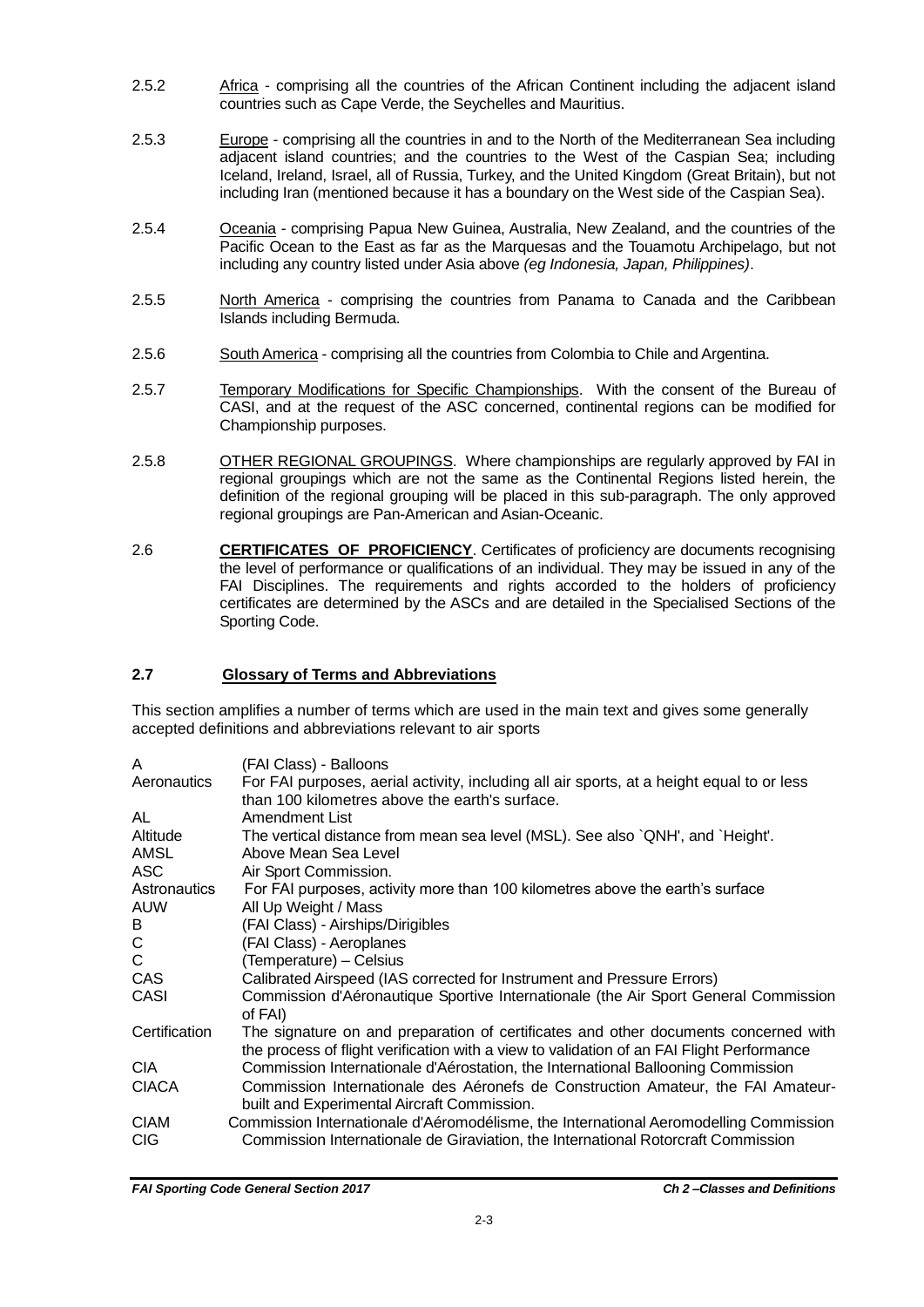| Commission Internationale Médico-Physiolgique, the Medical Commission - a Technical<br>Commission of FAI.<br>Internationale de Voltige Aerienne, the International<br>Commission<br>Aerobatics<br>Commission<br>Commission Internationale de Vol Libre, the International Hang Gliding and Paragliding<br>Commission<br>C of A<br><b>Certificate of Airworthiness</b><br>D<br>(FAI Class) - Gliders<br>DM<br>(FAI Class) - Motor Gliders<br>E<br>(FAI Class) - Rotorcraft (Helicopters and Autogyros)<br>The mathematical surface upon which geometric calculations are performed. Earth<br>models in use are ellipsoidal, spherical, and planar.<br>For FAI purposes, an ellipsoid is the surface formed by the rotation of an ellipse about<br>its minor axis.<br>The Environmental Commission. A Technical Commission of FAI.<br>EnvC<br>F<br>(FAI Class) - Model Aircraft<br>FAI<br>Fédération Aéronautique Internationale, with its headquarters in Lausanne, Switzerland.<br><b>FAI Sphere</b><br>A sphere of radius 6371 kilometres, exactly.<br>Acceleration due to the force of gravity (9.81 m/sec <sup>2</sup> )<br>g<br>G<br>The force on an object under acceleration expressed in multiples of g.<br>G<br>(FAI Class) - Parachuting<br><b>General Aviation Commission</b><br>The path of shortest length between two points on a surface.<br>Geodetic Datum A specification of the shape, size and location in space of the surface of the Earth.<br>Specification of the Geodetic Datum is necessary for unique GNSS solutions, and for<br>map-making. WGS84 (q.v.) is a geodetic datum.<br>Global Orbital Navigation Satellite System, the Russian GNSS system similar to the US<br><b>GPS</b><br>Global Navigation Satellite System (Generic term for all systems such as the Russian<br>GLONASS and the US GPS)<br>The 4-dimensional (latitude, longitude, altitude, UTC) location of a point in space and<br>time, as determined by a GNSS.<br>Global Positioning System (US GNSS System managed by the Departments of Defense<br>and Transportation)<br>(FAI Class) - Vertical Take-off and Landing Aircraft<br>Height<br>The vertical distance from a given height datum such as the take-off place. See also<br>`QFE', and `Altitude'.<br>The validation of a Flight Performance by an NAC or FAI for record purposes<br>Homologation<br>The NAC of a country in which an FAI Sporting Event is organized<br>Hecto Pascal (Pressure unit, equal to a millibar)<br>(FAI Class) - Human Powered Aircraft<br>IAS<br><b>Indicated Airspeed</b><br>International Civil Aviation Organisation (HQ in Montreal, Canada)<br><b>International Commission for Astronautics Records</b><br><b>International Gliding Commission</b><br><b>IPC</b><br>International Parachuting Commission<br>International Standard Atmosphere as defined by ICAO.<br>Reference: Manual of the ICAO Standard Atmosphere (extended to 80 kilometres<br>(262500 feet), Doc 7488-CD, Third Edition, 1993, ISBN 92-9194-004-6.<br>Κ<br>(FAI Class) - Spacecraft<br>(FAI Class) - Tilt-Wing Aircraft<br>М<br>Minute, unit of time (UT), compared to `arcmin' which is 1 minute of angle<br>Metres per Second<br>m/s<br><b>MSL</b><br>Mean Sea Level<br><b>NAC</b><br><b>National Airsport Control</b><br>(FAI Class) - Hang Gliders and Paragliders<br>O<br>OO<br><b>Official Observer</b><br>The event organizer approved by, and acting with or on behalf of, an NAC or the FAI<br>Organizer<br>A machine that achieves and sustains flight by the sole means of flapping wings. | <b>CIMA</b>     | Commission Internationale de Micro-Aviation, the International Microlight and Paramotor<br>Commission |
|-------------------------------------------------------------------------------------------------------------------------------------------------------------------------------------------------------------------------------------------------------------------------------------------------------------------------------------------------------------------------------------------------------------------------------------------------------------------------------------------------------------------------------------------------------------------------------------------------------------------------------------------------------------------------------------------------------------------------------------------------------------------------------------------------------------------------------------------------------------------------------------------------------------------------------------------------------------------------------------------------------------------------------------------------------------------------------------------------------------------------------------------------------------------------------------------------------------------------------------------------------------------------------------------------------------------------------------------------------------------------------------------------------------------------------------------------------------------------------------------------------------------------------------------------------------------------------------------------------------------------------------------------------------------------------------------------------------------------------------------------------------------------------------------------------------------------------------------------------------------------------------------------------------------------------------------------------------------------------------------------------------------------------------------------------------------------------------------------------------------------------------------------------------------------------------------------------------------------------------------------------------------------------------------------------------------------------------------------------------------------------------------------------------------------------------------------------------------------------------------------------------------------------------------------------------------------------------------------------------------------------------------------------------------------------------------------------------------------------------------------------------------------------------------------------------------------------------------------------------------------------------------------------------------------------------------------------------------------------------------------------------------------------------------------------------------------------------------------------------------------------------------------------------------------------------------------------------------------------------------------------------------------------------------------------------------------------------------------------------------------------------------------------------------------------------------------------------------------------------------------------------------------------------------------------------------------|-----------------|-------------------------------------------------------------------------------------------------------|
|                                                                                                                                                                                                                                                                                                                                                                                                                                                                                                                                                                                                                                                                                                                                                                                                                                                                                                                                                                                                                                                                                                                                                                                                                                                                                                                                                                                                                                                                                                                                                                                                                                                                                                                                                                                                                                                                                                                                                                                                                                                                                                                                                                                                                                                                                                                                                                                                                                                                                                                                                                                                                                                                                                                                                                                                                                                                                                                                                                                                                                                                                                                                                                                                                                                                                                                                                                                                                                                                                                                                                                         | <b>CIMP</b>     |                                                                                                       |
|                                                                                                                                                                                                                                                                                                                                                                                                                                                                                                                                                                                                                                                                                                                                                                                                                                                                                                                                                                                                                                                                                                                                                                                                                                                                                                                                                                                                                                                                                                                                                                                                                                                                                                                                                                                                                                                                                                                                                                                                                                                                                                                                                                                                                                                                                                                                                                                                                                                                                                                                                                                                                                                                                                                                                                                                                                                                                                                                                                                                                                                                                                                                                                                                                                                                                                                                                                                                                                                                                                                                                                         | <b>CIVA</b>     |                                                                                                       |
|                                                                                                                                                                                                                                                                                                                                                                                                                                                                                                                                                                                                                                                                                                                                                                                                                                                                                                                                                                                                                                                                                                                                                                                                                                                                                                                                                                                                                                                                                                                                                                                                                                                                                                                                                                                                                                                                                                                                                                                                                                                                                                                                                                                                                                                                                                                                                                                                                                                                                                                                                                                                                                                                                                                                                                                                                                                                                                                                                                                                                                                                                                                                                                                                                                                                                                                                                                                                                                                                                                                                                                         | <b>CIVL</b>     |                                                                                                       |
|                                                                                                                                                                                                                                                                                                                                                                                                                                                                                                                                                                                                                                                                                                                                                                                                                                                                                                                                                                                                                                                                                                                                                                                                                                                                                                                                                                                                                                                                                                                                                                                                                                                                                                                                                                                                                                                                                                                                                                                                                                                                                                                                                                                                                                                                                                                                                                                                                                                                                                                                                                                                                                                                                                                                                                                                                                                                                                                                                                                                                                                                                                                                                                                                                                                                                                                                                                                                                                                                                                                                                                         |                 |                                                                                                       |
|                                                                                                                                                                                                                                                                                                                                                                                                                                                                                                                                                                                                                                                                                                                                                                                                                                                                                                                                                                                                                                                                                                                                                                                                                                                                                                                                                                                                                                                                                                                                                                                                                                                                                                                                                                                                                                                                                                                                                                                                                                                                                                                                                                                                                                                                                                                                                                                                                                                                                                                                                                                                                                                                                                                                                                                                                                                                                                                                                                                                                                                                                                                                                                                                                                                                                                                                                                                                                                                                                                                                                                         |                 |                                                                                                       |
|                                                                                                                                                                                                                                                                                                                                                                                                                                                                                                                                                                                                                                                                                                                                                                                                                                                                                                                                                                                                                                                                                                                                                                                                                                                                                                                                                                                                                                                                                                                                                                                                                                                                                                                                                                                                                                                                                                                                                                                                                                                                                                                                                                                                                                                                                                                                                                                                                                                                                                                                                                                                                                                                                                                                                                                                                                                                                                                                                                                                                                                                                                                                                                                                                                                                                                                                                                                                                                                                                                                                                                         |                 |                                                                                                       |
|                                                                                                                                                                                                                                                                                                                                                                                                                                                                                                                                                                                                                                                                                                                                                                                                                                                                                                                                                                                                                                                                                                                                                                                                                                                                                                                                                                                                                                                                                                                                                                                                                                                                                                                                                                                                                                                                                                                                                                                                                                                                                                                                                                                                                                                                                                                                                                                                                                                                                                                                                                                                                                                                                                                                                                                                                                                                                                                                                                                                                                                                                                                                                                                                                                                                                                                                                                                                                                                                                                                                                                         |                 |                                                                                                       |
|                                                                                                                                                                                                                                                                                                                                                                                                                                                                                                                                                                                                                                                                                                                                                                                                                                                                                                                                                                                                                                                                                                                                                                                                                                                                                                                                                                                                                                                                                                                                                                                                                                                                                                                                                                                                                                                                                                                                                                                                                                                                                                                                                                                                                                                                                                                                                                                                                                                                                                                                                                                                                                                                                                                                                                                                                                                                                                                                                                                                                                                                                                                                                                                                                                                                                                                                                                                                                                                                                                                                                                         | Earth Model     |                                                                                                       |
|                                                                                                                                                                                                                                                                                                                                                                                                                                                                                                                                                                                                                                                                                                                                                                                                                                                                                                                                                                                                                                                                                                                                                                                                                                                                                                                                                                                                                                                                                                                                                                                                                                                                                                                                                                                                                                                                                                                                                                                                                                                                                                                                                                                                                                                                                                                                                                                                                                                                                                                                                                                                                                                                                                                                                                                                                                                                                                                                                                                                                                                                                                                                                                                                                                                                                                                                                                                                                                                                                                                                                                         |                 |                                                                                                       |
|                                                                                                                                                                                                                                                                                                                                                                                                                                                                                                                                                                                                                                                                                                                                                                                                                                                                                                                                                                                                                                                                                                                                                                                                                                                                                                                                                                                                                                                                                                                                                                                                                                                                                                                                                                                                                                                                                                                                                                                                                                                                                                                                                                                                                                                                                                                                                                                                                                                                                                                                                                                                                                                                                                                                                                                                                                                                                                                                                                                                                                                                                                                                                                                                                                                                                                                                                                                                                                                                                                                                                                         | Ellipsoid       |                                                                                                       |
|                                                                                                                                                                                                                                                                                                                                                                                                                                                                                                                                                                                                                                                                                                                                                                                                                                                                                                                                                                                                                                                                                                                                                                                                                                                                                                                                                                                                                                                                                                                                                                                                                                                                                                                                                                                                                                                                                                                                                                                                                                                                                                                                                                                                                                                                                                                                                                                                                                                                                                                                                                                                                                                                                                                                                                                                                                                                                                                                                                                                                                                                                                                                                                                                                                                                                                                                                                                                                                                                                                                                                                         |                 |                                                                                                       |
|                                                                                                                                                                                                                                                                                                                                                                                                                                                                                                                                                                                                                                                                                                                                                                                                                                                                                                                                                                                                                                                                                                                                                                                                                                                                                                                                                                                                                                                                                                                                                                                                                                                                                                                                                                                                                                                                                                                                                                                                                                                                                                                                                                                                                                                                                                                                                                                                                                                                                                                                                                                                                                                                                                                                                                                                                                                                                                                                                                                                                                                                                                                                                                                                                                                                                                                                                                                                                                                                                                                                                                         |                 |                                                                                                       |
|                                                                                                                                                                                                                                                                                                                                                                                                                                                                                                                                                                                                                                                                                                                                                                                                                                                                                                                                                                                                                                                                                                                                                                                                                                                                                                                                                                                                                                                                                                                                                                                                                                                                                                                                                                                                                                                                                                                                                                                                                                                                                                                                                                                                                                                                                                                                                                                                                                                                                                                                                                                                                                                                                                                                                                                                                                                                                                                                                                                                                                                                                                                                                                                                                                                                                                                                                                                                                                                                                                                                                                         |                 |                                                                                                       |
|                                                                                                                                                                                                                                                                                                                                                                                                                                                                                                                                                                                                                                                                                                                                                                                                                                                                                                                                                                                                                                                                                                                                                                                                                                                                                                                                                                                                                                                                                                                                                                                                                                                                                                                                                                                                                                                                                                                                                                                                                                                                                                                                                                                                                                                                                                                                                                                                                                                                                                                                                                                                                                                                                                                                                                                                                                                                                                                                                                                                                                                                                                                                                                                                                                                                                                                                                                                                                                                                                                                                                                         |                 |                                                                                                       |
|                                                                                                                                                                                                                                                                                                                                                                                                                                                                                                                                                                                                                                                                                                                                                                                                                                                                                                                                                                                                                                                                                                                                                                                                                                                                                                                                                                                                                                                                                                                                                                                                                                                                                                                                                                                                                                                                                                                                                                                                                                                                                                                                                                                                                                                                                                                                                                                                                                                                                                                                                                                                                                                                                                                                                                                                                                                                                                                                                                                                                                                                                                                                                                                                                                                                                                                                                                                                                                                                                                                                                                         |                 |                                                                                                       |
|                                                                                                                                                                                                                                                                                                                                                                                                                                                                                                                                                                                                                                                                                                                                                                                                                                                                                                                                                                                                                                                                                                                                                                                                                                                                                                                                                                                                                                                                                                                                                                                                                                                                                                                                                                                                                                                                                                                                                                                                                                                                                                                                                                                                                                                                                                                                                                                                                                                                                                                                                                                                                                                                                                                                                                                                                                                                                                                                                                                                                                                                                                                                                                                                                                                                                                                                                                                                                                                                                                                                                                         |                 |                                                                                                       |
|                                                                                                                                                                                                                                                                                                                                                                                                                                                                                                                                                                                                                                                                                                                                                                                                                                                                                                                                                                                                                                                                                                                                                                                                                                                                                                                                                                                                                                                                                                                                                                                                                                                                                                                                                                                                                                                                                                                                                                                                                                                                                                                                                                                                                                                                                                                                                                                                                                                                                                                                                                                                                                                                                                                                                                                                                                                                                                                                                                                                                                                                                                                                                                                                                                                                                                                                                                                                                                                                                                                                                                         |                 |                                                                                                       |
|                                                                                                                                                                                                                                                                                                                                                                                                                                                                                                                                                                                                                                                                                                                                                                                                                                                                                                                                                                                                                                                                                                                                                                                                                                                                                                                                                                                                                                                                                                                                                                                                                                                                                                                                                                                                                                                                                                                                                                                                                                                                                                                                                                                                                                                                                                                                                                                                                                                                                                                                                                                                                                                                                                                                                                                                                                                                                                                                                                                                                                                                                                                                                                                                                                                                                                                                                                                                                                                                                                                                                                         | <b>GAC</b>      |                                                                                                       |
|                                                                                                                                                                                                                                                                                                                                                                                                                                                                                                                                                                                                                                                                                                                                                                                                                                                                                                                                                                                                                                                                                                                                                                                                                                                                                                                                                                                                                                                                                                                                                                                                                                                                                                                                                                                                                                                                                                                                                                                                                                                                                                                                                                                                                                                                                                                                                                                                                                                                                                                                                                                                                                                                                                                                                                                                                                                                                                                                                                                                                                                                                                                                                                                                                                                                                                                                                                                                                                                                                                                                                                         | Geodesic        |                                                                                                       |
|                                                                                                                                                                                                                                                                                                                                                                                                                                                                                                                                                                                                                                                                                                                                                                                                                                                                                                                                                                                                                                                                                                                                                                                                                                                                                                                                                                                                                                                                                                                                                                                                                                                                                                                                                                                                                                                                                                                                                                                                                                                                                                                                                                                                                                                                                                                                                                                                                                                                                                                                                                                                                                                                                                                                                                                                                                                                                                                                                                                                                                                                                                                                                                                                                                                                                                                                                                                                                                                                                                                                                                         |                 |                                                                                                       |
|                                                                                                                                                                                                                                                                                                                                                                                                                                                                                                                                                                                                                                                                                                                                                                                                                                                                                                                                                                                                                                                                                                                                                                                                                                                                                                                                                                                                                                                                                                                                                                                                                                                                                                                                                                                                                                                                                                                                                                                                                                                                                                                                                                                                                                                                                                                                                                                                                                                                                                                                                                                                                                                                                                                                                                                                                                                                                                                                                                                                                                                                                                                                                                                                                                                                                                                                                                                                                                                                                                                                                                         |                 |                                                                                                       |
|                                                                                                                                                                                                                                                                                                                                                                                                                                                                                                                                                                                                                                                                                                                                                                                                                                                                                                                                                                                                                                                                                                                                                                                                                                                                                                                                                                                                                                                                                                                                                                                                                                                                                                                                                                                                                                                                                                                                                                                                                                                                                                                                                                                                                                                                                                                                                                                                                                                                                                                                                                                                                                                                                                                                                                                                                                                                                                                                                                                                                                                                                                                                                                                                                                                                                                                                                                                                                                                                                                                                                                         |                 |                                                                                                       |
|                                                                                                                                                                                                                                                                                                                                                                                                                                                                                                                                                                                                                                                                                                                                                                                                                                                                                                                                                                                                                                                                                                                                                                                                                                                                                                                                                                                                                                                                                                                                                                                                                                                                                                                                                                                                                                                                                                                                                                                                                                                                                                                                                                                                                                                                                                                                                                                                                                                                                                                                                                                                                                                                                                                                                                                                                                                                                                                                                                                                                                                                                                                                                                                                                                                                                                                                                                                                                                                                                                                                                                         | <b>GLONASS</b>  |                                                                                                       |
|                                                                                                                                                                                                                                                                                                                                                                                                                                                                                                                                                                                                                                                                                                                                                                                                                                                                                                                                                                                                                                                                                                                                                                                                                                                                                                                                                                                                                                                                                                                                                                                                                                                                                                                                                                                                                                                                                                                                                                                                                                                                                                                                                                                                                                                                                                                                                                                                                                                                                                                                                                                                                                                                                                                                                                                                                                                                                                                                                                                                                                                                                                                                                                                                                                                                                                                                                                                                                                                                                                                                                                         | <b>GNSS</b>     |                                                                                                       |
|                                                                                                                                                                                                                                                                                                                                                                                                                                                                                                                                                                                                                                                                                                                                                                                                                                                                                                                                                                                                                                                                                                                                                                                                                                                                                                                                                                                                                                                                                                                                                                                                                                                                                                                                                                                                                                                                                                                                                                                                                                                                                                                                                                                                                                                                                                                                                                                                                                                                                                                                                                                                                                                                                                                                                                                                                                                                                                                                                                                                                                                                                                                                                                                                                                                                                                                                                                                                                                                                                                                                                                         | <b>GNSS fix</b> |                                                                                                       |
|                                                                                                                                                                                                                                                                                                                                                                                                                                                                                                                                                                                                                                                                                                                                                                                                                                                                                                                                                                                                                                                                                                                                                                                                                                                                                                                                                                                                                                                                                                                                                                                                                                                                                                                                                                                                                                                                                                                                                                                                                                                                                                                                                                                                                                                                                                                                                                                                                                                                                                                                                                                                                                                                                                                                                                                                                                                                                                                                                                                                                                                                                                                                                                                                                                                                                                                                                                                                                                                                                                                                                                         | <b>GPS</b>      |                                                                                                       |
|                                                                                                                                                                                                                                                                                                                                                                                                                                                                                                                                                                                                                                                                                                                                                                                                                                                                                                                                                                                                                                                                                                                                                                                                                                                                                                                                                                                                                                                                                                                                                                                                                                                                                                                                                                                                                                                                                                                                                                                                                                                                                                                                                                                                                                                                                                                                                                                                                                                                                                                                                                                                                                                                                                                                                                                                                                                                                                                                                                                                                                                                                                                                                                                                                                                                                                                                                                                                                                                                                                                                                                         | H               |                                                                                                       |
|                                                                                                                                                                                                                                                                                                                                                                                                                                                                                                                                                                                                                                                                                                                                                                                                                                                                                                                                                                                                                                                                                                                                                                                                                                                                                                                                                                                                                                                                                                                                                                                                                                                                                                                                                                                                                                                                                                                                                                                                                                                                                                                                                                                                                                                                                                                                                                                                                                                                                                                                                                                                                                                                                                                                                                                                                                                                                                                                                                                                                                                                                                                                                                                                                                                                                                                                                                                                                                                                                                                                                                         |                 |                                                                                                       |
|                                                                                                                                                                                                                                                                                                                                                                                                                                                                                                                                                                                                                                                                                                                                                                                                                                                                                                                                                                                                                                                                                                                                                                                                                                                                                                                                                                                                                                                                                                                                                                                                                                                                                                                                                                                                                                                                                                                                                                                                                                                                                                                                                                                                                                                                                                                                                                                                                                                                                                                                                                                                                                                                                                                                                                                                                                                                                                                                                                                                                                                                                                                                                                                                                                                                                                                                                                                                                                                                                                                                                                         |                 |                                                                                                       |
|                                                                                                                                                                                                                                                                                                                                                                                                                                                                                                                                                                                                                                                                                                                                                                                                                                                                                                                                                                                                                                                                                                                                                                                                                                                                                                                                                                                                                                                                                                                                                                                                                                                                                                                                                                                                                                                                                                                                                                                                                                                                                                                                                                                                                                                                                                                                                                                                                                                                                                                                                                                                                                                                                                                                                                                                                                                                                                                                                                                                                                                                                                                                                                                                                                                                                                                                                                                                                                                                                                                                                                         |                 |                                                                                                       |
|                                                                                                                                                                                                                                                                                                                                                                                                                                                                                                                                                                                                                                                                                                                                                                                                                                                                                                                                                                                                                                                                                                                                                                                                                                                                                                                                                                                                                                                                                                                                                                                                                                                                                                                                                                                                                                                                                                                                                                                                                                                                                                                                                                                                                                                                                                                                                                                                                                                                                                                                                                                                                                                                                                                                                                                                                                                                                                                                                                                                                                                                                                                                                                                                                                                                                                                                                                                                                                                                                                                                                                         | <b>Host NAC</b> |                                                                                                       |
|                                                                                                                                                                                                                                                                                                                                                                                                                                                                                                                                                                                                                                                                                                                                                                                                                                                                                                                                                                                                                                                                                                                                                                                                                                                                                                                                                                                                                                                                                                                                                                                                                                                                                                                                                                                                                                                                                                                                                                                                                                                                                                                                                                                                                                                                                                                                                                                                                                                                                                                                                                                                                                                                                                                                                                                                                                                                                                                                                                                                                                                                                                                                                                                                                                                                                                                                                                                                                                                                                                                                                                         | hPa             |                                                                                                       |
|                                                                                                                                                                                                                                                                                                                                                                                                                                                                                                                                                                                                                                                                                                                                                                                                                                                                                                                                                                                                                                                                                                                                                                                                                                                                                                                                                                                                                                                                                                                                                                                                                                                                                                                                                                                                                                                                                                                                                                                                                                                                                                                                                                                                                                                                                                                                                                                                                                                                                                                                                                                                                                                                                                                                                                                                                                                                                                                                                                                                                                                                                                                                                                                                                                                                                                                                                                                                                                                                                                                                                                         |                 |                                                                                                       |
|                                                                                                                                                                                                                                                                                                                                                                                                                                                                                                                                                                                                                                                                                                                                                                                                                                                                                                                                                                                                                                                                                                                                                                                                                                                                                                                                                                                                                                                                                                                                                                                                                                                                                                                                                                                                                                                                                                                                                                                                                                                                                                                                                                                                                                                                                                                                                                                                                                                                                                                                                                                                                                                                                                                                                                                                                                                                                                                                                                                                                                                                                                                                                                                                                                                                                                                                                                                                                                                                                                                                                                         |                 |                                                                                                       |
|                                                                                                                                                                                                                                                                                                                                                                                                                                                                                                                                                                                                                                                                                                                                                                                                                                                                                                                                                                                                                                                                                                                                                                                                                                                                                                                                                                                                                                                                                                                                                                                                                                                                                                                                                                                                                                                                                                                                                                                                                                                                                                                                                                                                                                                                                                                                                                                                                                                                                                                                                                                                                                                                                                                                                                                                                                                                                                                                                                                                                                                                                                                                                                                                                                                                                                                                                                                                                                                                                                                                                                         | <b>ICAO</b>     |                                                                                                       |
|                                                                                                                                                                                                                                                                                                                                                                                                                                                                                                                                                                                                                                                                                                                                                                                                                                                                                                                                                                                                                                                                                                                                                                                                                                                                                                                                                                                                                                                                                                                                                                                                                                                                                                                                                                                                                                                                                                                                                                                                                                                                                                                                                                                                                                                                                                                                                                                                                                                                                                                                                                                                                                                                                                                                                                                                                                                                                                                                                                                                                                                                                                                                                                                                                                                                                                                                                                                                                                                                                                                                                                         | <b>ICARE</b>    |                                                                                                       |
|                                                                                                                                                                                                                                                                                                                                                                                                                                                                                                                                                                                                                                                                                                                                                                                                                                                                                                                                                                                                                                                                                                                                                                                                                                                                                                                                                                                                                                                                                                                                                                                                                                                                                                                                                                                                                                                                                                                                                                                                                                                                                                                                                                                                                                                                                                                                                                                                                                                                                                                                                                                                                                                                                                                                                                                                                                                                                                                                                                                                                                                                                                                                                                                                                                                                                                                                                                                                                                                                                                                                                                         | <b>IGC</b>      |                                                                                                       |
|                                                                                                                                                                                                                                                                                                                                                                                                                                                                                                                                                                                                                                                                                                                                                                                                                                                                                                                                                                                                                                                                                                                                                                                                                                                                                                                                                                                                                                                                                                                                                                                                                                                                                                                                                                                                                                                                                                                                                                                                                                                                                                                                                                                                                                                                                                                                                                                                                                                                                                                                                                                                                                                                                                                                                                                                                                                                                                                                                                                                                                                                                                                                                                                                                                                                                                                                                                                                                                                                                                                                                                         |                 |                                                                                                       |
|                                                                                                                                                                                                                                                                                                                                                                                                                                                                                                                                                                                                                                                                                                                                                                                                                                                                                                                                                                                                                                                                                                                                                                                                                                                                                                                                                                                                                                                                                                                                                                                                                                                                                                                                                                                                                                                                                                                                                                                                                                                                                                                                                                                                                                                                                                                                                                                                                                                                                                                                                                                                                                                                                                                                                                                                                                                                                                                                                                                                                                                                                                                                                                                                                                                                                                                                                                                                                                                                                                                                                                         | <b>ISA</b>      |                                                                                                       |
|                                                                                                                                                                                                                                                                                                                                                                                                                                                                                                                                                                                                                                                                                                                                                                                                                                                                                                                                                                                                                                                                                                                                                                                                                                                                                                                                                                                                                                                                                                                                                                                                                                                                                                                                                                                                                                                                                                                                                                                                                                                                                                                                                                                                                                                                                                                                                                                                                                                                                                                                                                                                                                                                                                                                                                                                                                                                                                                                                                                                                                                                                                                                                                                                                                                                                                                                                                                                                                                                                                                                                                         |                 |                                                                                                       |
|                                                                                                                                                                                                                                                                                                                                                                                                                                                                                                                                                                                                                                                                                                                                                                                                                                                                                                                                                                                                                                                                                                                                                                                                                                                                                                                                                                                                                                                                                                                                                                                                                                                                                                                                                                                                                                                                                                                                                                                                                                                                                                                                                                                                                                                                                                                                                                                                                                                                                                                                                                                                                                                                                                                                                                                                                                                                                                                                                                                                                                                                                                                                                                                                                                                                                                                                                                                                                                                                                                                                                                         |                 |                                                                                                       |
|                                                                                                                                                                                                                                                                                                                                                                                                                                                                                                                                                                                                                                                                                                                                                                                                                                                                                                                                                                                                                                                                                                                                                                                                                                                                                                                                                                                                                                                                                                                                                                                                                                                                                                                                                                                                                                                                                                                                                                                                                                                                                                                                                                                                                                                                                                                                                                                                                                                                                                                                                                                                                                                                                                                                                                                                                                                                                                                                                                                                                                                                                                                                                                                                                                                                                                                                                                                                                                                                                                                                                                         |                 |                                                                                                       |
|                                                                                                                                                                                                                                                                                                                                                                                                                                                                                                                                                                                                                                                                                                                                                                                                                                                                                                                                                                                                                                                                                                                                                                                                                                                                                                                                                                                                                                                                                                                                                                                                                                                                                                                                                                                                                                                                                                                                                                                                                                                                                                                                                                                                                                                                                                                                                                                                                                                                                                                                                                                                                                                                                                                                                                                                                                                                                                                                                                                                                                                                                                                                                                                                                                                                                                                                                                                                                                                                                                                                                                         |                 |                                                                                                       |
|                                                                                                                                                                                                                                                                                                                                                                                                                                                                                                                                                                                                                                                                                                                                                                                                                                                                                                                                                                                                                                                                                                                                                                                                                                                                                                                                                                                                                                                                                                                                                                                                                                                                                                                                                                                                                                                                                                                                                                                                                                                                                                                                                                                                                                                                                                                                                                                                                                                                                                                                                                                                                                                                                                                                                                                                                                                                                                                                                                                                                                                                                                                                                                                                                                                                                                                                                                                                                                                                                                                                                                         | min             |                                                                                                       |
|                                                                                                                                                                                                                                                                                                                                                                                                                                                                                                                                                                                                                                                                                                                                                                                                                                                                                                                                                                                                                                                                                                                                                                                                                                                                                                                                                                                                                                                                                                                                                                                                                                                                                                                                                                                                                                                                                                                                                                                                                                                                                                                                                                                                                                                                                                                                                                                                                                                                                                                                                                                                                                                                                                                                                                                                                                                                                                                                                                                                                                                                                                                                                                                                                                                                                                                                                                                                                                                                                                                                                                         |                 |                                                                                                       |
|                                                                                                                                                                                                                                                                                                                                                                                                                                                                                                                                                                                                                                                                                                                                                                                                                                                                                                                                                                                                                                                                                                                                                                                                                                                                                                                                                                                                                                                                                                                                                                                                                                                                                                                                                                                                                                                                                                                                                                                                                                                                                                                                                                                                                                                                                                                                                                                                                                                                                                                                                                                                                                                                                                                                                                                                                                                                                                                                                                                                                                                                                                                                                                                                                                                                                                                                                                                                                                                                                                                                                                         |                 |                                                                                                       |
|                                                                                                                                                                                                                                                                                                                                                                                                                                                                                                                                                                                                                                                                                                                                                                                                                                                                                                                                                                                                                                                                                                                                                                                                                                                                                                                                                                                                                                                                                                                                                                                                                                                                                                                                                                                                                                                                                                                                                                                                                                                                                                                                                                                                                                                                                                                                                                                                                                                                                                                                                                                                                                                                                                                                                                                                                                                                                                                                                                                                                                                                                                                                                                                                                                                                                                                                                                                                                                                                                                                                                                         |                 |                                                                                                       |
|                                                                                                                                                                                                                                                                                                                                                                                                                                                                                                                                                                                                                                                                                                                                                                                                                                                                                                                                                                                                                                                                                                                                                                                                                                                                                                                                                                                                                                                                                                                                                                                                                                                                                                                                                                                                                                                                                                                                                                                                                                                                                                                                                                                                                                                                                                                                                                                                                                                                                                                                                                                                                                                                                                                                                                                                                                                                                                                                                                                                                                                                                                                                                                                                                                                                                                                                                                                                                                                                                                                                                                         |                 |                                                                                                       |
|                                                                                                                                                                                                                                                                                                                                                                                                                                                                                                                                                                                                                                                                                                                                                                                                                                                                                                                                                                                                                                                                                                                                                                                                                                                                                                                                                                                                                                                                                                                                                                                                                                                                                                                                                                                                                                                                                                                                                                                                                                                                                                                                                                                                                                                                                                                                                                                                                                                                                                                                                                                                                                                                                                                                                                                                                                                                                                                                                                                                                                                                                                                                                                                                                                                                                                                                                                                                                                                                                                                                                                         |                 |                                                                                                       |
|                                                                                                                                                                                                                                                                                                                                                                                                                                                                                                                                                                                                                                                                                                                                                                                                                                                                                                                                                                                                                                                                                                                                                                                                                                                                                                                                                                                                                                                                                                                                                                                                                                                                                                                                                                                                                                                                                                                                                                                                                                                                                                                                                                                                                                                                                                                                                                                                                                                                                                                                                                                                                                                                                                                                                                                                                                                                                                                                                                                                                                                                                                                                                                                                                                                                                                                                                                                                                                                                                                                                                                         | Ornithopter     |                                                                                                       |

*FAI Sporting Code General Section 2017 Ch 2 –Classes and Definitions*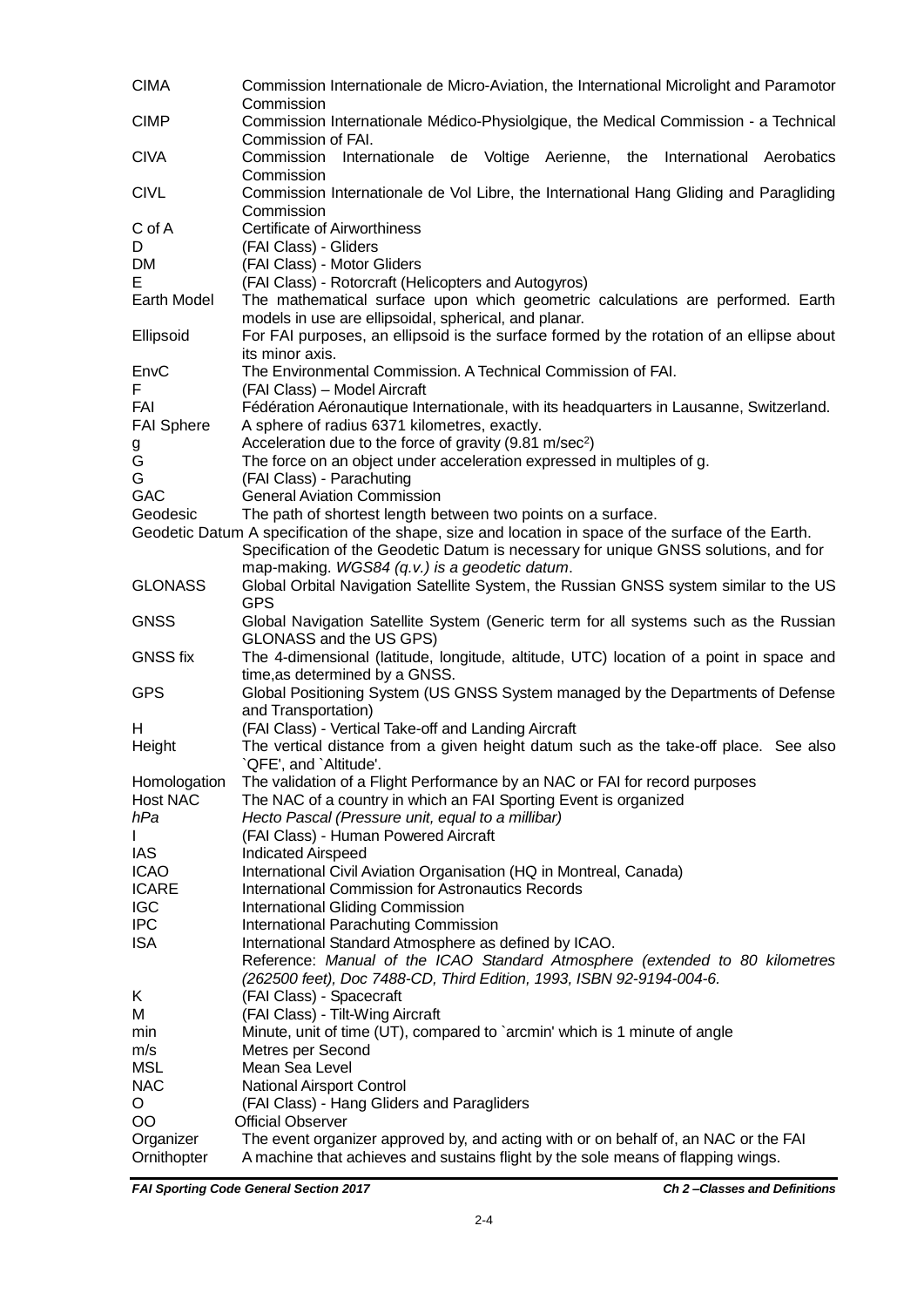| P                 | (FAI Class) - Aerospacecraft                                                                                                                                                                                                                                                                 |
|-------------------|----------------------------------------------------------------------------------------------------------------------------------------------------------------------------------------------------------------------------------------------------------------------------------------------|
| QFE               | Altimeter pressure setting that results in an indication of zero on the surface                                                                                                                                                                                                              |
| QNH               | Altimeter pressure setting that results in an indication of height above sea level                                                                                                                                                                                                           |
| R                 | (FAI Class) - Microlights, Powered Hang Gliders and Paramotors                                                                                                                                                                                                                               |
| S                 | (FAI Class) - Space Models                                                                                                                                                                                                                                                                   |
| Soaring           | The utilisation of the vertical component of movements of air in the atmosphere for the<br>purpose of sustaining flight, without the use of thrust from a means of propulsion.                                                                                                               |
| Space             | For FAI purposes, more than 100 kilometres above the earth's surface.                                                                                                                                                                                                                        |
|                   | Sporting Powers The right to organise and conduct FAI Sporting Events, to authorise aeronautic or                                                                                                                                                                                            |
|                   | astronautic record attempts, to appoint officials to supervise FAI competitions and<br>record attempts, to participate in the work of FAI Air Sport Commissions, and to<br>authorise individuals and teams to compete in FAI Air Sport Activities by issuing FAI<br><b>Sporting Licences</b> |
| <b>STOL</b>       | Short TakeOff and Landing                                                                                                                                                                                                                                                                    |
| <b>TAS</b>        | <b>True Air Speed</b>                                                                                                                                                                                                                                                                        |
| U                 | (FAI Class) - Unmanned Aerial Vehicle                                                                                                                                                                                                                                                        |
| UT                | UTC to the local hour convention                                                                                                                                                                                                                                                             |
| <b>UTC</b>        | Universal Time Co-ordinated                                                                                                                                                                                                                                                                  |
| Validation        | An act of ratification or official approval. In FAI terms, the act of approving a Flight<br>Performance (or an element of one such as reaching a Turn Point) for FAI purposes.                                                                                                               |
| Verification      | The process of checking and assembling evidence with a view to validating a Flight<br>Performance                                                                                                                                                                                            |
|                   | Vincenty Method An empirical method used to calculate the distance between pairs of points on the<br>WGS84 ellipsoid                                                                                                                                                                         |
|                   | Reference: http://www.ngs.noaa.gov/PUBS_LIB/inverse.pdf                                                                                                                                                                                                                                      |
|                   | Example: http://www.fai.org/how-to-set-a-record/world-distance-calculator                                                                                                                                                                                                                    |
| Vs                | <b>Stalling Speed</b>                                                                                                                                                                                                                                                                        |
| <b>VTOL</b>       | Vertical TakeOff and Landing                                                                                                                                                                                                                                                                 |
| WADA -            | World Anti Doping Agency. See http://www.wada-ama.org                                                                                                                                                                                                                                        |
| WAG -             | World Air Games. An international sporting event involving several FAI air sports at<br>the same time, see GS 4.1.5.                                                                                                                                                                         |
| WGS84 Earth Datum | See WGS84                                                                                                                                                                                                                                                                                    |
| WGS84             | World Geodetic System 1984 - For FAI purposes, this is the standard Geodetic<br>Datum.                                                                                                                                                                                                       |
|                   | WGS84 Ellipsoid An ellipsoid based on an ellipse with a semi-minor axis of 6356,7523 kilometres and<br>a semi-major axis of 6378,1370 kilometres. The minor axis is the polar axis.                                                                                                          |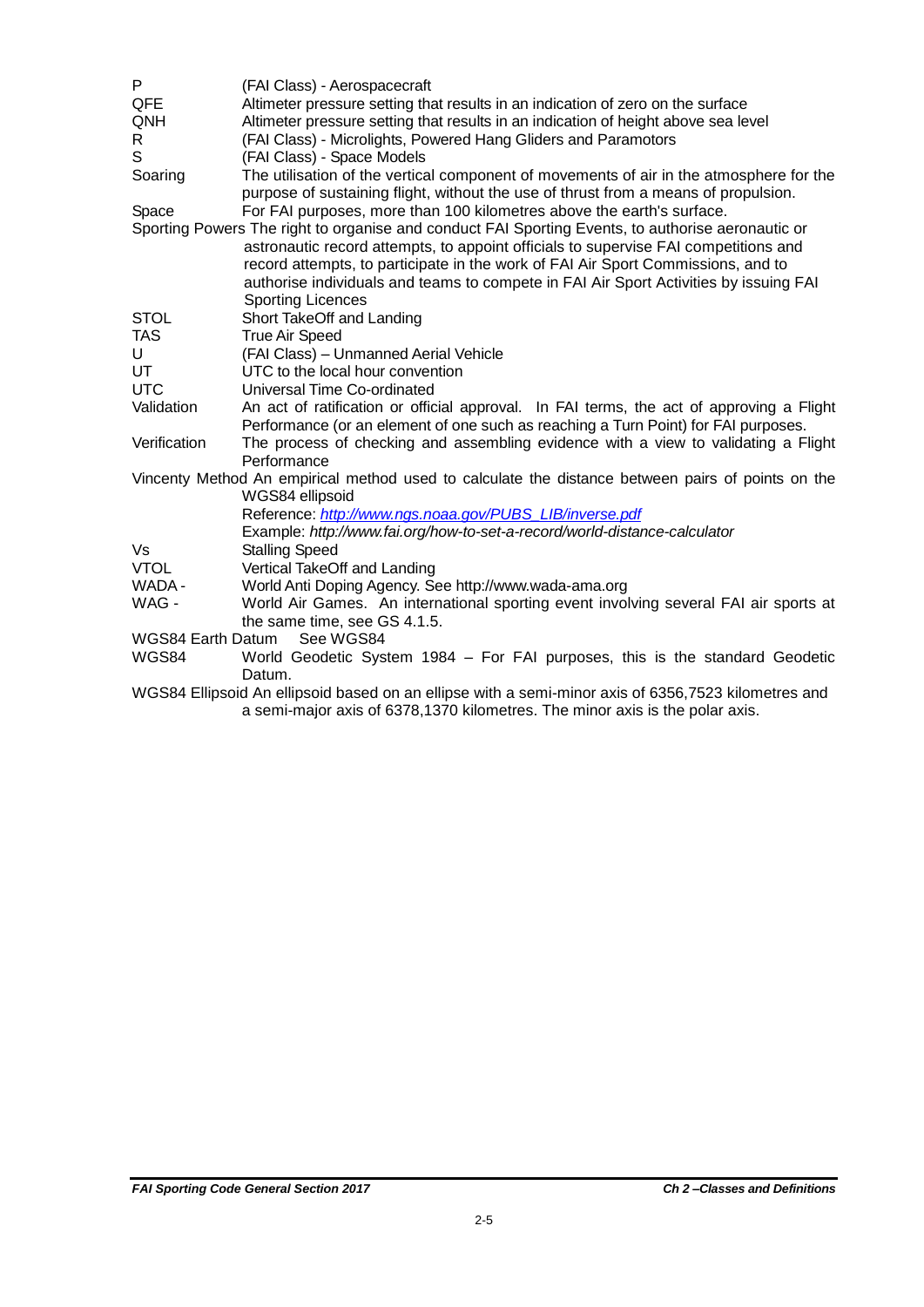### PAGE INTENTIONALLY BLANK

*So that the following section begins on a front sided-page if printed back-to-back*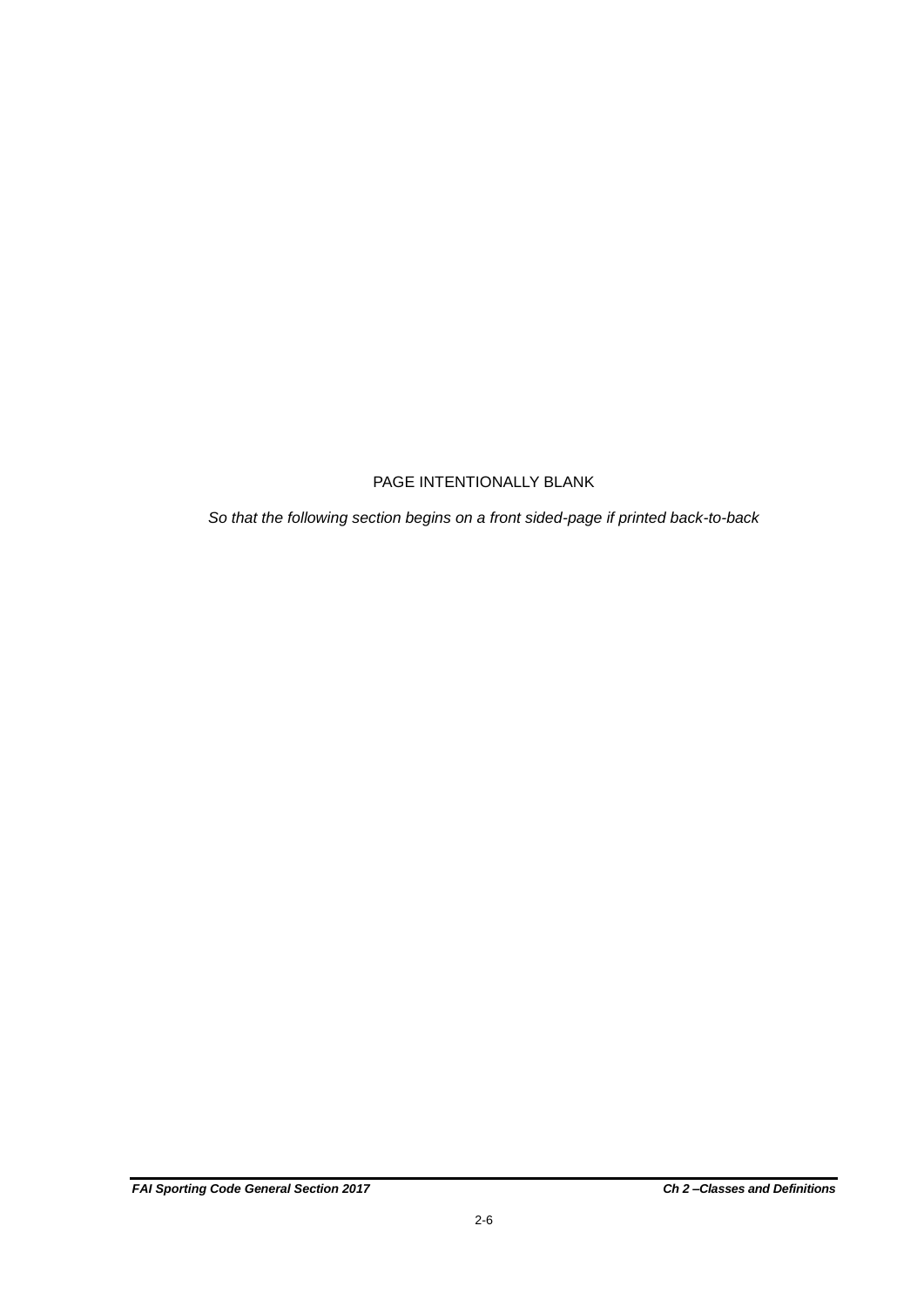# **Chapter 3 SPORTING LICENSES**

#### 3.1 **SPORTING LICENCE**

- 3.1.1 STATUTORY RIGHTS. Only FAI members holding FAI Sporting Powers have the right to issue FAI Sporting Licences.
- 3.1.2 HOLDER'S RESPONSIBILITY. The holder of a Sporting Licence acknowledges that he knows and understands the FAI Sporting Code and commits himself to abide by it. Only holders of a valid FAI Sporting Licence are permitted to participate in FAI sporting events, record attempts and badge flights.
- 3.1.3 **ISSUE OF SPORTING LICENCES**. Each NAC has the delegated power to issue FAI Sporting Licences on proof of identity to those of its individual members who are either citizens or residents of that NAC's country.

A Sporting Licence shall be considered to have been issued, if the holder is listed on the FAI Sporting Licence database by the authority that is issuing the particular Sporting License together with all the required information and the period of validity of that particular Sporting License.

The required information in the database must include, but is not limited to, the name of the issuing authority, the name and contact details of the holder and a number given by the NAC.

 A Sporting License may be issued for one airsport discipline (see 2.2 above) or for multiple airsport disciplines. This information must be clearly indicated in the Sporting License database.

An FAI Sporting Licence shall be recognised by all NACs.

#### 3.1.3.1 Identification

- 3.1.3.1.1 The citizenship of a person is proved by an identification document stating his citizenship and issued by or on behalf of the government of the country concerned. This document shall be in English and, if not, it must be accompanied by an official English translation.
- 3.1.3.1.2 The residency of a person means the place where a person usually lives for at least 185 days in each calendar year because of personal and occupational ties, or in the case of a person with no occupational ties, because of personal ties which show close links between that person and the place where he or she is living. The residency of a person is proved by an identification document stating his residence and issued by or on behalf of the government of the country concerned or by a sworn statement signed by the NAC President. This document shall be in English and, if not, it must be accompanied by an official English translation.
- 3.1.3.1.3 The identity of a person without nationality is proved by the residence permit issued by or on behalf of the government of that country of residence. This document shall be in English and, if not, it must be accompanied by an official English translation.
- 3.1.3.2 A person shall not, at the same time, hold a Sporting Licence issued by more than one NAC. An individual, who under the provisions of 3.1.3.6 elects to transfer from one NAC to another, may be issued a sporting licence by his new NAC only after notification to his former NAC and after withdrawal of any valid sporting licence issued by that former NAC. The Sporting

`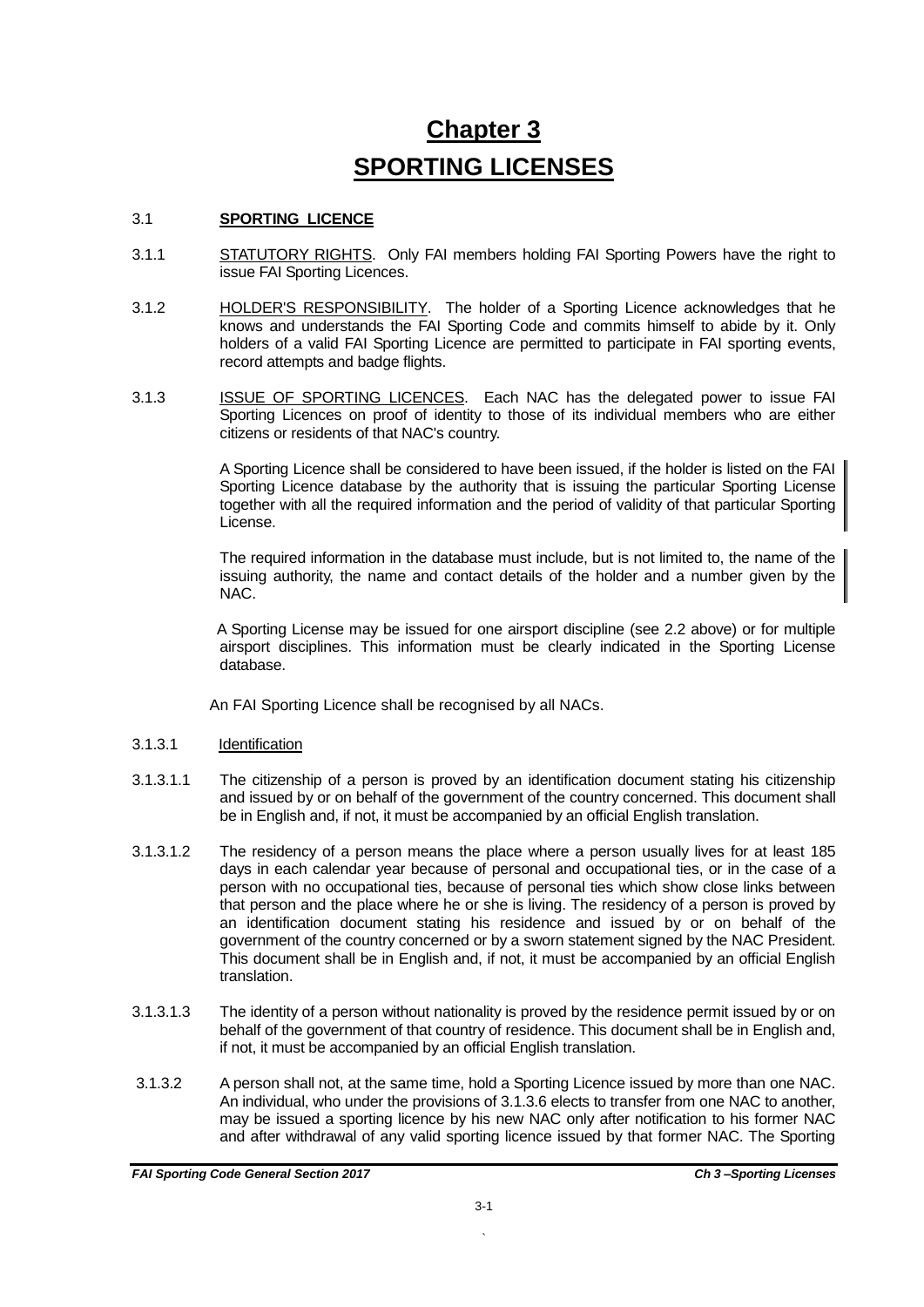License database will be updated directly by the FAI Secretariat once documentation from both NACs has been received.

- 3.1.3.3 Although a NAC has the power to issue Sporting Licences, a NAC may delegate that power to other aeronautical bodies within its country and involve such bodies in their distribution. In the event of a Sporting Licence, valid for one airsport discipline, being withdrawn from an individual for disciplinary reasons, the NAC must ensure that all other Sporting Licences issued to that individual (3.1.3.2) by that NAC are also withdrawn*.*
- 3.1.3.4 An NAC may refuse to issue a Sporting Licence.
- 3.1.3.5 In compliance with FAI Statute 1.8.2, the Secretary General, authorized by the FAI Executive Board or the ASC concerned, may issue a Sporting Licence to an individual who cannot obtain a Sporting Licence under the provisions of 3.1.3.6. This right shall not be exercised with regard to individuals who are either citizens or residents of a country with a NAC that has paid the required annual subscription fees before the due date of March 31 or is under suspension in accordance with 3.1.3 above.
- 3.1.3.6 Rights of representation
- 3.1.3.6.1 A citizen of a country may be issued with a FAI Sporting Licence to represent the NAC of that country in First Category sporting events and to participate in Second Category sporting events and in record attempts. For the FAI definition of citizenship, see 3.1.3.1.1 and for changes of representation see 3.1.3.6.4.
- 3.1.3.6.2 Resident. For the FAI definition of residency, see 3.1.3.1.2.
- 3.1.3.6.2.1 First Category Events. A resident of a country who is not a citizen of that country may be issued with a FAI Sporting Licence to represent the NAC of that country in First Category sporting events, subject to 3.2.3.6.4 on changes of representation.
- 3.1.3.6.2.2 Second Category Events and other FAI Activities. A resident of a country who is not a Citizen of that country may be issued with an FAI Sporting Licence by the NAC of his country of residence to participate in Second Category sporting events and such activities as record attempts, subject to 3.1.3.2. which prevents the holding of two sporting licences at the same time.
- 3.1.3.6.3 Multiple Citizenship. A person who has multiple citizenship may freely select the NAC of one of those countries of citizenship to apply for an FAI Sporting License. If such a person subsequently wishes to change to another country of his/her citizenship, this may be done regardless of place of residence, subject to 3.1.3.6.4 on changes of representation.
- 3.1.3.6.4 Change of Representation First Category Events. If a competitor has represented a country in a First Category Event, that competitor must not represent another country in any First Category Event during the twenty four months, or a longer period as specified by a particular ASC, following the month in which the First Category Event, in which the competitor represented the first country, takes place. Also, see 3.1.3.2, which prevents the holding of two Sporting Licences at the same time. In the exceptional circumstance where, due to geopolitical change and not personal choice, a competitor becomes resident of another country and is no longer eligible to hold a Sporting Licence in the prior country, this time period can be reduced on the condition that the NACs concerned give their written approval and the case is reviewed and approved by the CASI Bureau.
- 3.1.4 SPORTING LICENCE FORM In addition to the Sporting License database, an NAC may produce a printed Sporting License, which may have recorded upon it the airsports for which it is valid.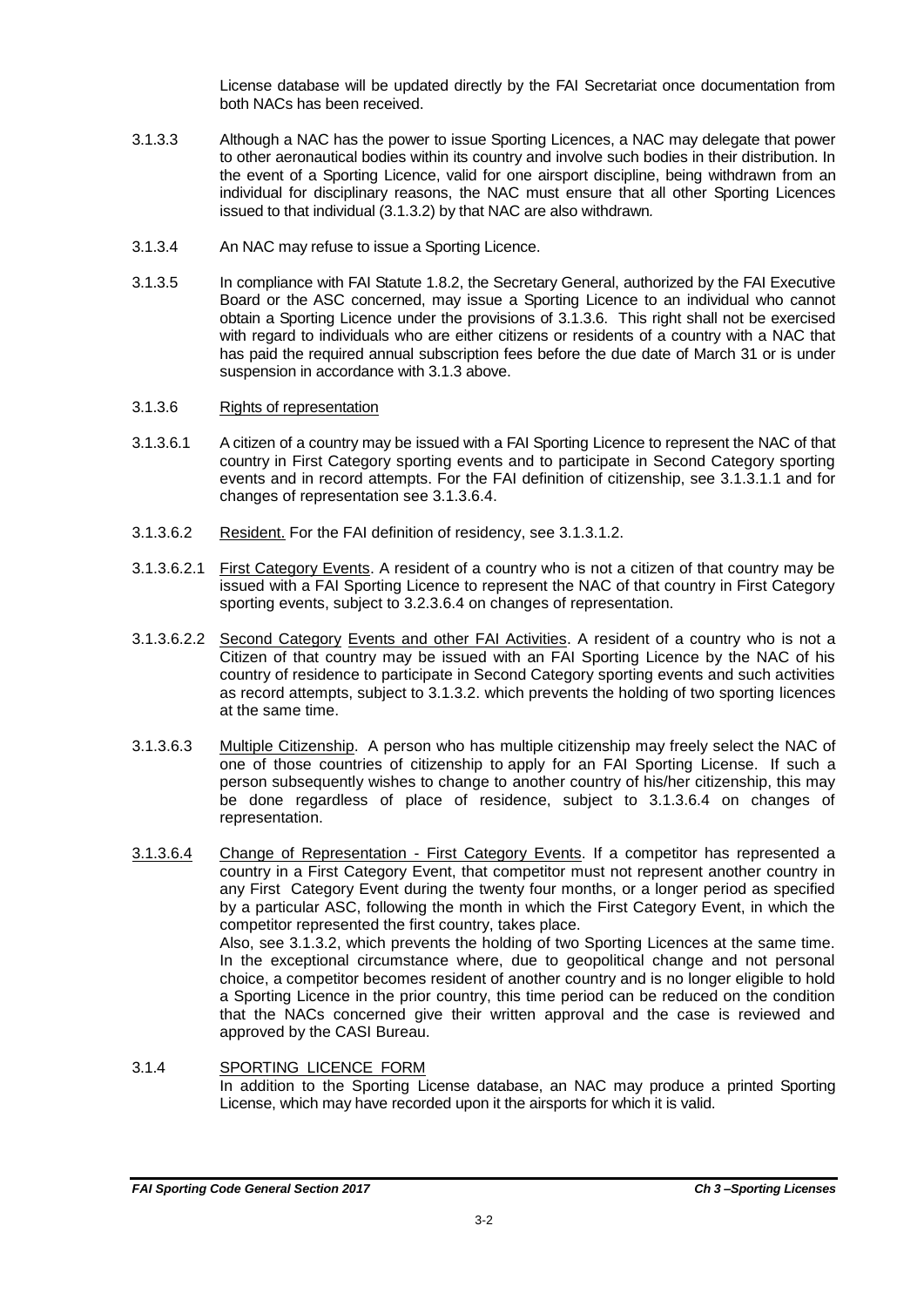- 3.1.5. VALIDITY OF SPORTING LICENCES. The holder of a sporting licence may be required to produce an official document bearing his photograph and signature in proof of identity.
- 3.1.6 WITHDRAWAL OF SPORTING LICENCES. A Sporting Licence may be withdrawn by the FAI or the NAC that issued it.
- 3.1.7 OTHER FORMS OF SPORTING LICENCE. A NAC may issue Sporting Licences in combination with other documents such as membership cards and proficiency certificates. Such formats shall, however, comply with the information requirements set out in 3.1.3
- 3.1.8. UAV RECORDS. For attempts on Unmanned Aerial Vehicle (UAV) records under Section 12 of the Sporting Code, an FAI UAV Record Licence will be issued. Other Chapter 3 procedures apply, replacing the term "Sporting Licence" by "UAV Record Licence". Such a licence may be issued to a corporate organisation rather than to an individual, normally to the operating authority for the particular type of UAV concerned.

#### 3.2 **SURRENDER OF SPORTING LICENCE**

- 3.2.1 A competitor who has been disqualified from participation in an FAI sporting event shall be considered to have surrendered his Sporting Licence to the Event Director. Each ASC will determine the grounds for any disqualification.
- 3.2.2 The disqualified competitor shall have no right to claim back any part of his entry fee and will not be eligible for any prizes awarded during the event. Any delay in the surrender of the Sporting Licence shall be added to the period of surrender.
- 3.2.3 During the period of surrender of the Sporting Licence, participation in any FAI sporting activity, including attempts on records, is prohibited. The NAC will determine any period of surrender in addition to the disqualification provided for in 3.2.1.
- 3.2.4 Disqualification will be grounds for disciplinary action by the NAC concerned, and the Event Director shall send details of the surrendered licence to the disqualified competitor's NAC at the end of the event, together with a written summary of the circumstances. The NAC will be responsible for updating the Sporting License Database within seven days with any change resulting from such disciplinary action.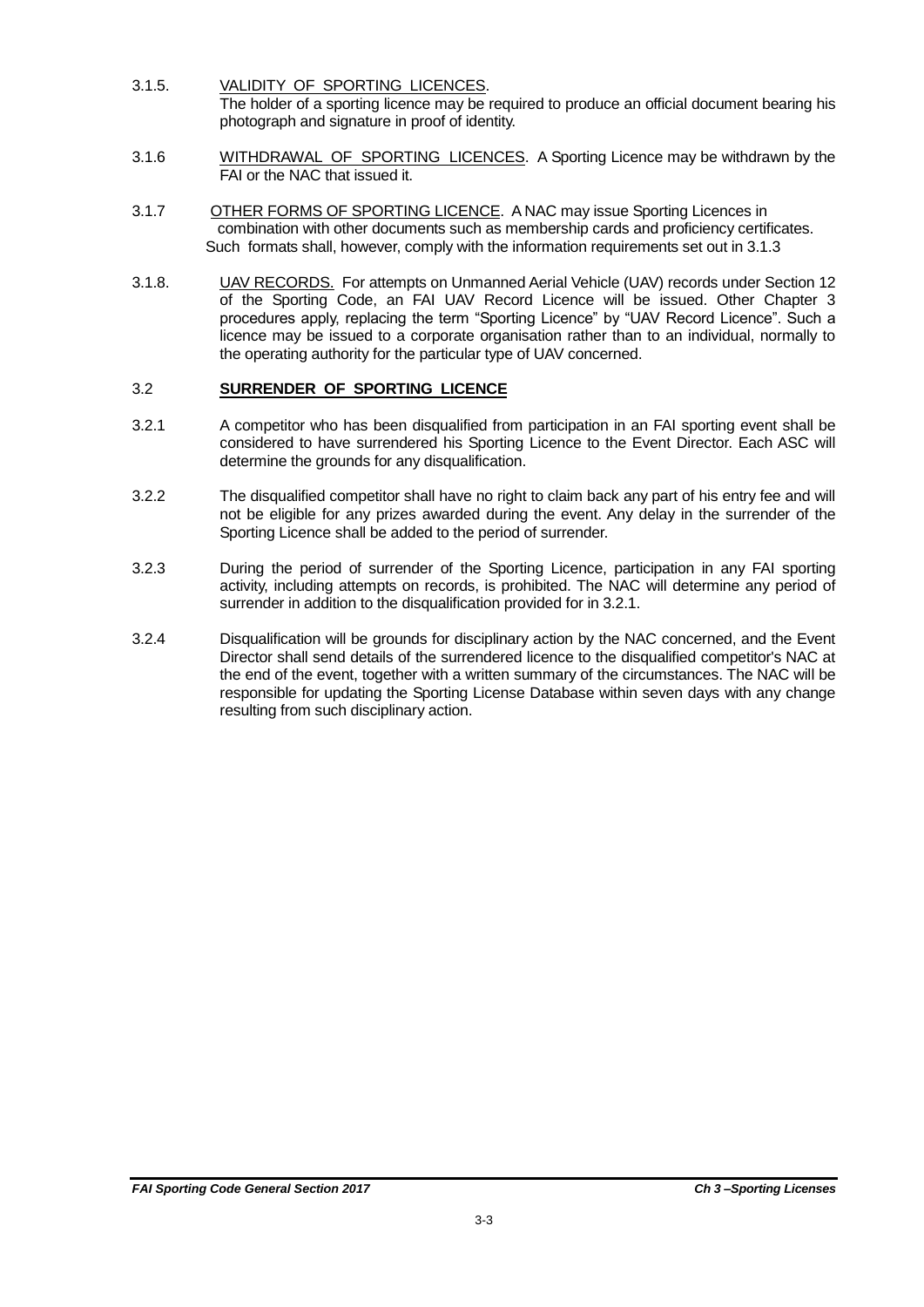### PAGE INTENTIONALLY BLANK

*So that the following section begins on a front sided-page if printed back-to-back*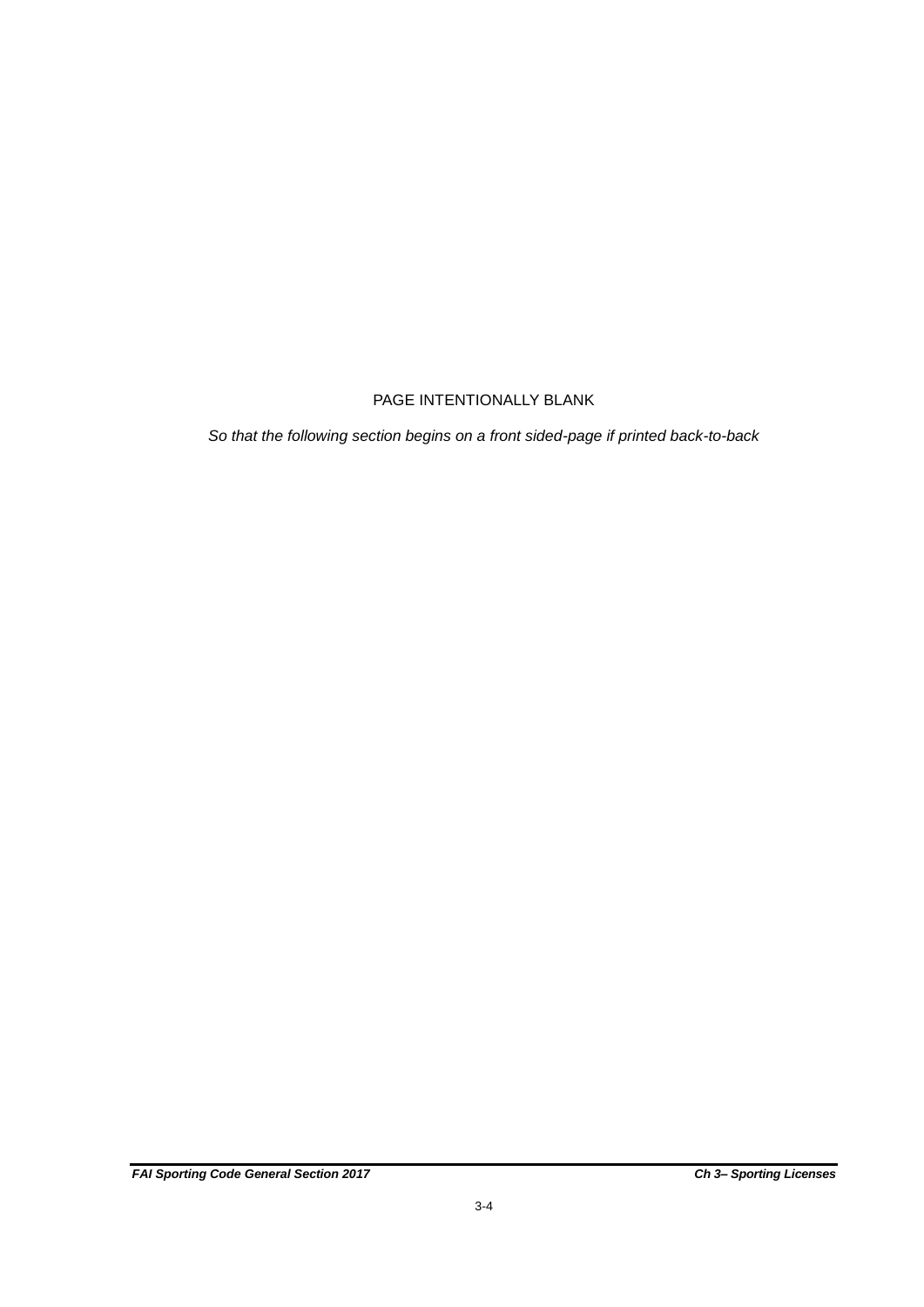### **Chapter 4**

### **SPORTING EVENTS**

- 4.1 **CLASSIFICATION OF EVENTS**. A Sporting Event is any air sport event or other defined contest organized by or on behalf of either an NAC or FAI. For classification purposes, the definitions in 4.1.1 to 4.1.5 apply. Other definitions and classifications may be contained in the Specialised Sections of the Sporting Code.
- 4.1.1 NATIONAL SPORTING EVENT. A Sporting Event open only to participants of the organising NAC.
- 4.1.2 INTERNATIONAL SPORTING EVENT. A Sporting Event in which entry is open to more than one NAC or to individual participants, all of whom hold a valid Sporting License, which collectively are issued by more than one NAC.
- 4.1.3 REGIONAL CHAMPIONSHIPS
- 4.1.3.1 Continental Championship. An International Sporting Event open to participants from all NACs within a specific Continental Region defined in the Sporting Code (see para 2.5) and, in case of vacancies, to participants from other invited non-eligible NACs. The competitor, or team from one of the NACs within that specific region, with the highest aggregate score at the end of the event, shall be the winner and be awarded the title of Continental Region Champion.
- 4.1.3.2. Championships for Other Regional Groupings. As above but for other regional groupings of countries not included in 2.5 but approved by the Air Sport General Commission for the specific championship concerned. This includes groupings within continents or transcontinental groupings.
- 4.1.4 WORLD CHAMPIONSHIP. An International Sporting Event open to participants from all NACs, and in which the winner is awarded the title of World Champion.
- 4.1.5 WORLD AIR GAMES. An International Sporting Event involving several FAI air sports at the same time and open to participants from NACs. Rules for the WAG are available from FAI. CASI will approve the General Rules for the WAG. For the WAG, where these General Rules are in conflict with the Sporting Code, the General Rules will prevail.

#### 4.2 **REGISTRATION OF INTERNATIONAL SPORTING EVENTS**.

The FAI maintains and publishes an International Sporting Calendar. In order to be recognised, an International Sporting Event must be registered in the FAI Sporting Calendar by the NAC(s) authorising or organizing it. Such registration must be received by the FAI Secretariat a minimum of thirty days before the starting date of the event or at an earlier time if specified by an ASC in its Specialised Section.

#### 4.3 **RECOGNITION OF SPORTING EVENTS**

- 4.3.1 Unless otherwise decided by the FAI General Conference, Sporting Events registered in the FAI Sporting Calendar (4.2) must be held in accordance with FAI rules.
- 4.3.2 In addition to 4.3.1, registered Sporting Events taking place in a year will only be recognised if the organising NAC has fulfilled all its obligations to FAI.

#### 4.4 **SPORTING EVENTS LISTED IN THE FAI SPORTING CALENDAR**

- 4.4.1 FIRST CATEGORY EVENTS
- 4.4.1.1 World Air Games, as approved by the General Conference.

*FAI Sporting Code General Section 2017 Ch 4– Sporting Events*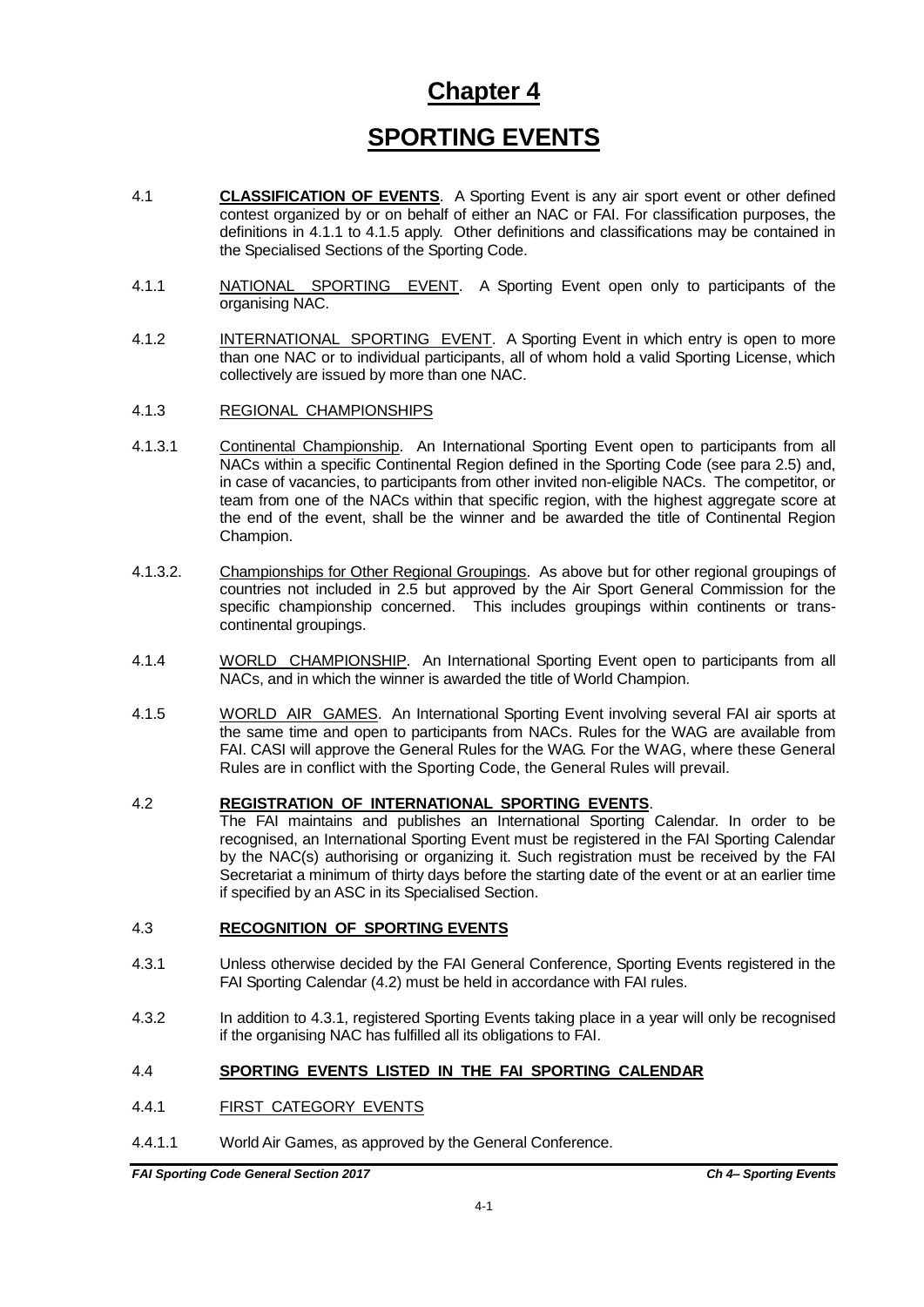- 4.4.1.2 World and Continental Regional Championships, as approved by the ASCs and confirmed by the Executive Board as part of its approval of the FAI Sporting Calendar (Statute 4.2.2.11)
- 4.4.1.3 International Sporting Events approved by the ASCs concerned.
- 4.4.2 SECOND CATEGORY EVENTS Other International Sporting Events organized by or under the authorisation of NACs.
- 4.4.3 EVENT ENTRY CRITERIA
- 4.4.3.1 First Category Events. Entry is restricted to National Delegations representing a NAC and to FAI Participants (see 4.5.1). A minimum of 4 NACs or such higher number of NACs, as is determined by the relevant ASC, shall have entered by the end of the official registration period, as defined by the ASC, with entry fees paid. If there are less than the required minimum of NACs so entered, the relevant ASC shall decide whether the event will take place and shall also decide whether or not the title of Champion will be awarded.
- 4.4.3.2 Second category events. Entry is open to National Delegations representing a NAC and, at the discretion of the Organiser, to individual participants holding a valid Sporting License. The minimum number of entries shall be laid down in the rules for the event.
- 4.4.4 FREQUENCY AND LOCATION OF EVENTS. Each ASC shall determine the frequency and location of its events in accordance with the following principles:
- 4.4.4.1 World and Continental Championships should be held approximately every two years in any discipline or class in accordance with the provisions of the Specialised Sections of the Sporting Code.
- 4.4.4.2 As far as possible World and Continental Championships should not be held in the same calendar year

#### 4.5 **PARTICIPANTS**

- 4.5.1 ENTRANT. A person or NAC from whom a completed entry form has been received for participation in a sporting event. A person or persons unable to represent an NAC may be authorized to participate by the FAI Executive Board or the ASC concerned, such person or team being defined as FAI Participants
- 4.5.2 COMPETITOR. A person entered and competing in a sporting event.
- 4.5.3 TEAM. A group of two or more competitors, the combined performance of which is counted for the result.
- 4.5.3.1. National team. A group of two or more competitors representing one NAC.
- 4.5.3.2 International team. A group of two or more competitors, who collectively represent more than one NAC or are FAI Participants, as defined in 4.5.1. but excluding an FAI team.
- 4.5.3.3 FAI Team. A group of two or more FAI Participants
- 4.5.4 CHAMPION. The title conferred upon the winner of a World or Regional Championship. The winner of a World Air Games competition will be awarded the title World Air Games Champion for the competition concerned.

#### 4.6. **PARTICIPATION**

4.6.1 International Sporting Events taking place in a year are open only to NACs that have met all their obligations to FAI.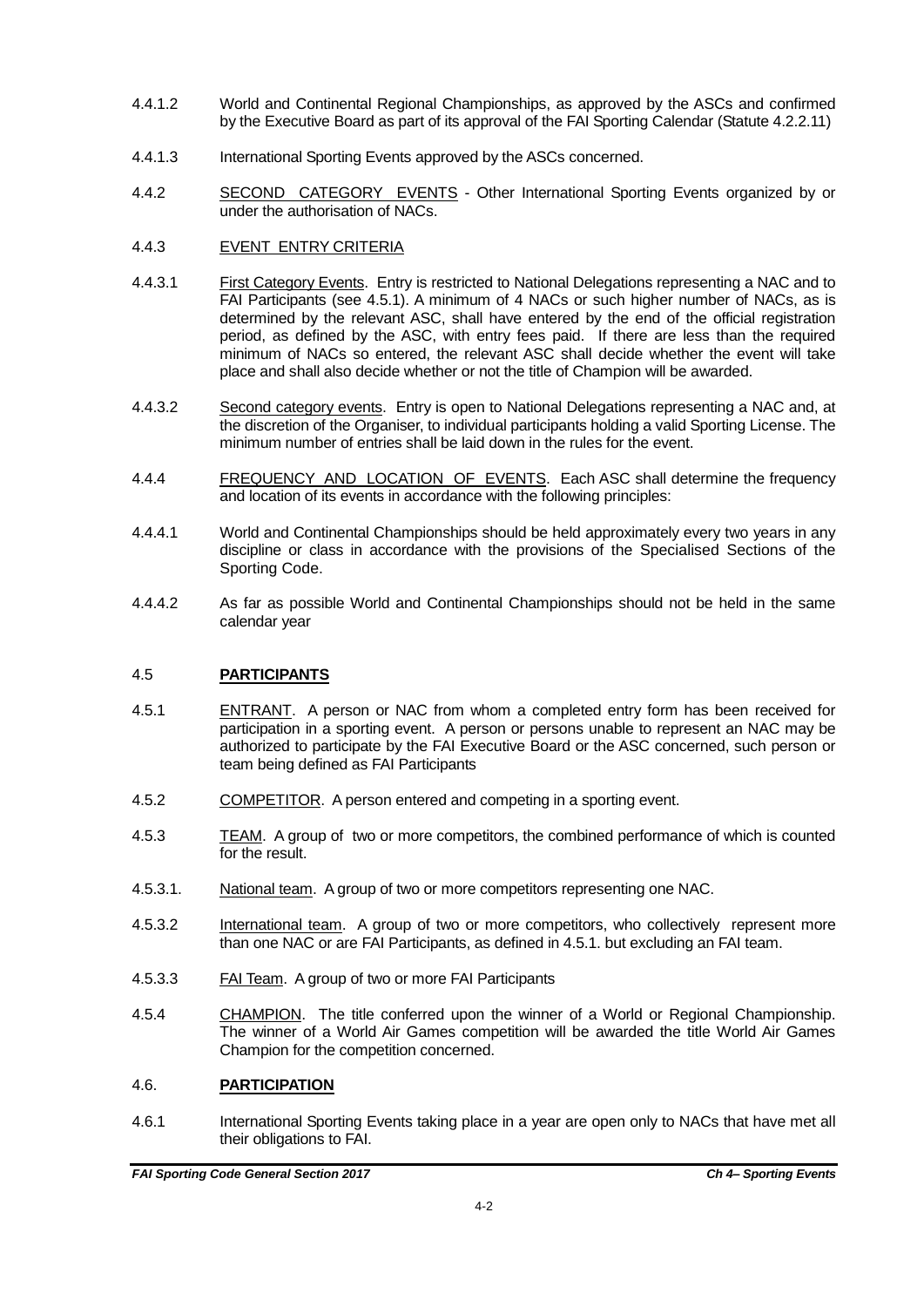- 4.6.2 Every NAC organising an International Sporting Event must make every reasonable effort to ensure admission into its country to any entrant entitled to participate in the event. If the organizing NAC finds that, for any reason, an entrant of another country may be or will be refused admission, it shall immediately inform the FAI Secretary General, the ASC President concerned and the NAC of the entrant.
- 4.6.3 FAI Participants may be invited to participate in international sporting events providing that the organizing NAC and the relevant ASC approve.
- 4.6.4 In team events the relevant ASC may restrict the participation of International Teams in First Category Events.

#### 4.7 **REPRESENTATION RIGHTS**

- 4.7.1 In First Category international sporting events, a competitor represents the NAC that issued the FAI Sporting Licence, unless he belongs to a international team. NACs are responsible for ensuring that holders of their FAI Sporting Licences who participate in Second Category international sporting events abide by the FAI Sporting Code and the rules and regulations for the event.
- 4.7.2 FAI competitors or teams complying with 4.5.1 and/or 4.6.1 may be invited to participate in international sporting events, providing that the organizing NAC confirms that vacancies exist.

#### 4.8 **OFFERS TO HOST FAI SPORTING EVENTS**

- 4.8.1 BIDS. Bids by or on behalf of an NAC to hold a First Category Event shall comply with the specific regulations issued by the ASC responsible.
- 4.8.2 Admission into a country. The bid must provide details of any conditions of admission of participants to the country or location of the event. If any restrictions are proposed or found, the FAI Executive Board shall decide whether they are acceptable, having taken advice on sporting aspects from the ASC concerned and the CASI Bureau.

#### 4.9 **GENERAL REGULATIONS FOR FAI SPORTING EVENTS**

- 4.9.1 FIRST CATEGORY EVENTS. The General Regulations for First Category Events shall be contained in the Specialised Sections of the Sporting Code. Competition Rules for a particular event shall not conflict with the rules in the Sporting Code. They shall be approved in advance by the ASC concerned and must not be changed thereafter.
- 4.9.2 SECOND CATEGORY EVENTS. General Regulations and Competition Rules for Second Category Events shall be based, as far as appropriate, on those for First Category Events and must not conflict with them in principle.
- 4.9.3 FAI AUTHORITY. The Rules, Regulations, programme and all other official documents shall carry the statement of FAI authority and display the FAI logo.
- 4.9.4 COURTESY INVITATIONS. Organizers shall ensure in respect of First Category Events, that courtesy invitations are issued (e.g. to the Opening / Closing ceremonies) to the FAI President and to the President of the relevant FAI Air Sport Commission. Such invitations shall make clear the extent of the hospitality, if any, which the Organizer is in a position to offer.
- 4.9.5 LANGUAGE. The rules, regulations and information circulated to NACs and competitors or issued during the event shall be in English and, at the discretion of the Organizers, French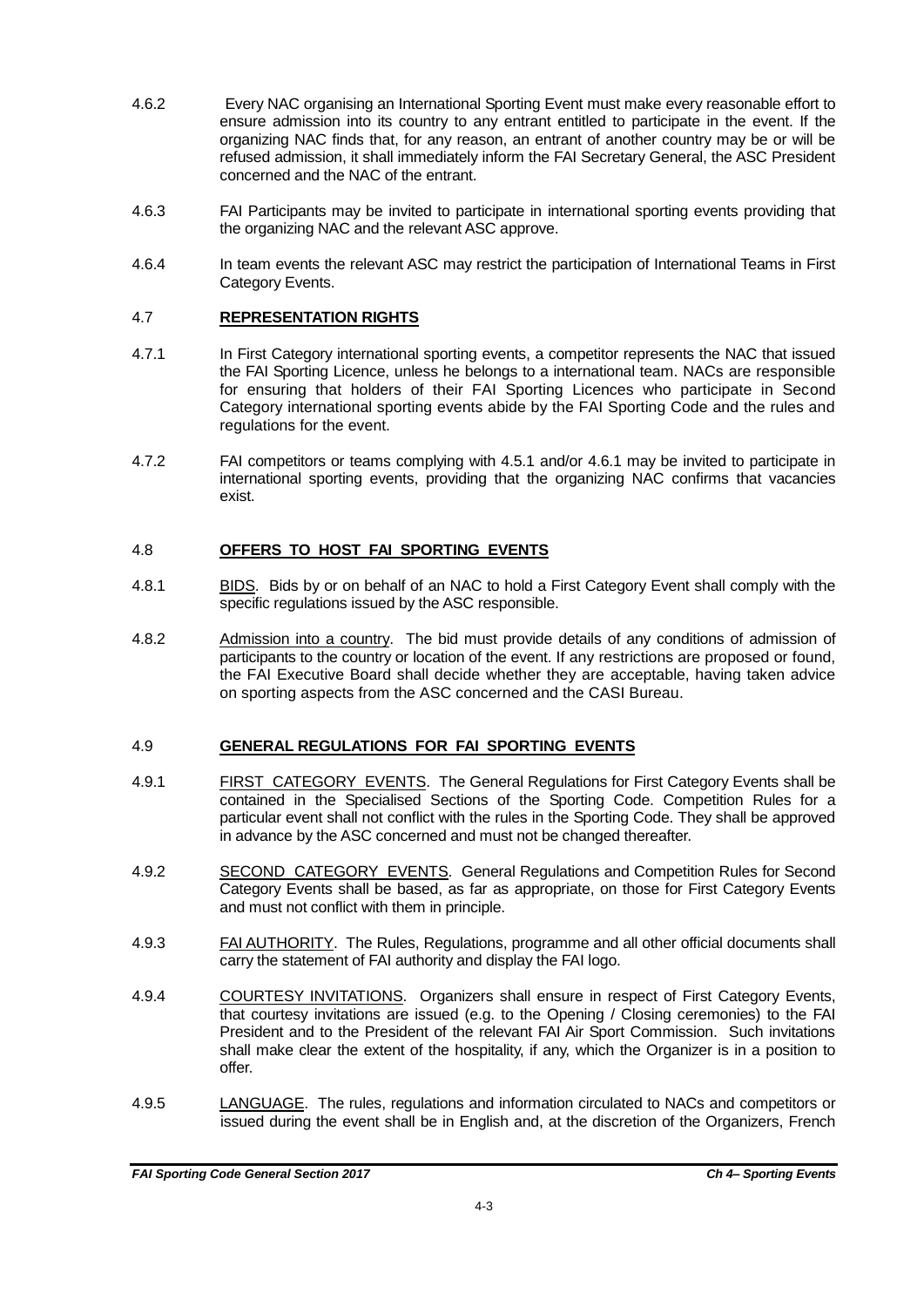and/or the language of the host country. In all interpretations the English language version shall prevail.

4.9.6 INSURANCE. Competition organizers should consider obtaining Public Liability Insurance to protect participants and Organizers. Organizers should consider recommending that participating NACs and/or competitors carry individual health and accident insurance. Where an organiser of an FAI event provides or facilitates insurance for such an event, then any such insurance must comply with the minimum requirements set by the contest rules.

#### 4.10 **ENTRIES.**

 Entry applications to a First Category Event shall be made only through the NAC of which the applicant holds a Sporting Licence or, in the case of an FAI applicant*,* through the FAI.

#### 4.11 **RESPONSIBILITY OF THE ENTRANT**

4.11.1 ACCEPTANCE OF SPORTING CODE, RULES AND REGULATIONS. The entrants and competitors are required to know, understand, accept and abide by the Sporting Code and the rules and regulations for the event, and by entering are deemed to accept them without reservation. They should appreciate that they represent the National Team of their NAC, or, in Second Category Events, are ambassadors for their country and that they should compete in a sporting manner and that their behaviour must be beyond reproach.

#### 4.11.2 DOPING, ALCOHOL, ILLNESS AND INJURY

This is a brief outline from the document "FAI Anti-Doping Rules and Procedures", published by FAI and agreed by the World Anti-Doping Agency (WADA) for application to Air Sports.

- 4.11.2.1 Definition. Doping consists of the use or attempted use of one or more prohibited substances or methods, or of blood or blood products, or of manipulation aimed at making these difficult to detect. This may be intentional, unintentional, involve negligence or omission, or in any other circumstances. A doping offence is also committed by refusal or failure to comply with doping control testing, tampering with doping control, possession of a prohibited substance or method, or aiding a doping offence.
- 4.11.2.2. Policy. FAI policy is to prevent misuse, malpractice and cheating, in this case where doping is concerned. Doping is contrary to the FAI principles of equity and fair play and is potentially damaging to the health and safety of participants in Air Sports.
- 4.11.2.3. Prohibited Substances. These are those in the WADA standard list valid at the moment of testing (listed on [www.wada-ama.org\)](http://www.wada-ama.org/). The FAI also includes alcohol (above a defined level) for flight safety reasons.
- 4.11.2.4 Competitor responsibilities. All competitors entering sporting events under FAI rules shall accept that they may be required to submit to, and co-operate with, doping control measures. Entrants with a documented medical condition requiring the use of a Prohibited Substance or a Prohibited Method must before the event concerned have obtained a Therapeutic Use Exemption (TUE) in accordance with FAI Anti-Doping rules. In addition, for reasons arising during or immediately before the event, a competitor taking any drug or medication, or suffering from a medical condition, illness or injury, which might either compromise safety or invalidate a licence, must inform the Contest Director in writing before competing*.*

#### 4.12 **ACCEPTANCE OF ENTRIES**

*FAI Sporting Code General Section 2017 Ch 4– Sporting Events*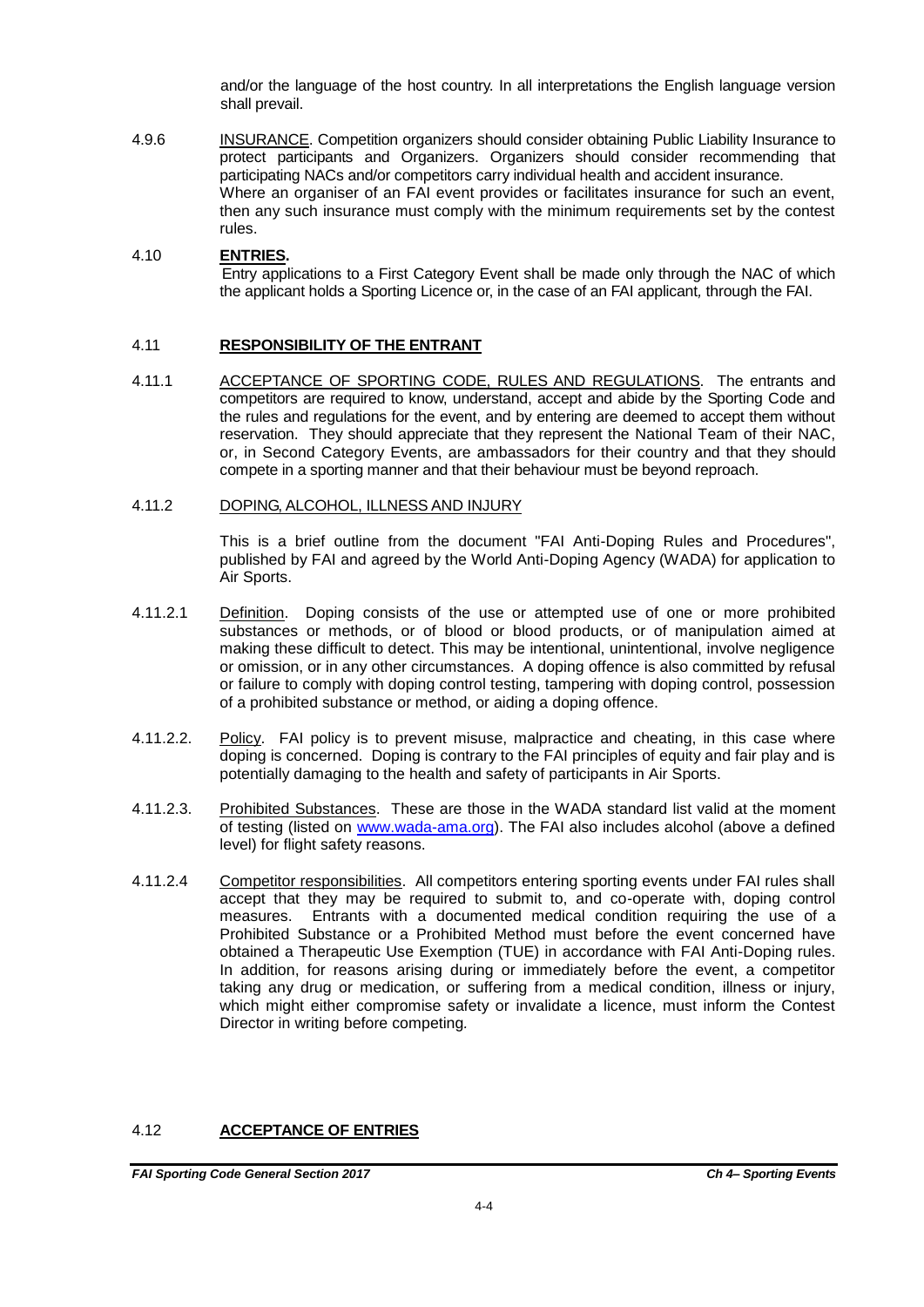- 4.12.1 An entry shall be accepted only if made on an official entry form accompanied by the full entry fee and received by the specified closing date.
- 4.12.2 Late entries may be accepted at the discretion of the Organizer only when there is good reason for the delay and if there are sufficient vacancies.
- 4.12.3 Entry form details and procedures shall be determined by an ASC and Organizers must make such forms and procedures available on any internet web site for the event. Entry forms which are incomplete or contain inaccurate information may not be accepted.
- 4.13 **CHANGE OF ENTRIES**. Change of entries may be made only up to the time stated in the Competition rules but necessarily before the start of the event. Change of competitors, equipment or class can be made only as stated in the Rules and Regulations for the event.
- 4.14 **REJECTION OF ENTRIES**. The Organizer of the event may not reject an entry to a First Category Event made in good faith and complying with the terms of the entry.

#### 4.15 **RETURN OF ENTRY FEES**

- 4.15.1 If an event does not take place, entry fees shall be returned in full. If the event does take place, but for reasons of force majeure, it is cancelled or stopped, unused fees, as determined by the relevant ASC, shall be paid back. Before a cancellation decision is made, the relevant ASC shall consult the FAI Secretary General who will inform and consult as necessary. Actions will be assessed on a case-by-case basis. In cases with political implications for FAI, the Executive Board may be involved.
- 4.15.2 A competitor who or a team which withdraws from an event after having had their entry accepted may be entitled to a full or partial refund of the entry fees paid, in accordance with criteria established by the relevant ASC. Such criteria must be clearly stated in the FCE bid regulations issued by the relevant ASC (see 4.8.1)

#### 4.16 **RESULTS AND PRIZEGIVING**

4.16.1 JURY APPROVAL. The results of an International Sporting Event shall be final only when all protests have been dealt with by the Jury and the Jury has ceased its functions. The final results must be made public before the prizegiving is held.

#### 4.16.2 NOTIFICATION OF RESULTS

- 4.16.2.1 The officially accepted entry list and results of a First Category Event shall be sent electronically to the FAI Secretariat if possible before the prize-giving and in any case within (24) hours of the end of the event.
- 4.16.2.2 The results of any FAI air sport event shall be given in writing to the host NAC, all competitors and the NACs they represent and for First Category Events to the FAI Secretariat without delay.
- 4.16.2.3 For First Category Events, the FAI Secretariat shall be advised by the President of the Jury, within a maximum of eight days of the end of the event, of the number of protests made, together with the numbers of protests withdrawn, upheld or failed, and the respective Jury decisions.

#### 4.16.3 PRIZEGIVING

4.16.3.1 At First Category Events the FAI flag must be flown and the FAI Anthem played. The flags of the countries of the competitors placed first, second and third in each class must be flown and the national anthem of the countries of the champions must be played.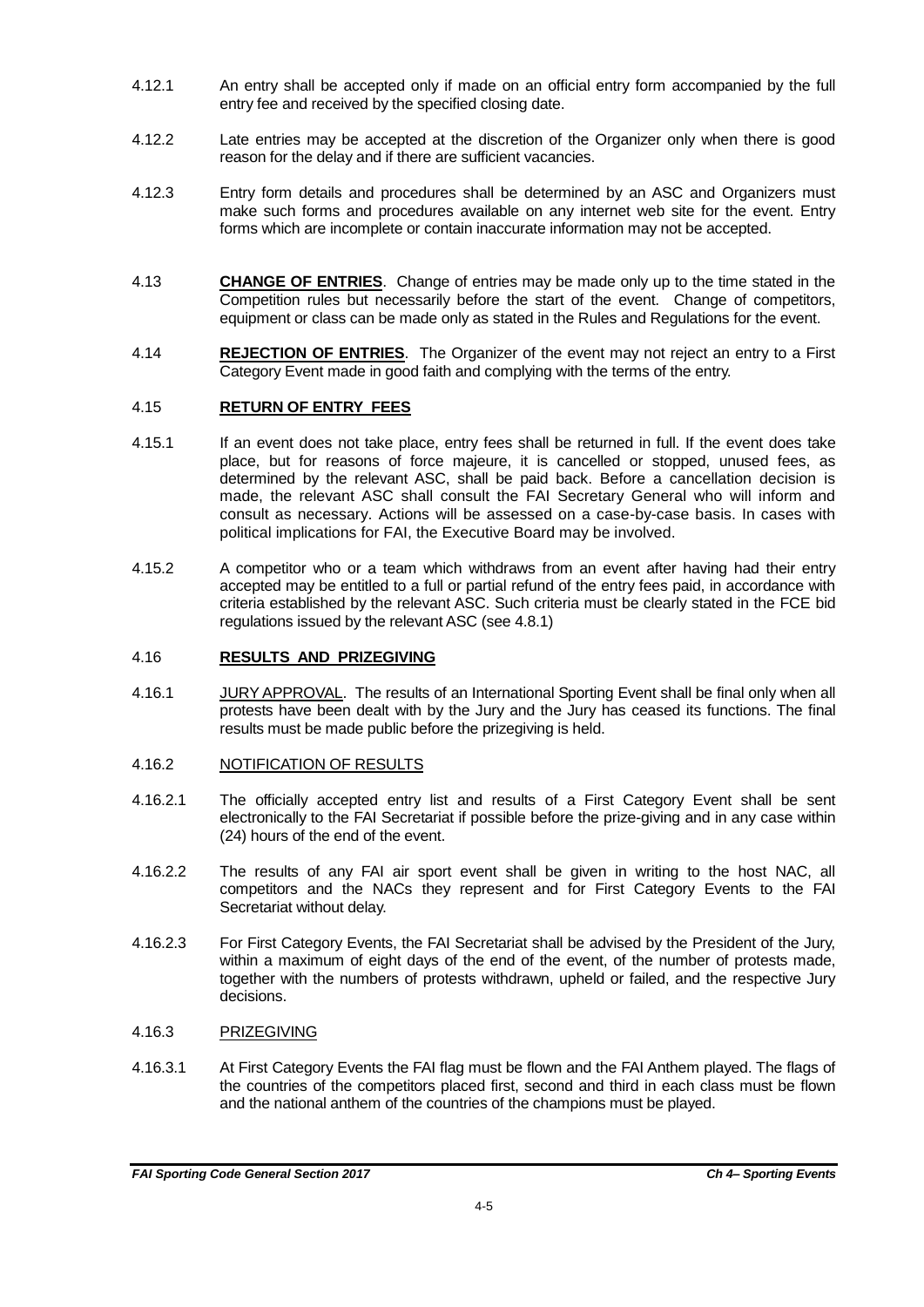- 4.16.3.2 The FAI shall award gold, silver and bronze medals in each World or Continental Region Championship and for the World Air Games. These medals shall be supplied by the FAI Secretariat or, if not supplied by the FAI Secretariat, shall conform to the FAI medal specification. They will be awarded to competitors placed first, second and third in the overall Championship, including Women's and Junior categories if appropriate. All medals are funded from within the ASC concerned. Costs may be passed on to the Organizer if the ASC so decides. If requested by an ASC, FAI gold, silver and bronze medals may also be awarded to all members of teams competing for a single placing (for example, formation skydiving, team racing in aeromodelling, etc). Where teams are based on individual results achieved in the championship, gold, silver and bronze medals may be awarded to the team managers only of such teams placed first, second and third, and, if the ASC decide, smaller FAI Team medals may be awarded to all members of such teams. The large FAI medals for winning teams are to be forwarded by the team manager to the appropriate NAC or other body which the team is representing. An FAI Diploma may be awarded to other competitors if an ASC so decides. The Organizers may award further prizes at their discretion, and additional diplomas may be awarded where the results for male and female competitors are separate.
- 4.16.3.3 All medals, diplomas and prizes, whether trophies or money, which are referred to in the Sporting Code or the Rules and Regulations of an event, shall be presented not later than at the official prizegiving. Any exceptions to this provision may be authorised by an ASC.
- 4.17 EQUIPMENT/ DEVICES In each Specialised Section, ASCs may specify the technical standards and criteria for any equipment, electronic or mechanical devices and scoring systems to be used.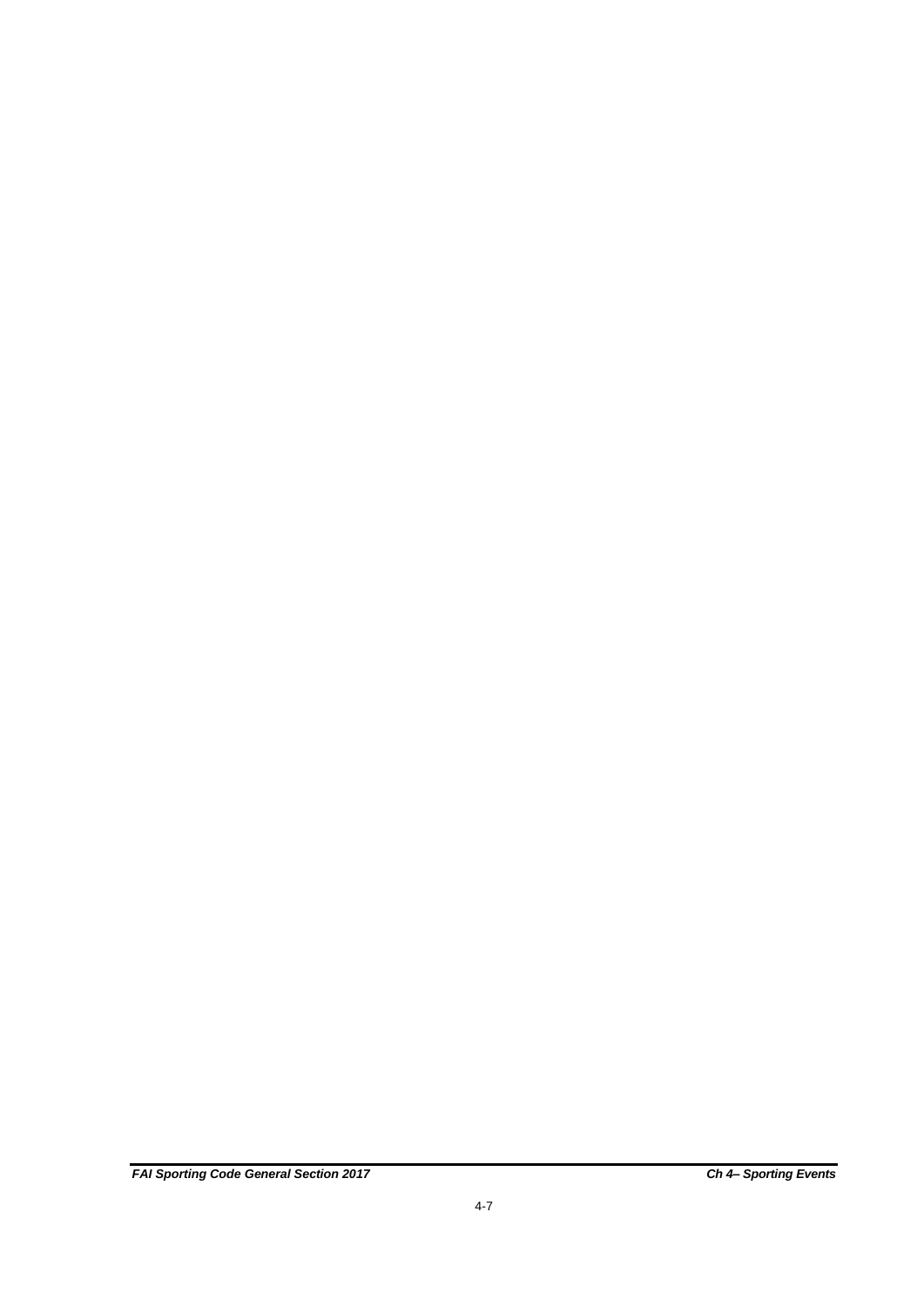### **Chapter 5**

# **CONTROL OF SPORTING EVENTS**

#### 5.1 **NAC RESPONSIBILITY**

- 5.1.1 CONTROL AND CERTIFICATION. Each NAC is responsible for the control and certification of all FAI sporting events, records and badge flights made under its control.
- 5.1.2 VERIFICATION. The FAI may at any time request proof that a performance, record or event was controlled in accordance with the Sporting Code regulations. It may refuse recognition if it finds the evidence to be insufficient.

#### 5 2 **OFFICIALS CONTROLLING PERFORMANCES.**

- 5.2.1 OFFICIAL OBSERVERS. The Officials who control a performance must be registered with an NAC as an Official Observer. Official Observers are empowered to control and certify performances and events for FAI records and badge flights. They must know and understand the FAI Sporting Code and the rules and regulations for the specific events to be certificated. ASCs will determine qualification criteria for official observers in their respective air sport activities, and publish these criteria and duties in the Specialised Sections of the Sporting Code. Such qualification shall be certified by the official observer's NAC.
- 5.2.2 ELIGIBILITY. An official observer in any record or badge flight attempt must be independent and not be perceived to have a conflict of interests.
- 5.2.3 PRESENCE. An Official Observer may only certify an event related to a performance if he is present at the event for which certification is required. He may certify a constituent fact if he arrives soon after and there is absolutely no doubt about verification.

In the event a performance is evaluated on video evidence, only one Official Observer need be present to verify the recording and the performance may be evaluated using that recording by the required number of official observers at a later date or through an internet connection.

#### 5.2.4 TEMPORARY STATUS

- 5.2.4.1 Temporary Official Observer Status is assumed for Air Traffic Controllers on duty for observation of take-offs, start and finish lines, turn or control points and landings. Officially registered assistants and officials during a World or Continental Championship or other competitions as specified in the Specialised Sections of the Sporting Code, acting under the authority of the Director of the Championship, may also act as Official Observers.
- 5.2.4.2 Where an occurrence takes place outside the operational area of an Official Observer, the occurrence may be certified by two independent witnesses within whose skills or competence it is, who give their addresses and state in writing the information required by the pertinent section of the Sporting Code. Certification by other than Official Observers must be countersigned by an Official Observer after he has verified the statements.
- 5.2.5 VIOLATION OF DUTY. In case of violation of duty the appointment of an Official Observer will be withdrawn. Negligent certifications or wilful misrepresentations will be grounds for disciplinary action by the NAC concerned.

#### 5.3 **RECORDS DURING FAI SPORTING EVENTS**

 Where a record may have been achieved as part of a sporting event, the Organizer shall, if requested, cooperate with the claimant in assembling and submitting the information and taking other actions required, such as notifying the relevant NAC and FAI within the set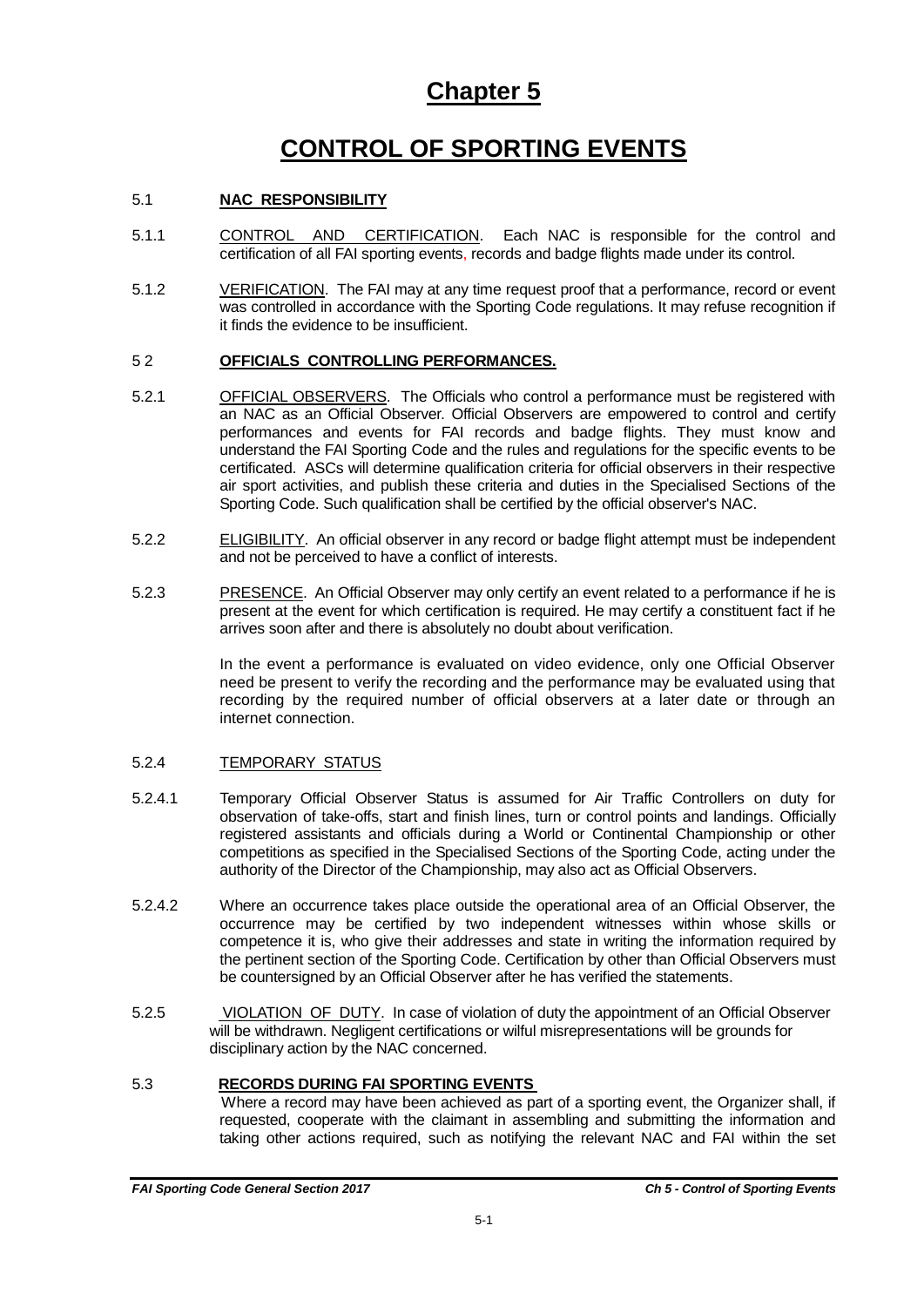period (see 7.8) for International Records. The claimant is still responsible for ensuring that all claim procedures are carried out.

#### 5.4 **OFFICIALS IN FIRST CATEGORY INTERNATIONAL SPORTING EVENTS**

#### 5.4.1 INTERNATIONAL OFFICIALS

- 5.4.1.1 Matters of advice, arbitration or rule interpretation shall be the responsibility of the International Jury, as defined in 5.4.2. Matters of subjective evaluation of performance shall be the responsibility of FAI Judges, as defined in 5.4.3. International Jury members and FAI Judges are International Officials acting on behalf of the FAI and shall have been appointed or approved by the ASC concerned.
- 5.4.1.2 An International Official may hold only one of the above offices in an event. He may not be a competitor, nor hold any operational position in the organisation.
- 5.4.1.3 The International Officials in any one group or position must be resident in a country, whose NAC is not currently suspended from FAI membership and must all be from different countries, unless the ASC concerned specifies otherwise. .
- 5.4.2 THE INTERNATIONAL JURY
- 5.4.2.1 An FAI First Category event shall have an International Jury to deal with protests and monitor the conduct of the event and ensure that the officially accepted entry list and results are sent to the FAI Secretariat in accordance with 4.16.2.1. The composition of the International Jury may be either representative or nominated. The Specialised Sections of the Sporting Code shall state which Jury system is to be used and may state further criteria for qualification as a Jury Member.
- 5.4.2.2 Representative jury is one in which the Jury President is appointed by the ASC governing the event and in which the members are one from each competing NAC. They shall qualify for the jury service according to the relevant Specialised Section of the Sporting Code.
- 5.4.2.3 Nominated jury is one in which the President is appointed by the ASC concerned. The members consist of two or four persons appointed by the ASC according to the relevant Specialised Section of the Sporting Code. Each Jury Member must be resident in a country whose NAC is not currently suspended from FAI membership.
- 5.4.2.4 Jury President. In addition to being the Chairman at Jury meetings, the Jury President has the right to require the Organizer to abide by the FAI Sporting Code and the published rules and regulations for the event. If the Organizer fails to do so, the President of the Jury has the power to stop the event until a Jury meeting has considered the situation. The Jury has the right to terminate the event if the Organizer fail to abide by the FAI Sporting Code and published regulations. They may recommend to the FAI Secretariat that all entry fees be returned.
- 5.4.2.5 Jury Members. A Jury member must possess a thorough knowledge of the relevant Sporting Codes and the rules and regulations for the event. An International Jury Members Handbook is available from FAI if desired by an ASC. At least one Jury member is to be on site during competition operations.
- 5.4.2.6 Meetings of the International Jury
- 5.4.2.6.1 Attendance. Attendance at Jury meetings is compulsory for Jury members, except for special reasons such as illness or emergencies. In such cases an eligible replacement nominated by the Jury member concerned, or by the President of the ASC or his representative may be accepted by the Jury President. The Event Director and the Claimant have a right to give both written and oral evidence before a jury. Treatment of protests is dealt with in 6.3.

*FAI Sporting Code General Section 2017 Ch 5 - Control of Sporting Events*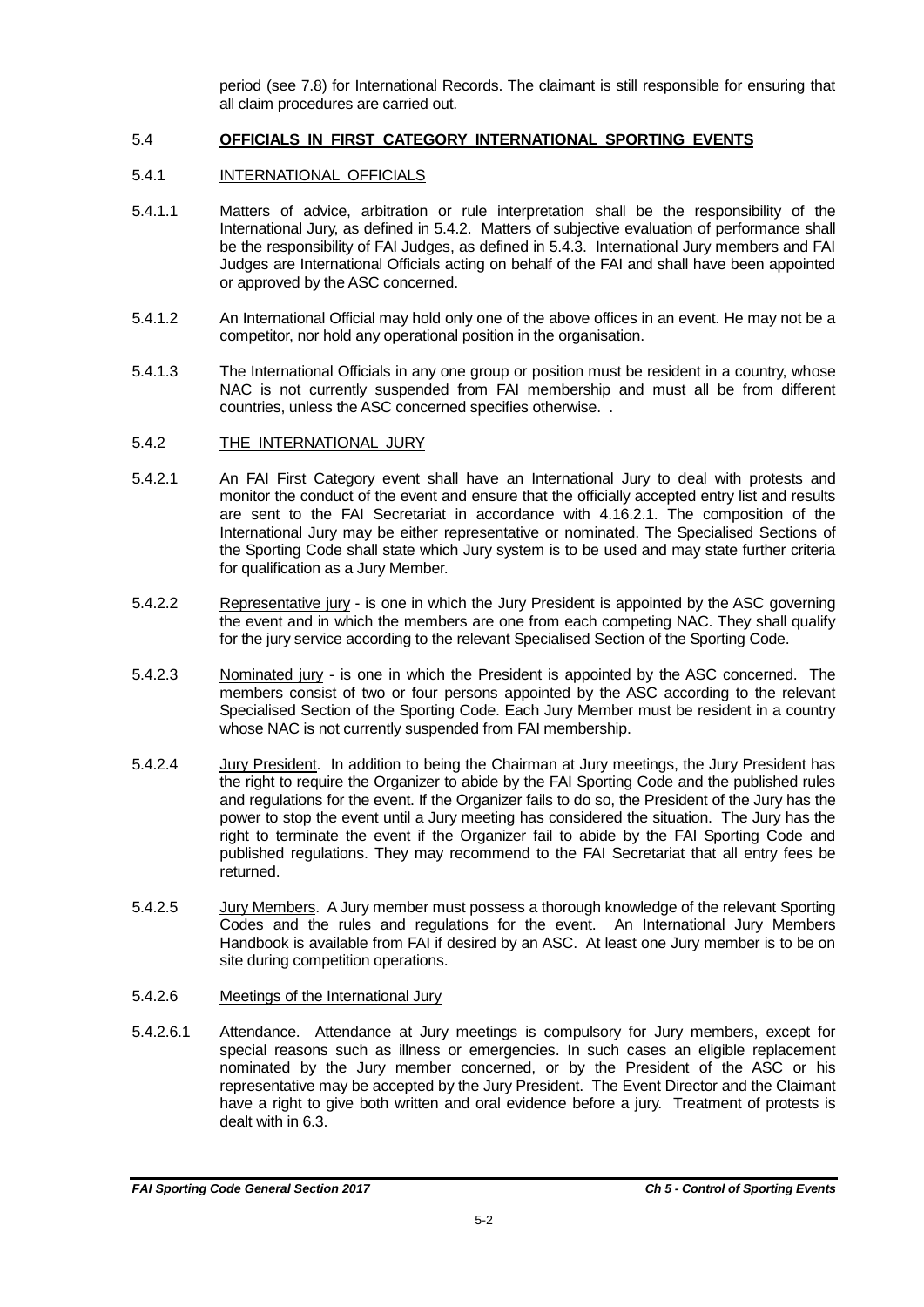- 5.4.2.6.2 Recording of Evidence. The record of jury actions, the decision and the reasons for it, and copies of evidence, shall be sent to FAI by the Jury President in case an appeal to FAI is made later
- 5.4.2.6.3 Quorum. A quorum for a Representative Jury is 2/3 of the total membership, including the President of the Jury. A quorum for a Nominated Jury is three, including its President.
- 5.4.2.6.4. Voting. Decisions shall be reached by a simple majority. A secret ballot shall be held, if requested by a jury member.
- 5.4.2.7 Dissolution of the International Jury
- 5.4.2.7.1 The Jury shall only cease its functions after it has given its decision on all protests which have been correctly made. If no protests are outstanding it shall not cease its functions until the time limit set for the receipt of protests following the last task.
- 5.4.2.7.2 The last action of the Jury is to verify and approve the competition results of the event and declare the event valid providing it has been conducted in accordance with the rules and the decisions of the Jury.

5.4.3 FAI JUDGES

- 5.4.3.1 ASCs shall appoint Judges for events requiring, in whole or in part, subjective evaluation of a performance or for other duties as specified in the specialised sections of the Sporting Code.
- 5.4.3.2 The ASC concerned shall decide upon the qualifications, experience and knowledge of rules and regulations required for its Judges.
- 5.4.3.3 NACs shall submit to the ASC concerned the names of candidates for recognition as International Judges. Upon recognition the ASC will make available to FAI a list of those Judges.
- 5.4.3.4 The Chief Judge shall be appointed by the ASC concerned and has the responsibility to organize the work to be carried out by the International Judges and to report results to the Event Director.
- 5.5. **OPERATIONAL OFFICIALS**. The NAC hosting a First Category Event shall appoint an Event Director, Stewards and such other Operational Officials as is required by the ASC concerned.
- 5.5.1 The Event Director
- 5.5.1.1 The Event Director shall be in overall operational charge of the sporting event. He shall have a Deputy Director and Technical Officials to assist him. The Event Director and Deputy shall be approved by the relevant ASC.
- 5.5.1.2 The Event Director is responsible for good management and the smooth and safe running of the event. He shall make operational decisions in accordance with the rules of the Sporting Code and competition rules. He can penalise or disqualify a competitor for misconduct or infringement of the rules. He shall attend meetings of the International Jury and give evidence if requested.
- 5.5.1.3 The Event Director shall publish the officially accepted entry list prior to the start of the event, issue daily results and the article on the event from the event Public Relations Officer and send the final entry list, full results and details of protests to the hosting NAC and to FAI within the specified time limits.
- 5.5.2 Stewards
- 5.5.2.1 Stewards are advisers to the Event Director. They watch over the conduct of the event and report any unfairness or infringement of the Rules and Regulations or behaviour prejudicial to the safety of other competitors or the public or in any way harmful to the sport. They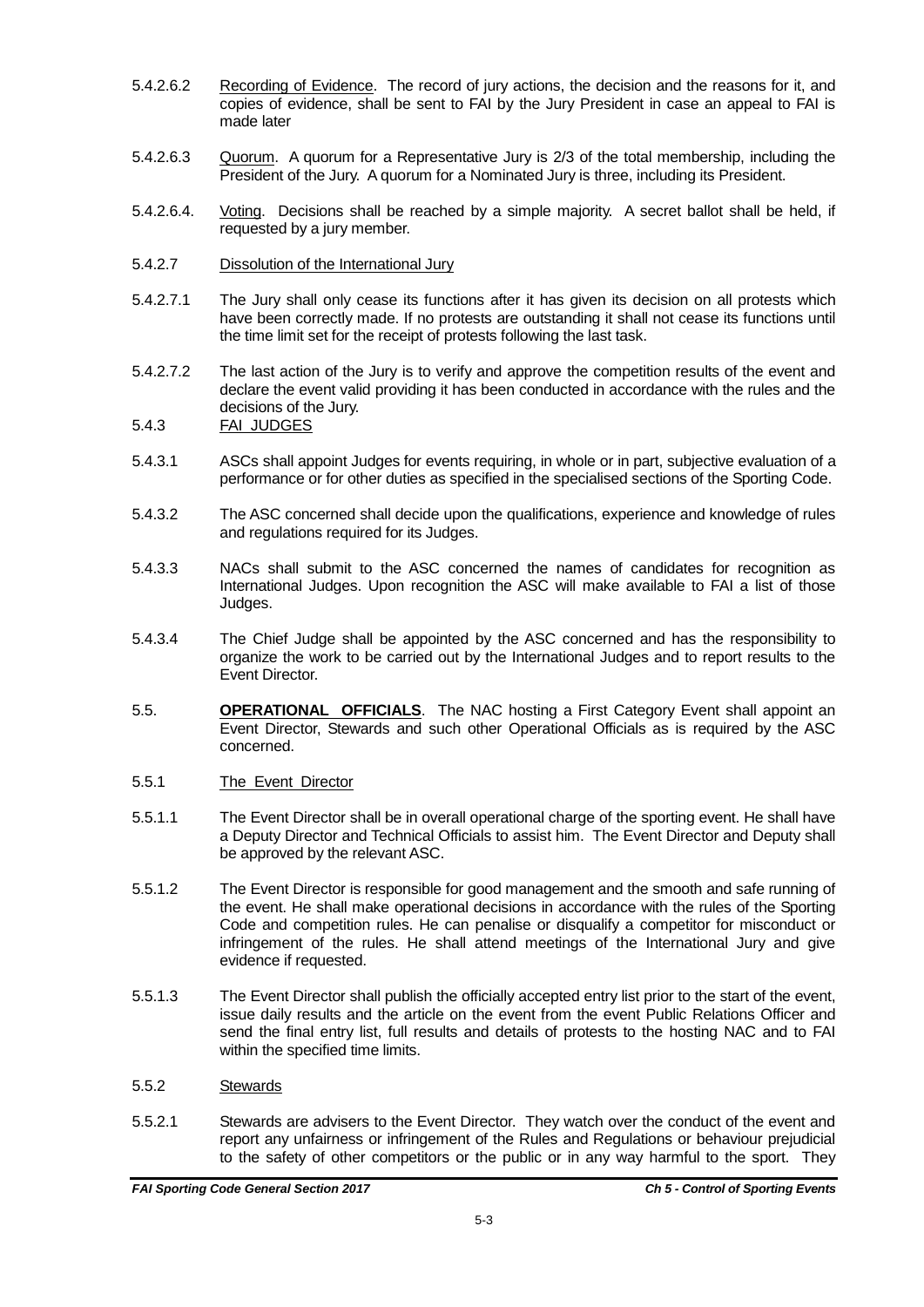assemble information and facts concerning matters to be considered by the International Jury. Specific rules on the appointment and duties of Stewards may be included by an ASC in its Specialised Section of the Sporting Code.

5.5.2.2 A Steward has no executive powers. He must not be a member of the Organising Committee. A Steward may attend a meeting of the International Jury as an observer or witness.

#### 5.6 **OFFICIALS IN SECOND CATEGORY EVENTS**

- 5.6.1 The organisational structure in Second Category Events will be similar to that in First Category Events, but may be simplified.
- 5.6.2 The Jury and Panel of Judges, if any, need not be of international composition.
- 5.6.3 The Specialised Sections of the Sporting Code may specify further requirements.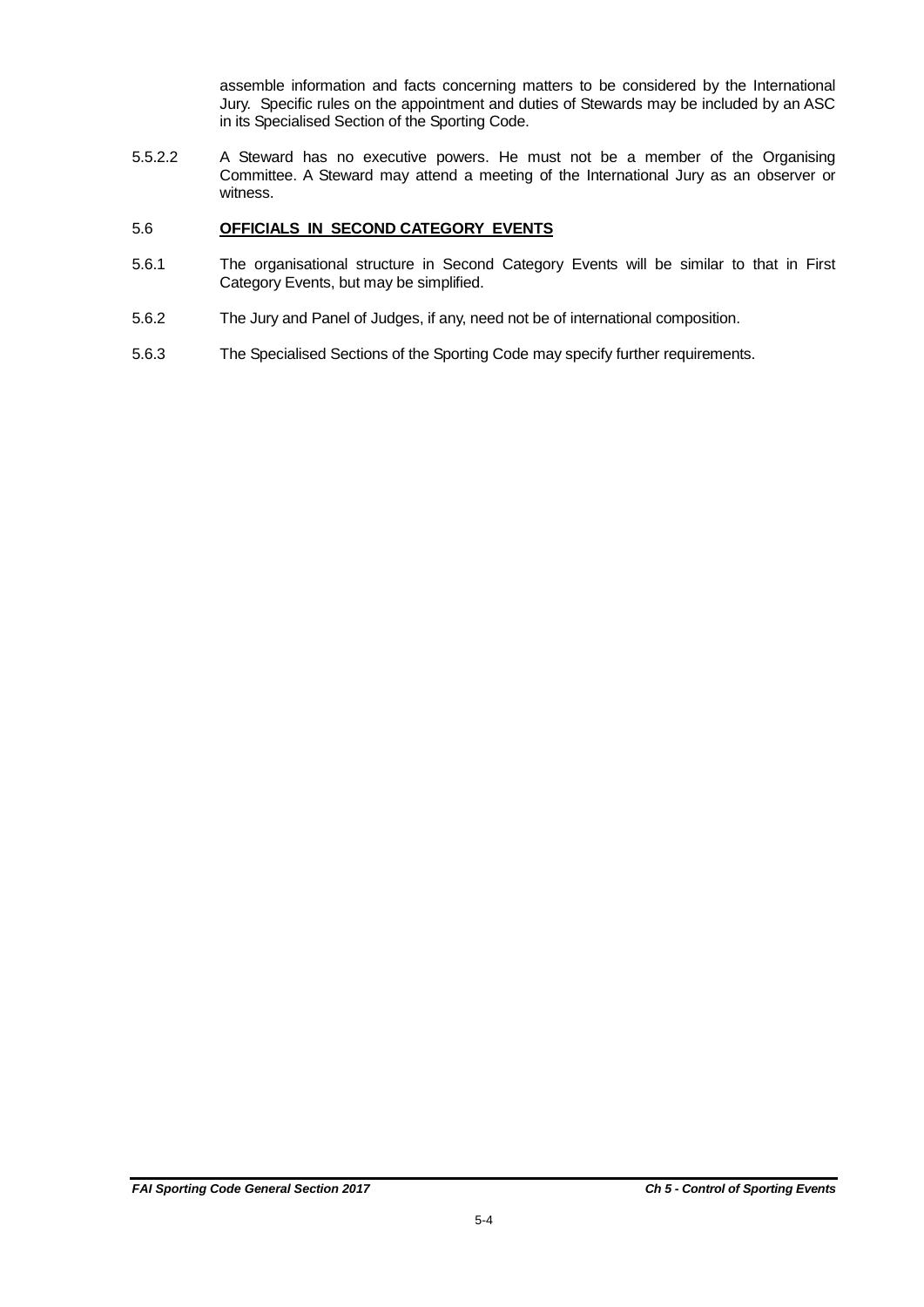### **Chapter 6**

# **COMPLAINTS, PENALTIES, PROTESTS AND APPEALS**

#### 6.1 **COMPLAINTS**

- 6.1.1 The purpose of a complaint is to obtain a correction without the need to make a formal protest.
- 6.1.2 Prior to an international sporting event a complaint may be made by an NAC to the host NAC. Such a complaint may concern only failure of the Organizer to comply with regulations for entry or the eligibility or refusal of an entry. A copy of such a complaint shall be sent immediately to the FAI Secretariat, who shall keep the President of the relevant ASC informed.
- 6.1.3 At any time during the event, a competitor or a team who is dissatisfied on any matter should first ask the appropriate official for assistance. If still dissatisfied, a complaint may be made, by the competitor or through the team leader, to the Event Director or his designated official. Complaints must be made as soon as possible after the event giving rise to the complaint, and shall be dealt with expeditiously.

#### 6.2 **PENALTIES AND DISQUALIFICATIONS**

- 6.2.1 A competitor may be penalised or disqualified from participation in a Sporting Event in accordance with provisions designated by the ASC concerned.
- 6.2.2 Penalties may be imposed for Technical Infringements (including, but not limited to, failure to comply with rules caused by mistake or other inadvertence), Serious Infringements (including, but not limited to, dangerous or hazardous behaviour or actions) and Unsporting Behaviour (including, but not limited to, cheating or unsporting behaviour, including deliberate attempts to deceive or mislead officials, bringing FAI into disrepute. wilful interference with other competitors, falsification of documents, use of forbidden equipment or prohibited drugs and violations of airspace) at the discretion of the ASC concerned
- 6.2.3 The ASC concerned shall decide where, when and how any penalties or disqualifications from participation are applied
- 6.2.4 The ASC concerned shall decide how notification of any penalties and disqualifications will be published

#### 6.3 **PROTESTS**

- 6.3.1 A protest against a decision on a complaint as described in 6.1.2 must be made prior to the start of the event.
- 6.3.2 If dissatisfied with the decision on a complaint made during the event, a competitor or team leader has the right of protest. Such a protest must be made in writing, in English, and be handed by the Team Leader to the Event Director together with the protest fee within the time limit, both established by an ASC. If a competitor has no separate team leader, he may lodge the protest himself. The amount of the protest fee and the time limit within which a protest must be made shall be stated in the rules for the event.
- 6.3.3 Normally, the deposited fee is returnable only if the protest is upheld, or is withdrawn prior to the hearing by the Jury.
- 6.3.4 All non-refunded deposit fees from protests will be sent by the Jury to the FAI, for the attention of the Secretary General, within 28 days of the conclusion of the event. The fee will then be segregated for the use of the ASC concerned.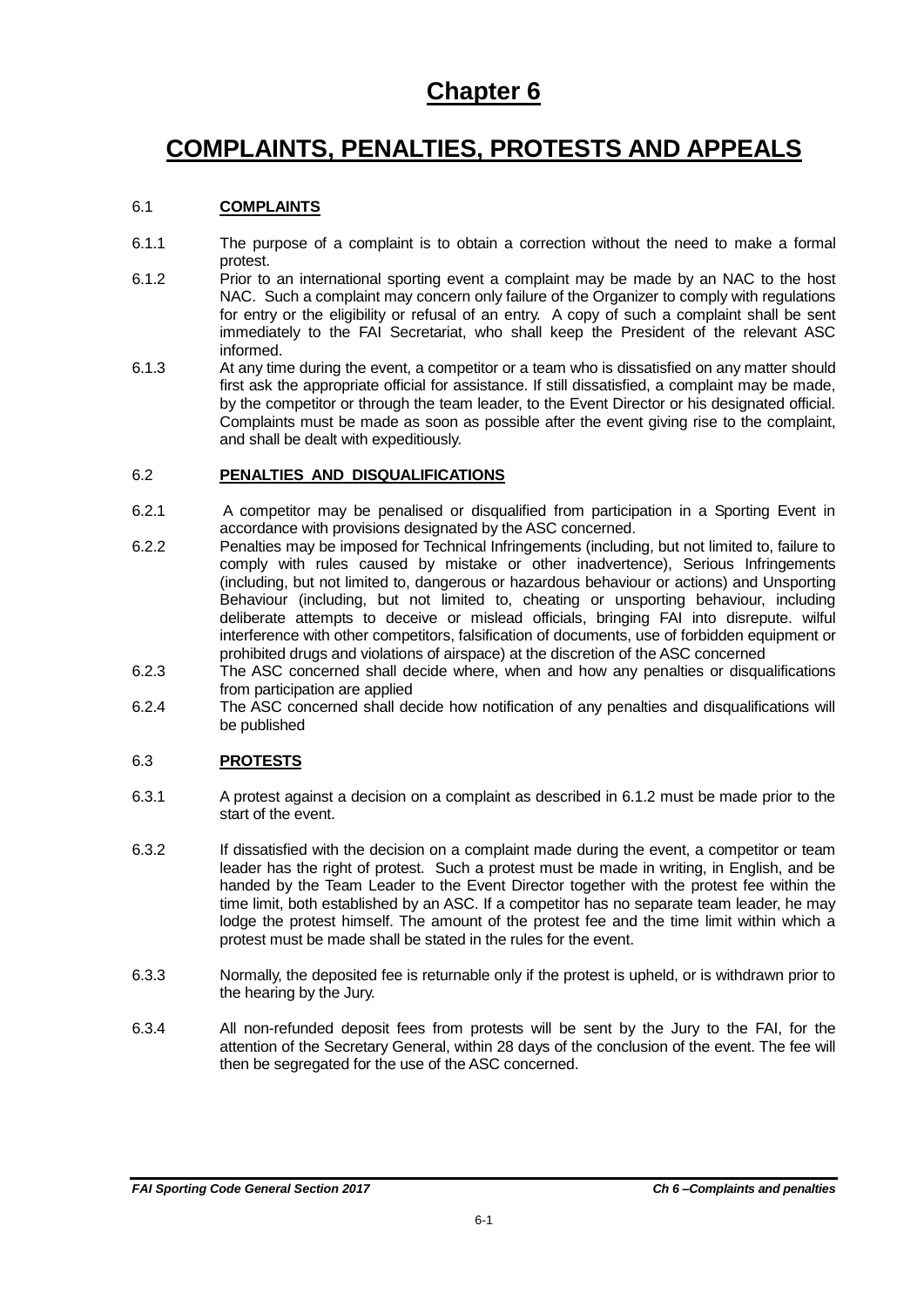#### 6.4 **TREATMENT OF PROTESTS**

- 6.4.1 The Event Director must present any protest to the Jury President without delay. The President shall call a meeting of the International Jury within 24 hours of receiving a protest, unless a different period is stated in the relevant Sporting Code or the local regulations.
- 6.4.2 The Jury shall hear both sides on the matter of any protest, applying the relevant FAI regulations and the rules for the event.
- 6.4.3 The President of the Jury shall report the result and a summary of any relevant considerations in writing to the Event Director without delay, who shall make public the President's report.
- 6.5 **APPEALS**. An NAC may appeal to FAI on matters concerning international sporting events and record attempts and against a decision relating to a dispute of a sporting nature in accordance with the provisions of this chapter.
- 6.5.1 **RIGHT OF APPEAL**. The right of appeal to FAI rests with the NAC concerned, except for matters under 4.11.2 for which the person concerned has a right of appeal. The FAI Air Sport General Commission (CASI) is responsible for the treatment of appeals.
- 6.5.2 **NOTICE OF APPEAL**. Notice of Appeal to FAI must be made in writing in English or French and addressed to the FAI Secretary General by the authorized representative of the NAC concerned or by the individual concerned in matters under 4.11.2. It shall be accompanied by all necessary documents and a deposit. The amount of the deposit shall be fixed each year by FAI.
- 6.5.3 **TIME LIMIT**. An appeal to FAI must be received at FAI Headquarters within 90 days from the incident, action or announcement of the decision leading to the appeal. This time may, in special circumstances, be extended by the CASI Bureau.

### 6.6 **TREATMENT OF APPEALS**.

- 6.6.1 If directed by the FAI Executive Board, in the case of an Appeal concerning international sporting events and record attempts (Statute 5.2.3.2.4), CASI will act as the FAI Final Court of Appeal.
- 6.6.1.1. In this case CASI will work in accordance with the principles of the FAI International Appeals Tribunal Manual in the same manner as the International Appeals Tribunal.
- 6.6.1.2. Decisions of CASI acting as the FAI Final Court of Appeal are final unless an appeal is filed within 21 days of the publication date of CASI's decision to the Court of Arbitration for Sport (CAS) in Lausanne, or unless major new factual issues which could have affected the decision are revealed after the decision, in which case CASI shall decide on further action.
- 6.6.2. In the case of an Appeal concerning disputes of a sporting nature (Statute 5.2.3.2.5), if an appeal has been made in accordance with 6.7 and 6.8, CASI will establish an International Appeals Tribunal of three members, one of whom shall be appointed Tribunal Chairperson. The members, who shall be independent of the parties involved, will be appointed by the CASI Bureau, upon recommendation from the CASI President, who shall also designate the Tribunal Chairperson.
- 6.6.2.1. The International Appeals Tribunal will work in accordance with the provisions of the FAI International Appeals Tribunal Manual.
- 6.6.2.2. Decisions of the International Appeals Tribunal are final unless an appeal is filed within 21 days of the publication date of the Tribunal's decision to the Court of Arbitration for Sport (CAS) in Lausanne, or unless major new factual issues which could have affected the decision are revealed after the decision, in which case CASI shall decide on further action.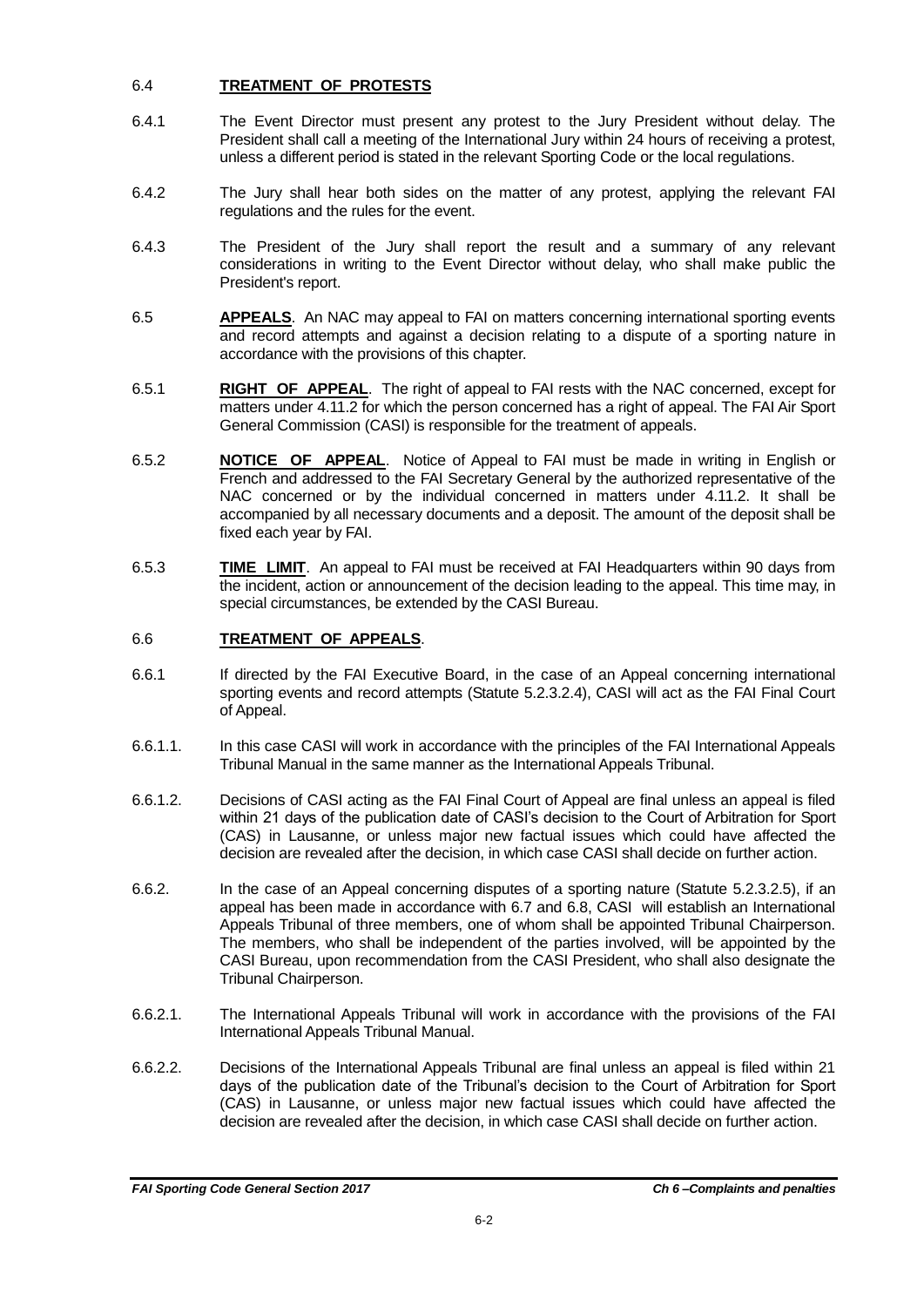#### 6.7 **PUBLICATION OF DECISION**

The FAI has the right to publish the judgement and give the names of the persons concerned. These persons may not use the publication of the judgement in order to institute proceedings against the FAI or against any person who made the publication.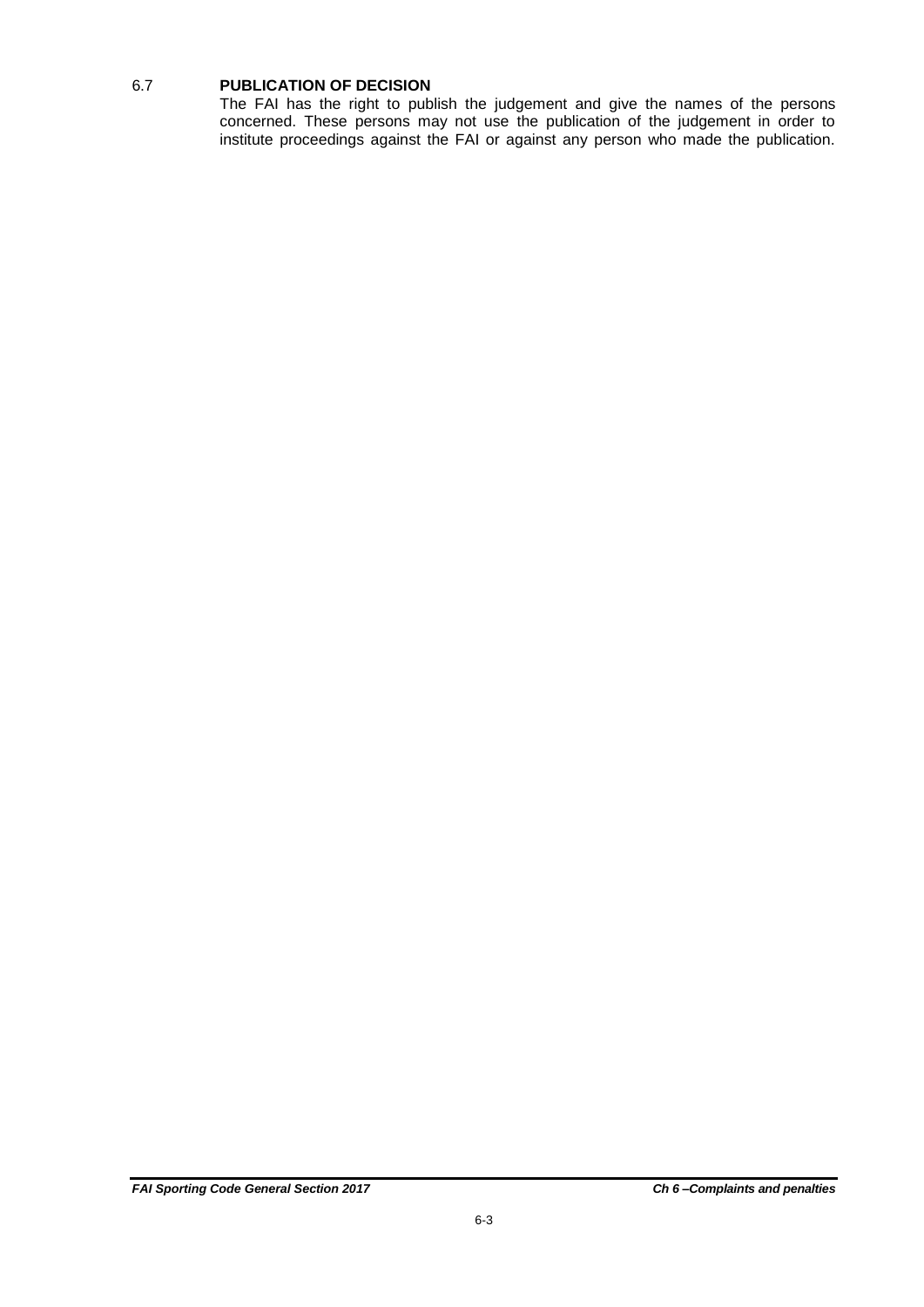### **Chapter 7**

# **INTERNATIONAL RECORDS**

- 7.1 **DEFINITION OF AN INTERNATIONAL RECORD**. An International Record is a World Record and/or a Continental Regional Record. It represents the best performance certified by the FAI and established in a FAI Class, Sub-class, Category or Group as specified in the Sporting Code GS and/or Specialised Section. Classes are listed in 2.1 above. Sub-classes, Categories and Groups shall be defined in the Specialised Sections
- 7.1.1 Types of records (e.g. altitude, altitude with payload, distance and/or speed over different courses) should be specified for each FAI Class in the appropriate section of the Sporting Code.
- 7.1.2 Any performance being submitted for recognition as an International Record must be in compliance with all relevant provisions in this General Section and in the appropriate Specialised Sections.
- 7.1.3 A performance may meet the certification criteria for a World Record and/or a Continental Regional record. The certification claim must state whether certification is requested as a World Record, a Continental Regional Record or both. The administration fee charged by FAI for certification of each International Record will be charged only once, even if both World and Continental Regional Records are established.
- 7.1.4 For record purposes Continental Regions shall be as defined in 2.5 of this General Section of the Sporting Code for Continental Regional Championships, with one exception: an ASC may stipulate in its own Specialised Section of the Sporting Code that part of the Russian Federation East of the 61° meridian shall be assigned to Asia.
- 7.1.5 Each ASC shall decide if Continental Regional Records may be established in its activity and, if so, in its own Specialised Section of the Sporting Code, shall set out any specific criteria to be applied to the participants and/or other terms and limitations applicable thereto.
- 7.2 **ABSOLUTE RECORDS**. The types of records recognised by FAI as Absolute Records shall be determined by the ASCs and will be shown in the Specialised Sections of the Sporting Code.

#### 7.3 **HOLDERS OF RECORDS**

An International Record may be held by a person, crew or team, or as otherwise stated in the respective Specialised Section of the Sporting Code. Where an International record is in the name of more than one person, FAI will list those persons in alphabetical order unless a different order is directed by the claimants' NAC.

#### 7.4 **ADMINISTRATION OF RECORDS**

- 7.4.1 The NAC which issues the FAI Sporting Licence of any person attempting an International record or, in cases of team attempts, the NAC that issued sporting licences to the largest number of team members (the Organising NAC) is responsible for certifying the International Record claim dossier prior to submission to FAI, regardless of where the record attempt took place.
- 7.4.2 When a record attempt both originates and terminates in a country other than that of the Organising NAC, the local NAC shall control the attempt by authorising the Official Observers involved in accordance with 5.2.1. The local NAC in these circumstances shall be known as the Controlling NAC. If necessary, and/or if so requested by the Organising NAC,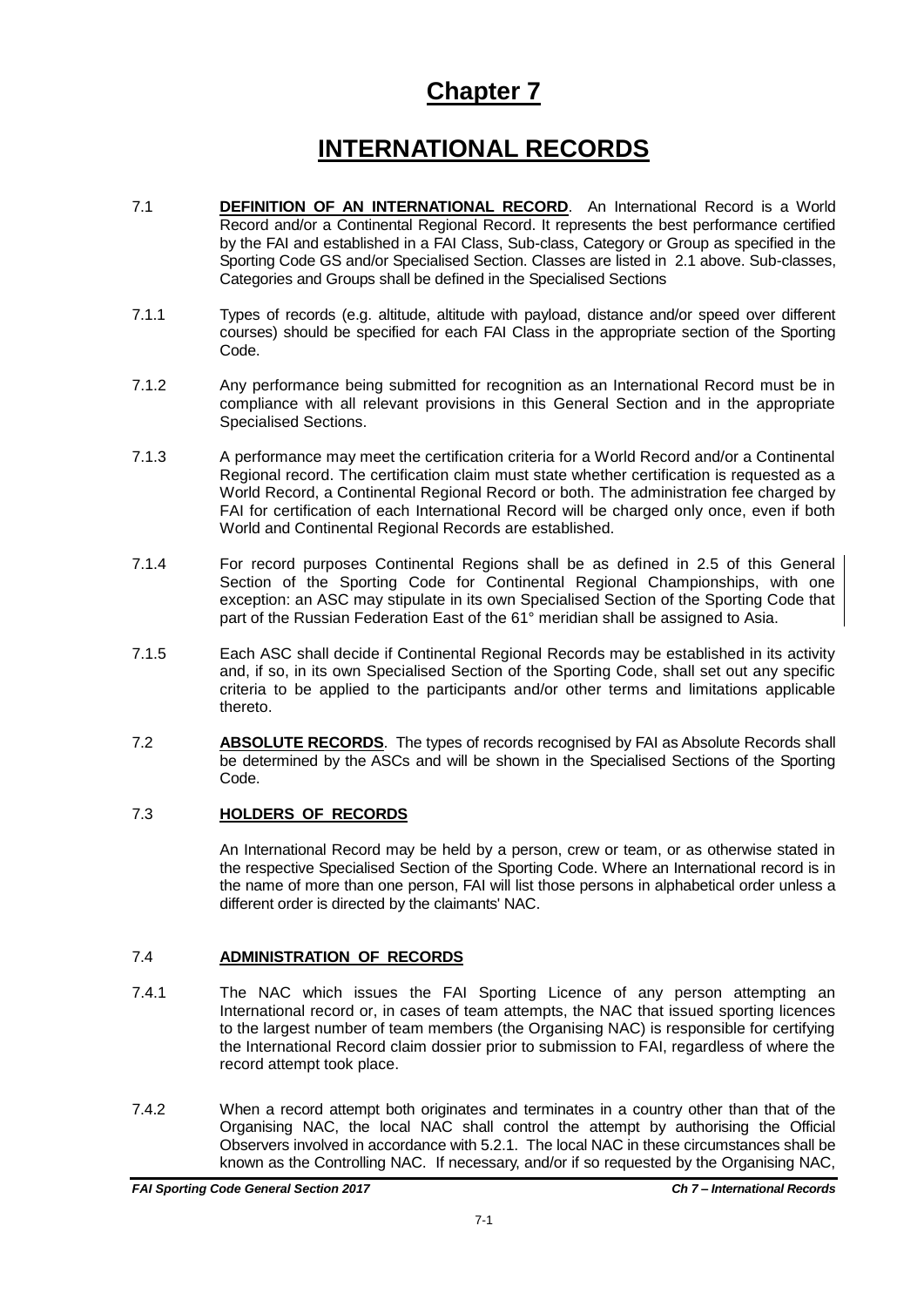a Controlling NAC shall also provide control of record attempts which either originate or terminate in its country.

- 7.4.3 Where the record attempt crosses or is made over the territory of another NAC, the organising NAC is responsible for informing, if necessary and applicable, that other NAC in advance of a planned record attempt over its territory.
- 7.5 **RESPONSIBILITY FOR AUTHORISATIONS**. A person wishing to attempt a record is responsible for everything required for the execution, control and certification of the attempt, including obtaining any authorisations, permits and clearances. When a claim is submitted, it must be shown that a valid FAI Sporting Licence, which covered the period of the performance, was held by the claimant.
- 7.6 **SIMULTANEOUS RECORDS**. On any date that a record is broken by more than one pilot, the best performance only will be awarded the new record, except that, if two or more aircraft flying in a group and in the same conditions achieve exactly the same performance and simultaneously beat a record, the performance may be registered as a record in the joint names of the pilots or members of that group.
- 7.7 **MULTIPLE RECORDS**. A person may attempt more than one record in the same attempt provided that the records belong to the same Class, are permitted in the Sporting Code concerned, and are controlled by the same verification and certification methods as if they were separate records.

#### 7.8 **CERTIFICATION OF INTERNATIONAL RECORDS**

- 7.8.1 An International Record claim must be supported by a file containing all the information and certification necessary to prove that the conditions have been met. The file must be submitted by the organising NAC and must be received by the FAI Secretariat within 120 days of the attempt, unless an extension is granted by the relevant ASC President having reviewed any factors that may have made it difficult to submit the file in the normal timescale. The FAI Secretariat shall acknowledge receipt of the record file to the claimant and the organising NAC. The file must be in compliance with any requirements set out in the relevant Specialised Section of the Sporting Code or, if none are specified, in any appropriate format and shall include a statement that the attempt was made in accordance with the regulations of the Sporting Code.
- 7.8.2 The record claim shall include, as applicable :
	- classification (class, subclass, etc.) of the record being claimed;
	- its title and description, including the record performance;
	- place (course) and date of the attempt;
	- name, gender and citizenship of the competitor(s) and/or country represented;
	- number and expiry date of the competitor's sporting licence and the name of the issuing NAC;
	- certification by the Official Observers appointed in accordance with 5.2.1 ;
		- type of aircraft and registration or identification marks;
		- type of engine(s) or power source, power and identification number(s);
		- name of the NAC responsible for the control of the record attempt;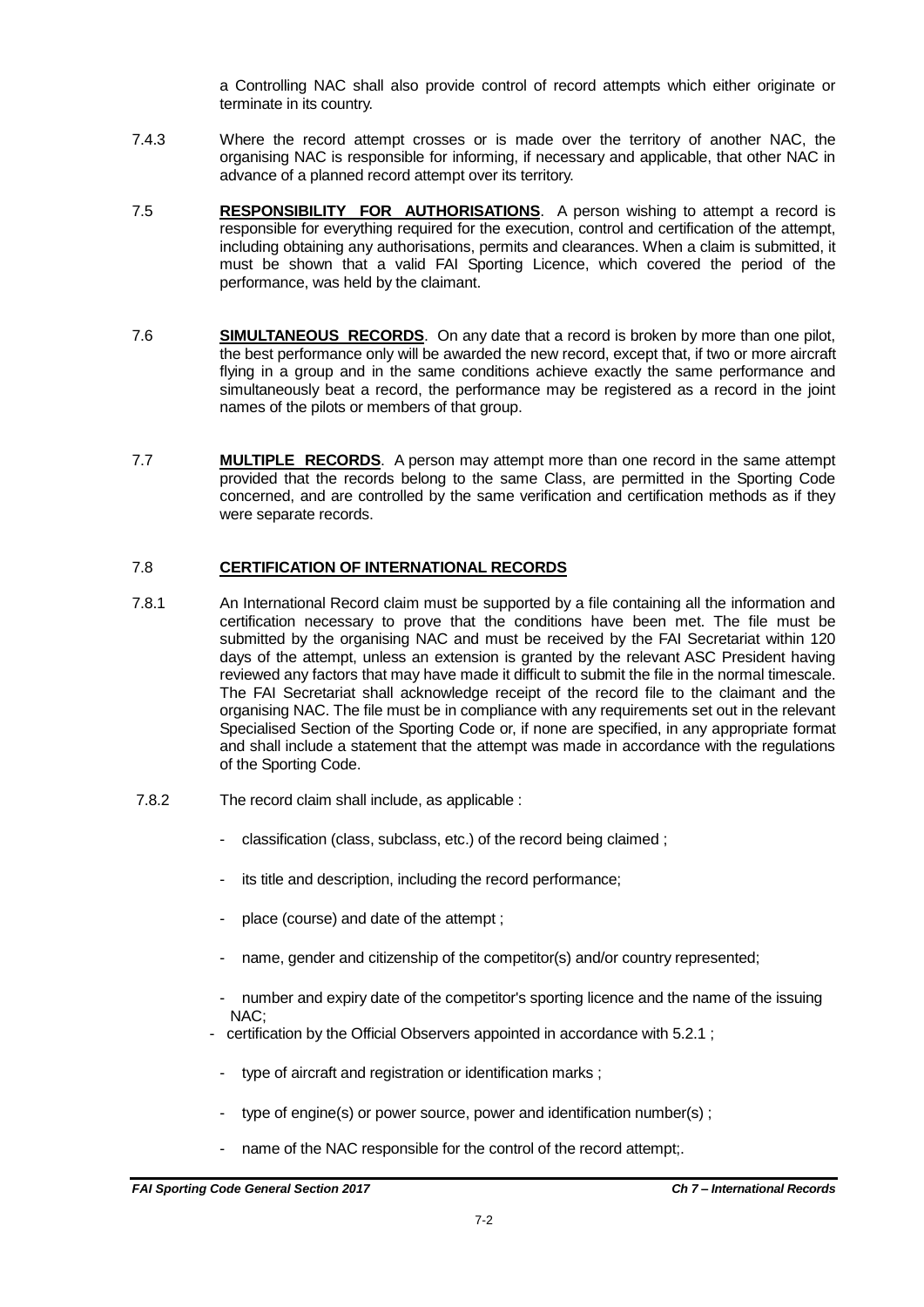- any other information required by an ASC, as specified in the Specialised Sections of the Sporting Code.
- 7.8.3 Written notice (to include fax and email) and telephone notice formally registered by FAI of a preliminary claim for an International Record must be submitted by either the organising or the controlling NAC, or the official observer controlling the attempt, or the Sport Event organisation (5.3), or the claimant and must be received by FAI within 7 days of its completion as a record attempt, unless an extension is granted by the relevant Air Sport Commission President having reviewed any factors that may have made it difficult to submit the file in the normal timescale. The FAI Secretariat shall acknowledge the receipt of the notice of a preliminary claim by posting the details on the FAI Website and by way of an email notification to NACs, ASC Delegates and Presidents. NACs are expected to keep the claimant informed of the progress of claims.
- 7.8.4 Each ASC may include provisions in its Specialised Section that will allow notification directly to FAI of a record performance set during a First Category Event. Such a notification will not be required to follow the provisions of 7.8.1 and 7.8.3, but must include information necessary to prove that the conditions have been met. However the notification sent directly to FAI must also be sent to the record claimants NAC, so that the requisite administration fee may be paid.
- 7.9 **VERIFICATION**. The FAI reserves the right to request further information or documentation, and shall advise the NAC of acceptance or refusal without delay. In the event that some evidence is missing or there might be conflict within the rules, the FAI will request the FAI Air Sport Commission concerned to give advice. The FAI will give a written explanation of any refusal.

#### 7.10 **NOTIFICATION**

- 7.10.1 The FAI Secretariat shall inform all NACs as soon as practicable of record claims presented for homologation.
- 7.10.2 The FAI Secretariat shall notify all NACs of the final certification of new records by posting the details on the FAI Website and by way of an email notification to NACs, ASC Delegates and Presidents. Certification shall become final if no appeal has been lodged against it within 90 days of the date of publication of the original notification.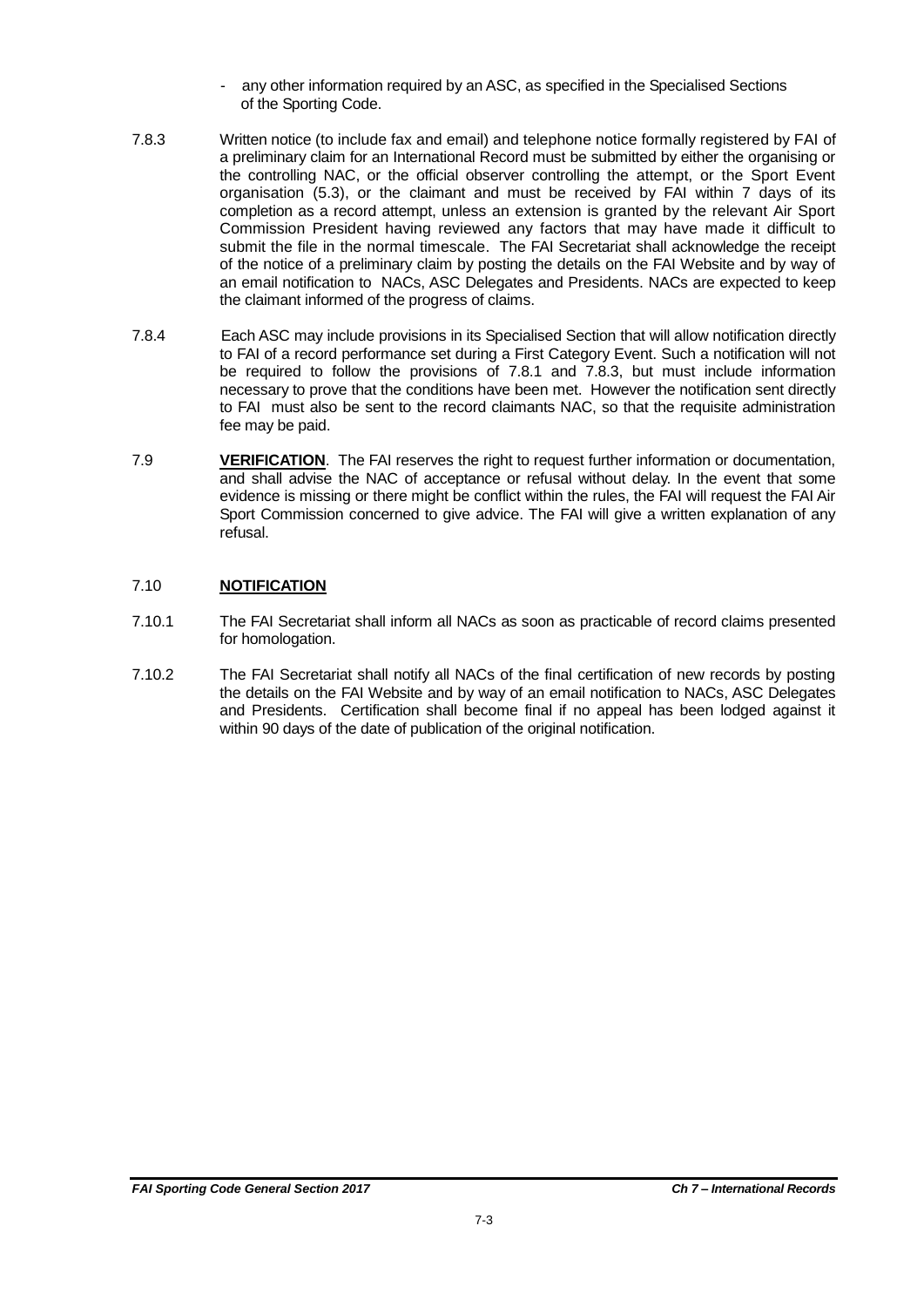### PAGE INTENTIONALLY BLANK

*So that the following section begins on a front sided-page if printed back-to-back*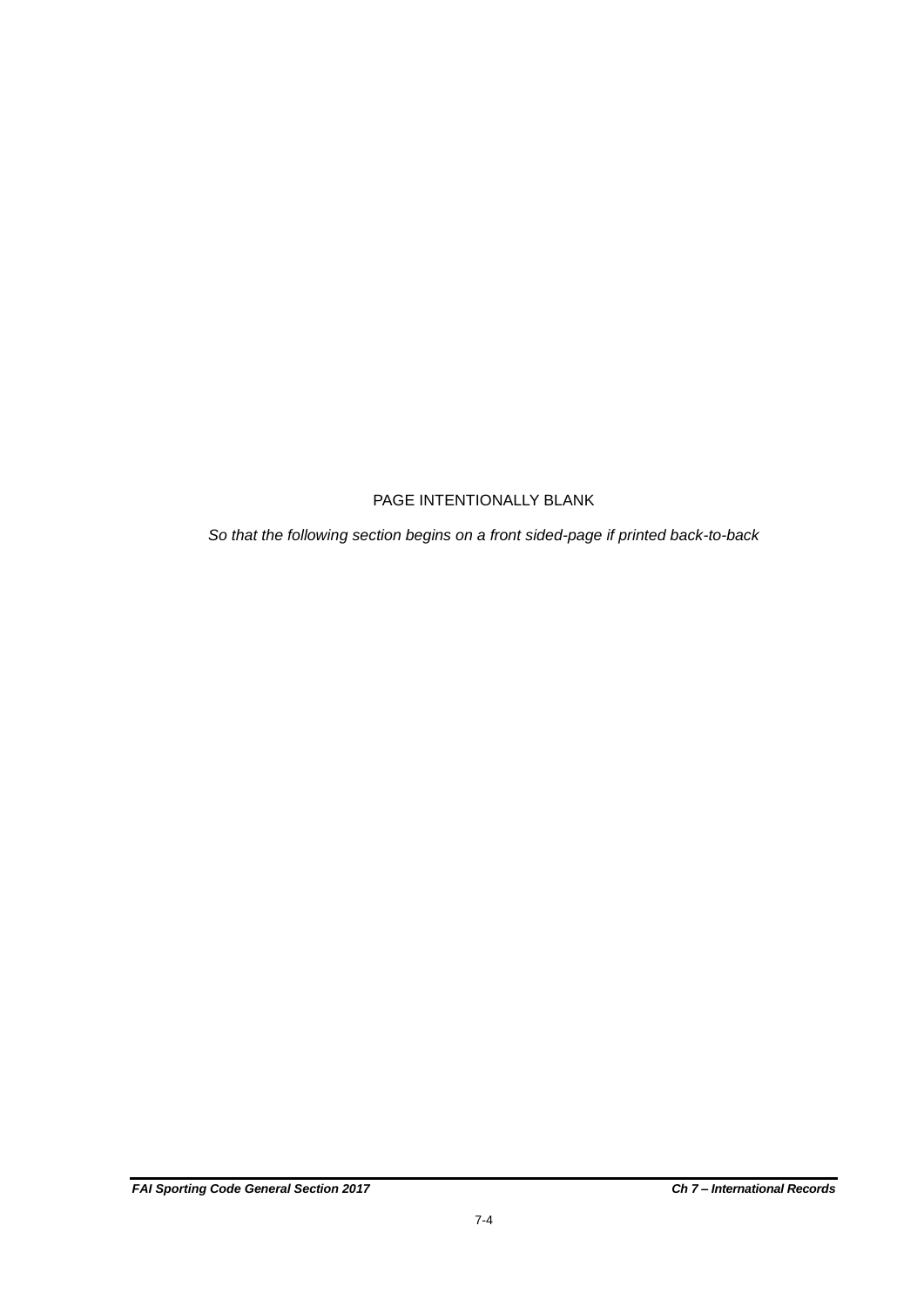## **Chapter 8**

# **Measurements, Calculations, and Margins**

#### 8.1 **MEASUREMENTS**

- . 8.1.1 Units. The system of units to be used by FAI shall be the metric system (SI units), with the exception of angular units. Bearings shall be measured in degrees clockwise from True North. Coordinates shall be in units of degrees, with a preferred format of "degrees and decimal minutes."
- 8.1.2 General. The methods and standards of precision for measuring and recording of Position, Distance, Time, Altitude, Mass and other primary values, as well as equipment technical standards, shall be determined by each FAI Air Sport Commission and specified in the appropriate section of the Sporting Code. In the case of record flights, the conformity of the specific measuring and recording instruments and equipment used shall be checked by the Official Observer to be of the same type as approved by the respective FAI Air Sport Commissions. Note: in this section, the term "approved" means approved by the Air Sport Commission concerned.
- 8.1.3 Position. Position may be measured directly, by reference to approved maps, or by GNSS fix. If by GNSS fix, all fixes, points, locations, coordinates and any maps concurrently used must be referenced to the WGS84 Earth Datum.
- 8.1.4 Distance. Distance may be measured directly or determined from approved maps.
- 8.1.5 Bearing. Bearing may be measured directly or determined from approved maps. The bearing at a point is the bearing from that point.
- 8.1.6 Time. Elapsed times and time of day may be measured either by approved timepieces or by GNSS.
- 8.1.7 Altitude. Pressure altitude may be measured using approved pressure-measuring devices. Geometric altitude and/or height above the surface may be measured using GNSS, optical methods or radar.
- 8.1.8 Mass. Mass shall be determined using scales and methods approved by the Air Sport Commission concerned. The take-off mass of an aircraft shall be its total mass at take-off including flight crew.

#### 8.2 **CALCULATIONS**

- 8.2.1 General. The methods and standards of precision for calculating Distance, Bearing, Altitude, Speed and Scores shall be determined by each FAI Air Sport Commission and specified in the appropriate section of the Sporting Code. Note: in this section, the term "approved" means approved by the Air Sport Commission concerned.
- 8.2.2 Earth Model. The Air Sport Commissions are responsible for the specification of the basis of geometric calculations. If not otherwise specified by the Air Sport Commissions, the earth model to be used for geometric calculations shall be the WGS84 ellipsoid. If a sphere is specified, it shall be the "FAI Sphere." If a planar model is to be used, then the projection must be strictly defined.
- 8.2.3 Distance. If calculated from coordinates, distance shall be taken as the length of the geodesic on the earth model in use.
- 8.2.4 Bearing. If calculated from coordinates, bearing shall be taken as the initial bearing of a geodesic from a given point on the earth model in use.